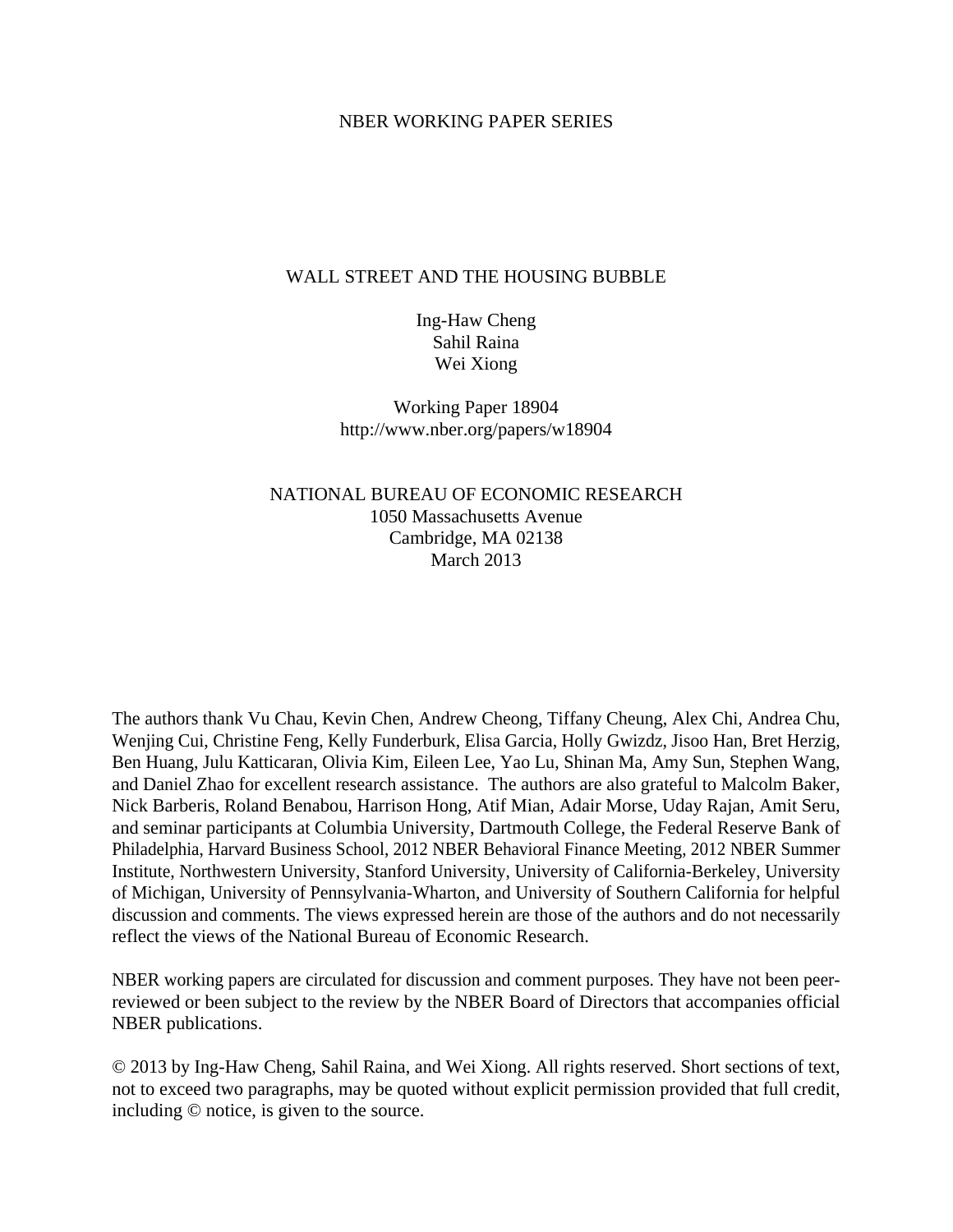Wall Street and the Housing Bubble Ing-Haw Cheng, Sahil Raina, and Wei Xiong NBER Working Paper No. 18904 March 2013 JEL No. G01

# **ABSTRACT**

We analyze whether mid-level managers in securitized finance were aware of the housing bubble and a looming crisis in 2004-2006 using their personal home transaction data. To the extent that the practice of securitization may have led to lax screening of subprime borrowers, we find that the average person in our sample did not expect it to lead to problems in the wider housing market. Certain groups of securitization agents were particularly aggressive in increasing their exposure to housing during this period, suggesting the need to expand the incentives-based view of the crisis to incorporate a role for beliefs.

Ing-Haw Cheng 701 Tappan St Ross School of Business University of Michigan Ann Arbor, MI 48109 ingcheng@umich.edu

Sahil Raina 701 Tappan Ave Ross School of Business University of Michigan Ann Arbor, MI 48109 sraina@umich.edu

Wei Xiong Princeton University Department of Economics Bendheim Center for Finance Princeton, NJ 08450 and NBER wxiong@princeton.edu

An online appendix is available at: http://www.nber.org/data-appendix/w18904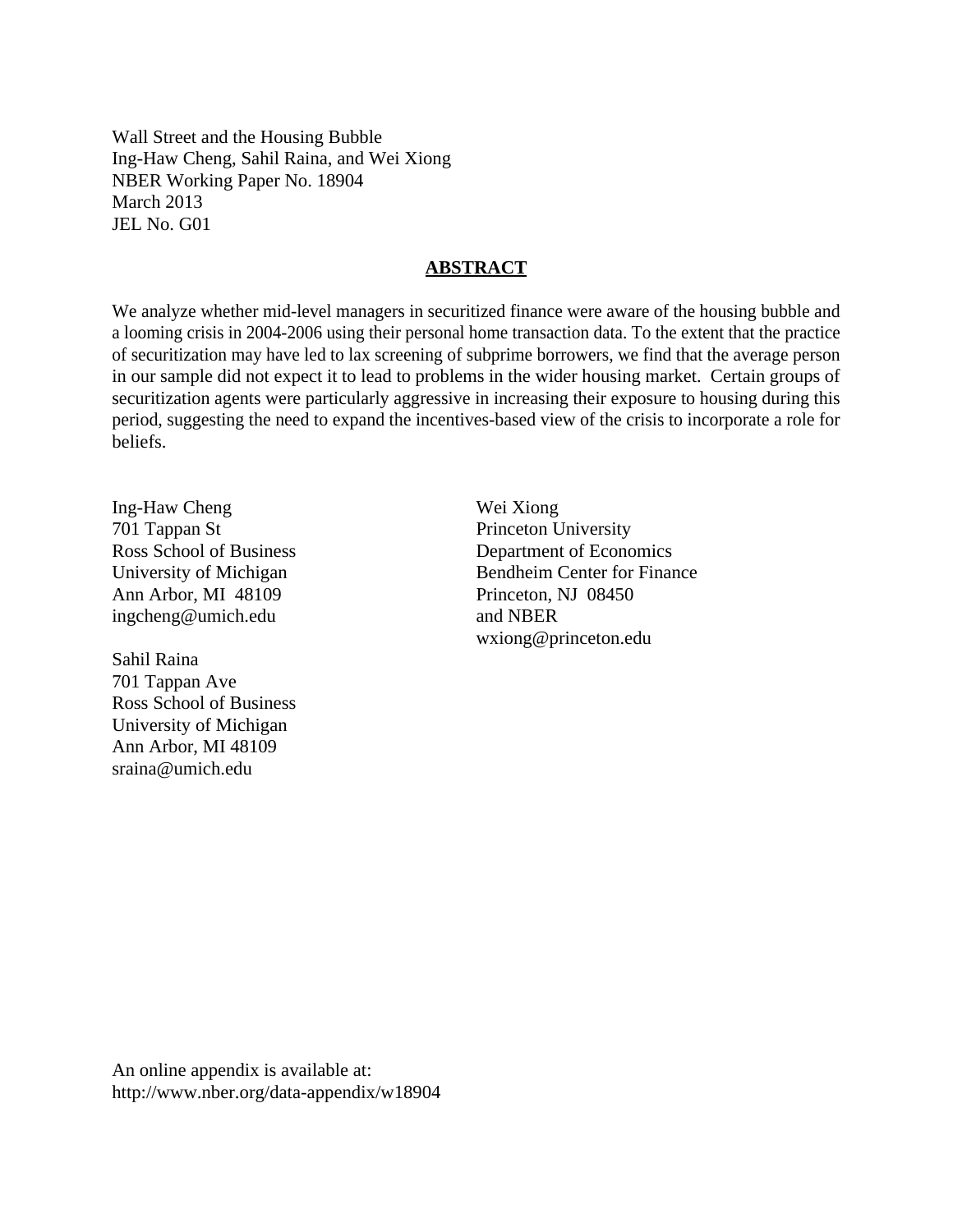The recent financial crisis has spurred a large literature studying whether poorly designed incentives led Wall Street to take excessive risks in the housing market, leading to disastrous consequences. The key friction in this narrative is that agents on Wall Street did not have incentives appropriately aligned with outside stakeholders such as shareholders (Bebchuk, Cohen, and Spamann, 2010; Bhagat and Bolton, 2011), or other stakeholders such as creditors, taxpayers, and society at large (Acharya, et al. 2010; Bolton, Mehran and Shapiro, 2011; Edmans and Liu, 2011; Rajan, 2006, 2010).

A comparatively smaller literature emphasizes the role of distorted beliefs about house prices. The theoretical literature emphasizes that over-optimistic beliefs about house prices may have arisen due to behavioral biases and cognitive dissonance (Barberis, 2012; Benabou, 2011; Burnside, Eichenbaum, and Rebelo, 2011; Gennaioli, Shleifer and Vishny, 2011, 2012) or money illusion (Brunnermeier and Julliard, 2008). The empirical debate about whether fundamentals were driving house prices unfolded in real time (Himmelberg, Mayer, and Sinai, 2005; Mayer, 2006; Shiller, 2006, 2007; Smith and Smith, 2006), with subsequent anecdotal evidence of biased beliefs from Lewis (2011) and systematic evidence about sentiment from Soo (2013). Anecdotally, many people believed that house prices would never fall at a national level, and perhaps over-extrapolated house prices based on past trends.

The focus of these two literatures has remained distinct in many ways. In particular, a sustained focus in the incentives literature has accumulated evidence that the practice of securitizing mortgages in the originate-to-distribute model contributed towards lax screening of subprime borrowers (Agarwal and Ben-David, 2012; Berndt and Gupta, 2009; Demyanyk and Van Hemert, 2011; Jiang, Nelson and Vytlacil, 2011; Keys et al., 2009, 2010, 2012; Mian and Sufi, 2009; Piskorski, Seru and Witkin, 2013; Purnanandam, 2011; Rajan, Seru and Vig, 2012). On the other hand, the beliefs literature has emphasized that, as a whole, the housing market is prone to distorted beliefs due to specific features such as the long history of rising national house prices (Shiller, 2007). These two issues are not mutually exclusive (Cole, Kanz, and Klapper, 2012), and in fact are very much related, in that distorted beliefs about the wider housing market and bad incentives to lend to unqualified borrowers are two forces which may interact and reinforce each other. For example, any weakened incentives to screen subprime borrowers would be exacerbated if lenders were buoyed by expectations that prices in overall house markets would never fall. An expanded narrative that incorporates an additional role for beliefs about overall housing markets, while neither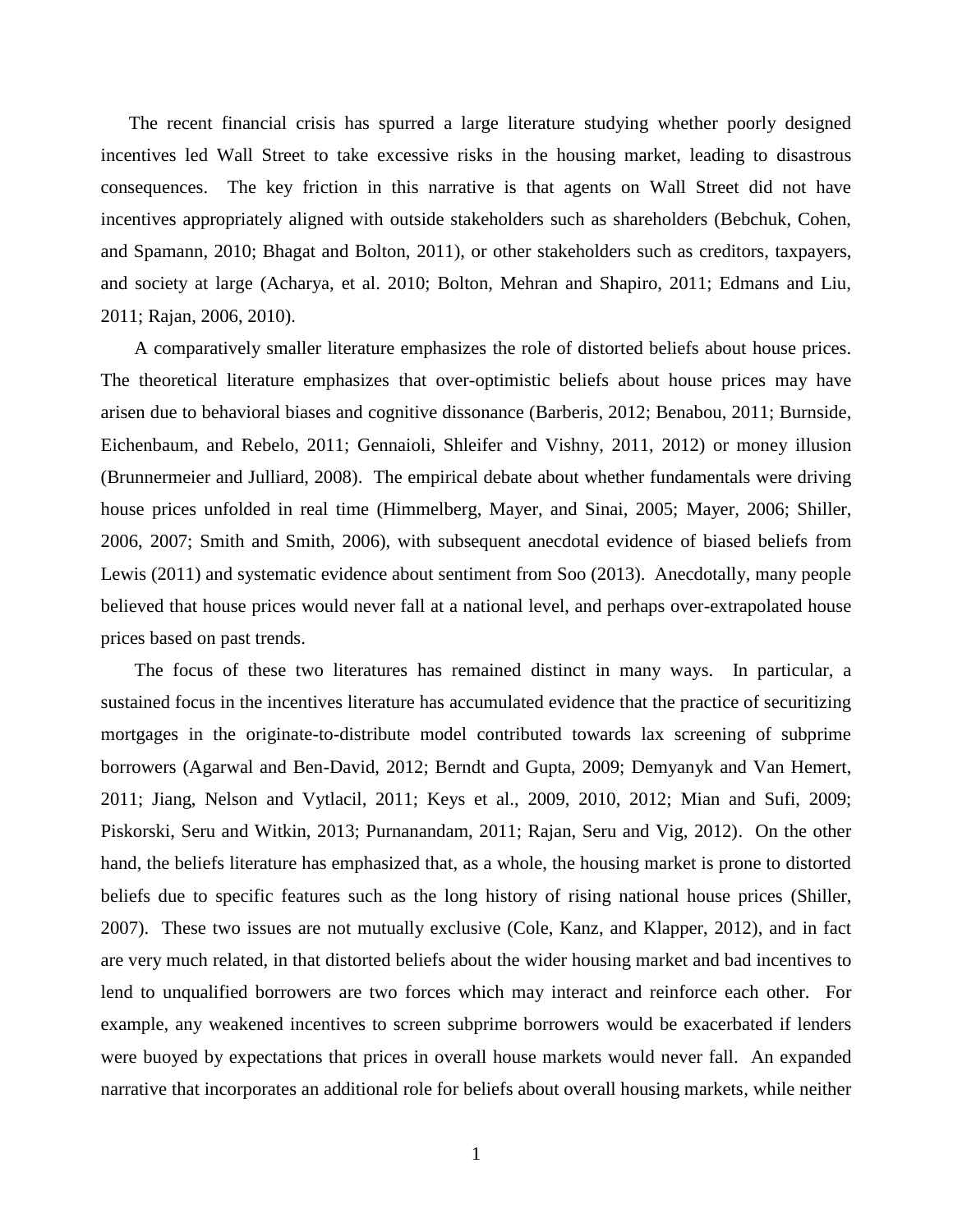contradicting nor supporting existing evidence of bad incentives in screening borrowers, nevertheless may help us provide a complete account of the magnitude of the overall housing boom and bust.

To establish whether beliefs played a role in the development of the housing bubble and crash, we test a simple hypothesis: that people involved in the mortgage securitization business, who were arguably at the nexus of bad incentives, were fully aware during the boom that housing markets were overvalued and that a large-scale crisis was likely and imminent. This hypothesis, which we term the full-awareness hypothesis, has been debated in the academic literature examining incentives among executives (Bebchuk, Cohen, and Spamann, 2010; Bhagat and Bolton, 2011; Fahlenbrach and Stulz, 2011). This hypothesis also substantially informs discourse and policy, which often conflates weakened incentives to screen subprime borrowers with the idea that Wall Street was fully aware that there was an impending across-the-board crisis yet took no corrective action owing to a "heads I win, tails you lose" system. For example, in its 2011 report commissioned by Congress, the Financial Crisis Inquiry Commission writes that "*Alarm bells were clanging inside financial institutions…Many knowledgeable executives saw trouble and managed to avoid the train wreck.*" Public discourse about lawsuits alleging awareness of problems in the subprime borrower market also links these two issues. In its coverage of the release of internal documents and emails relating to *China Development Industrial Bank vs. Morgan Stanley* (2013), the *New York Times* writes that "*…the documents suggest a pattern of behavior larger than this one deal: people across the bank understood that the American housing market was in trouble.*" 1

Despite its simplicity, disagreement about whether Wall Street was fully aware of broad-based problems in housing has remained relatively unresolved, owing to the difficulty in disentangling behavior motivated by beliefs from behavior motivated by job incentives. This paper confronts this challenge by studying the individual home purchase behavior of Wall Street mid-level managers who worked directly in the mortgage securitization business. The evidence unearthed by lawsuits suggests that mid-level managers in securitization may be a significant group in which there was systematic awareness of problems in housing markets. E-mails deriding securitized mortgage instruments as garbage are rarely from C-suite-level executives, but rather are from CDO traders,

 1 "Financial Crisis Suit Suggests Bad Behavior at Morgan Stanley," Jesse Eisinger, *The New York Times* contributor, ProPublica.org, January 23, 2013.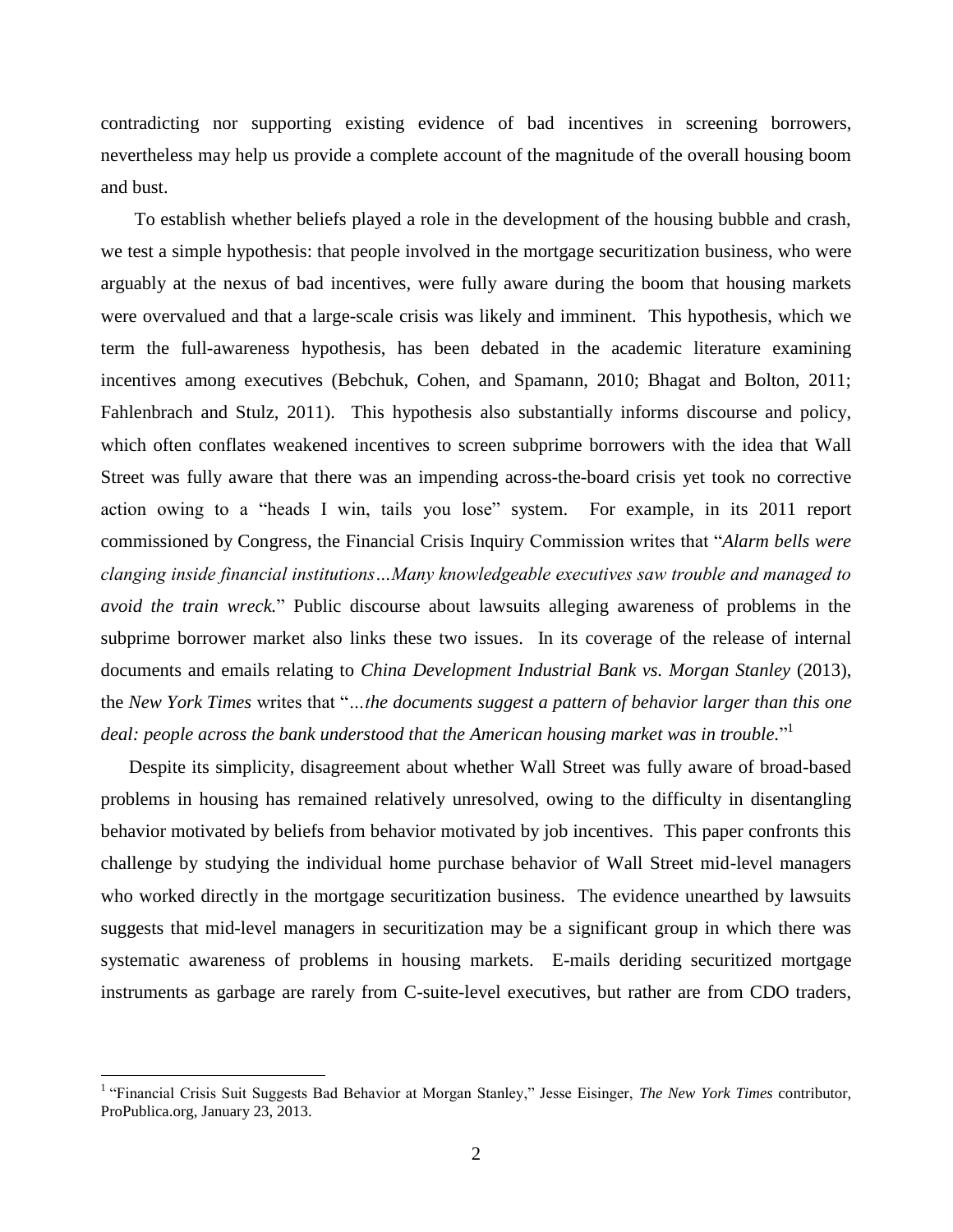whose job is to understand the pricing of these instruments at the center of the crisis (Coval, Jurek and Stafford, 2009). 2

We argue that individual home transaction behavior reveals information about whether these employees believed there were problems in housing markets, as a home typically exposes its owner to substantial house price risk. Even employees in the financial industry, despite their relatively high incomes, should have maximum incentives to make informed home-transaction decisions on their own accounts, particularly for mid-level managers.

We sample a group of securitization investors and issuers from a publicly available list of conference attendees of the 2006 American Securitization Forum, the largest industry conference. These investors and issuers, whom we refer to collectively as securitization agents, comprise vice presidents, senior vice presidents, managing directors, and other non-executives who work at major investment houses and boutique firms. Using the Lexis-Nexis Public Records database, which aggregates information available from public records, such as deed transfers, property tax assessment records, and other public address records, we are able to collect the personal home transaction history of these securitization agents.

We compare the home transactions of these securitization agents to those of plausibly uninformed control groups, which arguably had no private information about housing and securitization markets, and compare how securitization agents fared in housing against these groups. We test for two forms of awareness. Under the null hypothesis that securitization agents were aware of serious problems and that a large crash was imminent, they may have attempted to time the housing market. A necessary condition for this strong form of "market timing" awareness is to observe home-owning securitization agents divest homes before the bust in 2007-2009. Given the difficulties of timing the market, however, awareness of a bubble might appear in a weaker, "cautious" form of awareness, where securitization agents knew enough to be cautious of housing markets and avoided increasing their housing exposure during the bubble period of 2004-2006.

We construct two uninformed control groups. The first control group consists of S&P 500 equity analysts who do not cover homebuilding companies. Due to their work outside the securitization and housing markets, they were less likely to be informed about the housing bubble than securitization agents, yet are nonetheless a self-selected group of agents who work for a similar

<sup>2</sup> See, for example, e-mails and instant messages documented in *China Development Industrial Bank v. Morgan Stanley* (2013), *Dexia v. Deutsche Bank* (2013), *Federal Housing Finance Agency v. J.P. Morgan Chase* (2011), and *People of the State of New York v. J.P. Morgan Chase* (2012).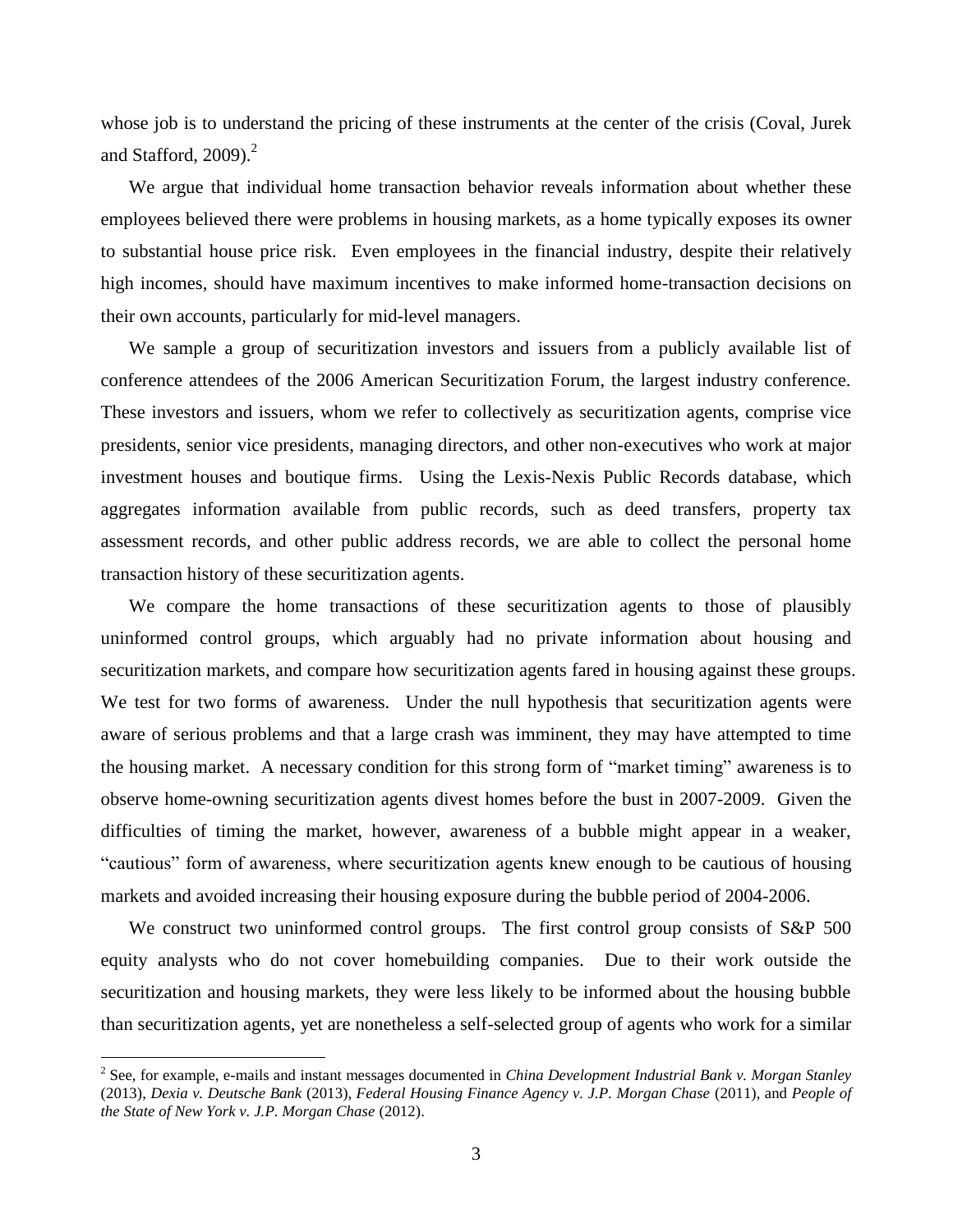set of finance firms. A nuanced issue for our analysis is that securitization agents received large bonuses during the bubble years, which may motivate them to buy houses despite any potential awareness of the housing bubble. By working for similar finance firms, equity analysts arguably also experienced income shocks. Our second control group consists of a random sample of lawyers who did not specialize in real estate law. This control group serves as a benchmark for a wealthy segment of the general population and helps us understand the broader question of whether securitization agents exhibited awareness relative to the public.

Our analysis shows little evidence of securitization agents' awareness of a housing bubble and impending crash in their own home transactions. Securitization agents neither managed to time the market nor exhibited cautiousness in their home transactions. They increased, rather than decreased, their housing exposure during the boom period through second home purchases and swaps into more expensive homes. This difference is not explained by differences in financing terms such as interest rates, or refinancing activity, and is more pronounced in the relatively bubblier Southern California region compared to the New York metro region. Our securitization agents' overall home portfolio performance was significantly worse than that of control groups. Agents working on the sell-side and for firms which had poor stock price performance through the crisis did particularly poorly themselves.

Our analysis presents evidence that is broadly inconsistent with systematic awareness of broadbased problems in housing among mid-level managers in securitized finance based on a revealed beliefs approach. However, a home purchase provides a consumption stream that may not be easily found in the rental market, and thus may reflect a consumption motive in addition to beliefs about the future path of asset prices. Despite this, our analysis can be interpreted as testing for whether agents believed income shocks from their jobs in mortgage securitization were permanent. In particular, it is difficult to rationalize why securitization agents endowed with income risk tied to housing would purchase additional second homes and swap into larger homes in 2005 if they simultaneously anticipated an imminent broad-based collapse in housing markets. We also find little evidence that securitization agents were conservative in the value-to-income ratios of their purchases, and that homes purchased in 2004-2006 were among those most aggressively sold in 2007-2009, relative to both control groups. This suggests that securitization agents overestimated the persistence of their incomes and that any consumption stream in these houses was short-lived.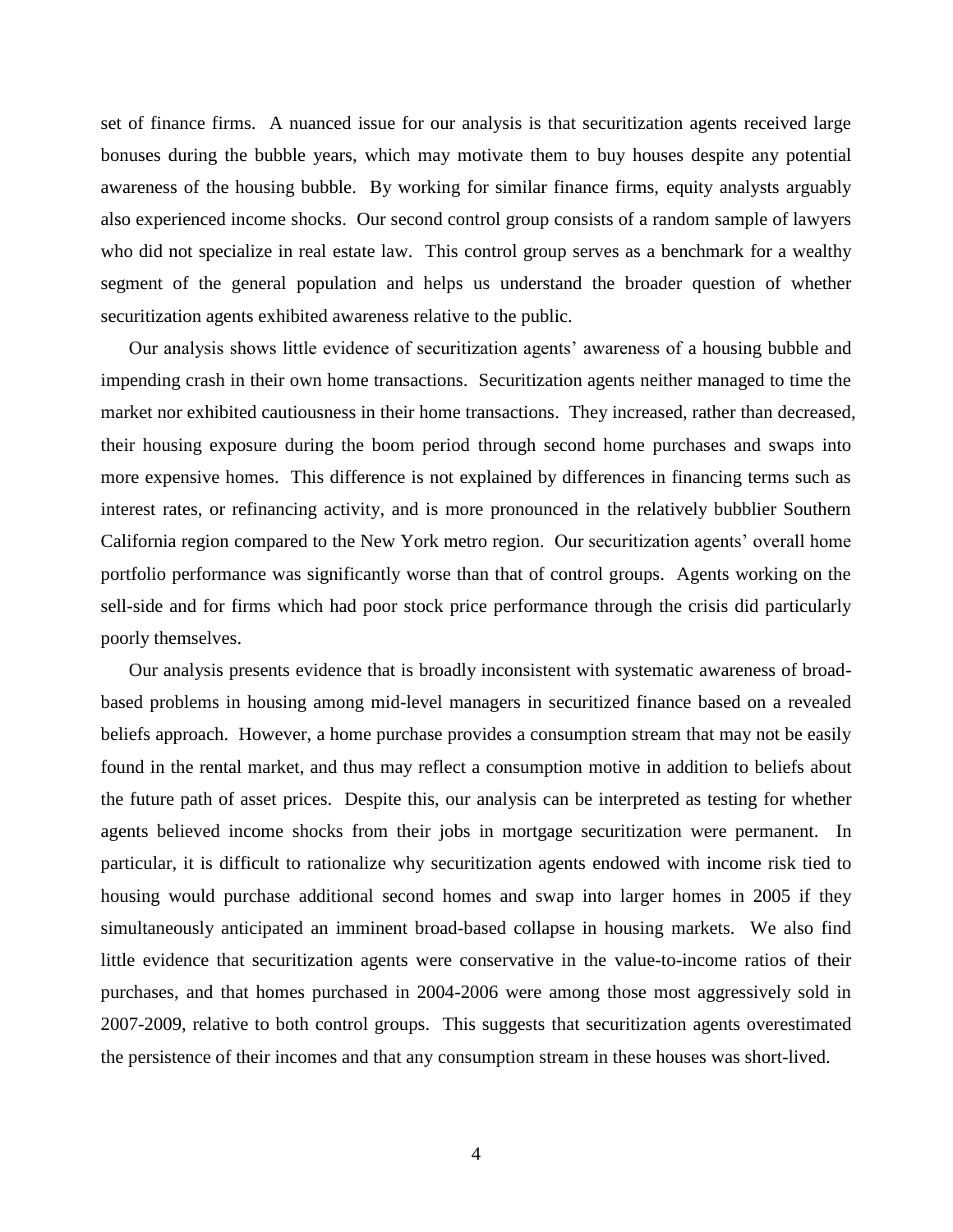We stress that our conclusions do not contradict the existing evidence that bad incentives caused loan officers and securitization agents to relax lending standards in the subprime borrower market. Our securitization agents are not subprime borrowers themselves. Rather, our evidence is a first step in an expanded view of the crisis that incorporates a role for both incentives and beliefs. In particular, if Wall Street was complicit in relaxing lending standards in the subprime borrower market, our evidence suggests they did so without expecting it to lead to a wider crash in housing markets. This distinction has important implications for post-crisis policy reform and future research. Regulators and academia should devote more attention to understanding whether agents working in the securitization finance industry had ex ante distorted beliefs or whether these beliefs only seem distorted ex post (Foote, Gerardi and Willen, 2012; Gerardi, et al. 2008). Our evidence suggests that certain groups of agents – those living in bubblier areas, working on the sell side, or at firms with greater exposure to subprime mortgages – may have been particularly subject to potential sources of belief distortions, such as job environments that foster group think, cognitive dissonance, or other sources of over-optimism. Changing the compensation contracts of Wall Street agents alone, for example through increased restricted stock holdings or more shareholder say on pay, may be insufficient to prevent the next financial market crisis (Bolton, Scheinkman and Xiong, 2006; Cheng, Hong and Scheinkman, 2012).

# **1. Empirical Hypothesis**

The aim of our analysis is to examine whether Wall Street employees anticipated the housing bubble and crash. Figure 1 depicts the Case-Shiller house price indices for the composite-20 metropolitan areas as well as New York, Chicago, and Los Angeles from 2000-2011. Of these areas, Los Angeles had the most dramatic boom and bust cycle, with house prices increasing by over 170% from 2000 to a peak in 2006 and then crashing down by over 40% from the end of 2006 through the end of 2011. New York also experienced a boom/bust cycle, with prices increasing by over 110% from 2000-2006 and then dropping by over 20% through 2011. Over the composite 20 metropolitan areas, prices rose by 100% from 2000-2006 and fell by over 30% through 2011. Despite the differences in magnitudes, the cycles across different regions experienced rapid price expansions in 2004-2006, which we define as a bubble period in our analysis, the beginning of a decline in 2007, followed by steep falls in 2008.

The practice of securitizing mortgages has been widely recognized as one of the important enablers in the development of the crisis. As such, we focus on understanding the beliefs of mid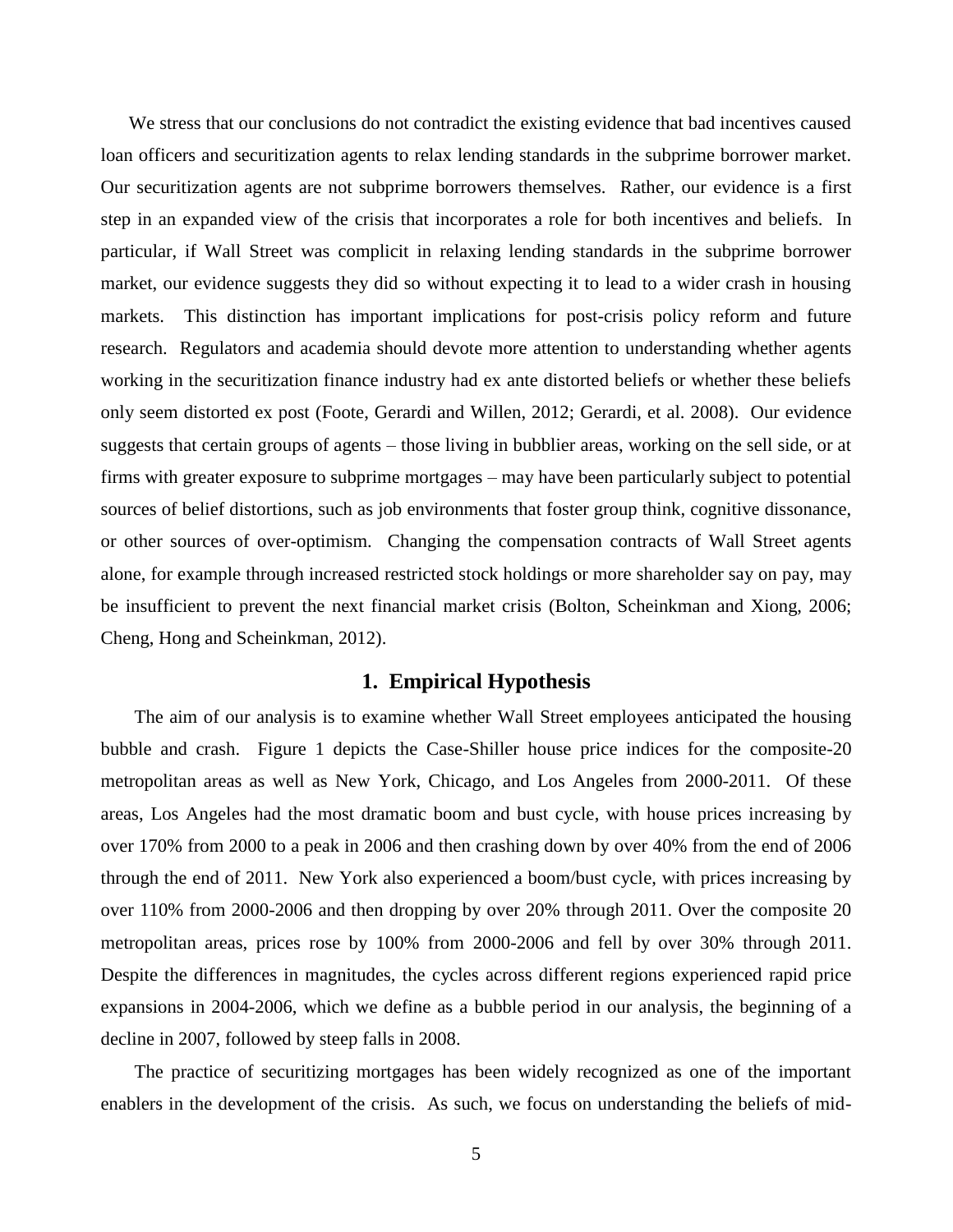level managers in the securitization business across these boom and bust periods, whom we collectively refer to as securitization agents. In practice, our mid-level managers are investors and issuers attending the 2006 *American Securitization Forum*, a large industry conference, and are mostly Vice Presidents, Senior Vice Presidents, and Managing Directors at investment banks, commercial banks, hedge funds, mortgage lenders, and other financial companies. These agents buy and sell tranches of securitized mortgages and are largely responsible for understanding the pricing of these instruments and the correlation of the underlying securities.

There are several reasons to analyze the beliefs of mid-level managers rather than C-level executives. First, they made many important business decisions for their firms. The 2012 "London Whale" risk-management failure of JP Morgan Chase suggests that, if anything, CEO Jamie Dimon realized relatively late that traders had accumulated significant exposure to specific CDS positions which subsequently resulted in outsized losses. Second, mid-level managers were very close to the housing markets. There is a growing notion that perhaps mid-level managers knew about the problems in the housing markets even if C-level executives did not – for example, Joseph Cassano of AIG FP or Fabrice Tourre of Goldman Sachs. Documents and emails suggesting that managers knew of problems in housing, released during investigations and lawsuits such as *China Development Industrial Bank v. Morgan Stanley* (2013), are from mid-level Vice Presidents and Managing Directors rather than C-suite executives.<sup>3</sup>

We use a revealed belief approach based on people's personal home transactions. A home is typically a significant portion of a household's balance sheet. As our data will confirm later, this is true even for the mid-level securitization agents in our sample. To the extent that homeowners have thick skin in their homes, they have maximum incentives to acquire information and make informed buying and selling decisions, even if they are subject to poorly designed incentives on the job.<sup>4</sup> This is a key feature that allows us to isolate their beliefs from their job incentives.<sup>5</sup>

<sup>3</sup> In another example, evidence provided by Dexia against Deutsche Bank in *Dexia v. Deutsche Bank* (2013) includes a 2005 parody of "Ice, Ice Baby" written by a trader with lyrics such as "CDO, Oh baby…print, even if the housing bubble looms."

<sup>4</sup> Home transactions are also more informative of individuals' beliefs than buying and selling of their companies' stocks, which is contaminated by potential signaling effects of disloyalty and lack of confidence to their bosses and colleagues.

 $<sup>5</sup>$  A subtle issue for our analysis is that poorly designed incentives can distort beliefs among agents (Cole, Kanz, and</sup> Klapper, 2012). Our analysis is informative about this hypothesis in the following way. If agents exhibited beliefs consistent with awareness of the bubble, this would be inconsistent with the hypothesis of this interaction, as their beliefs would be aligned with their presumably bad incentives. Evidence of unawareness would be consistent with this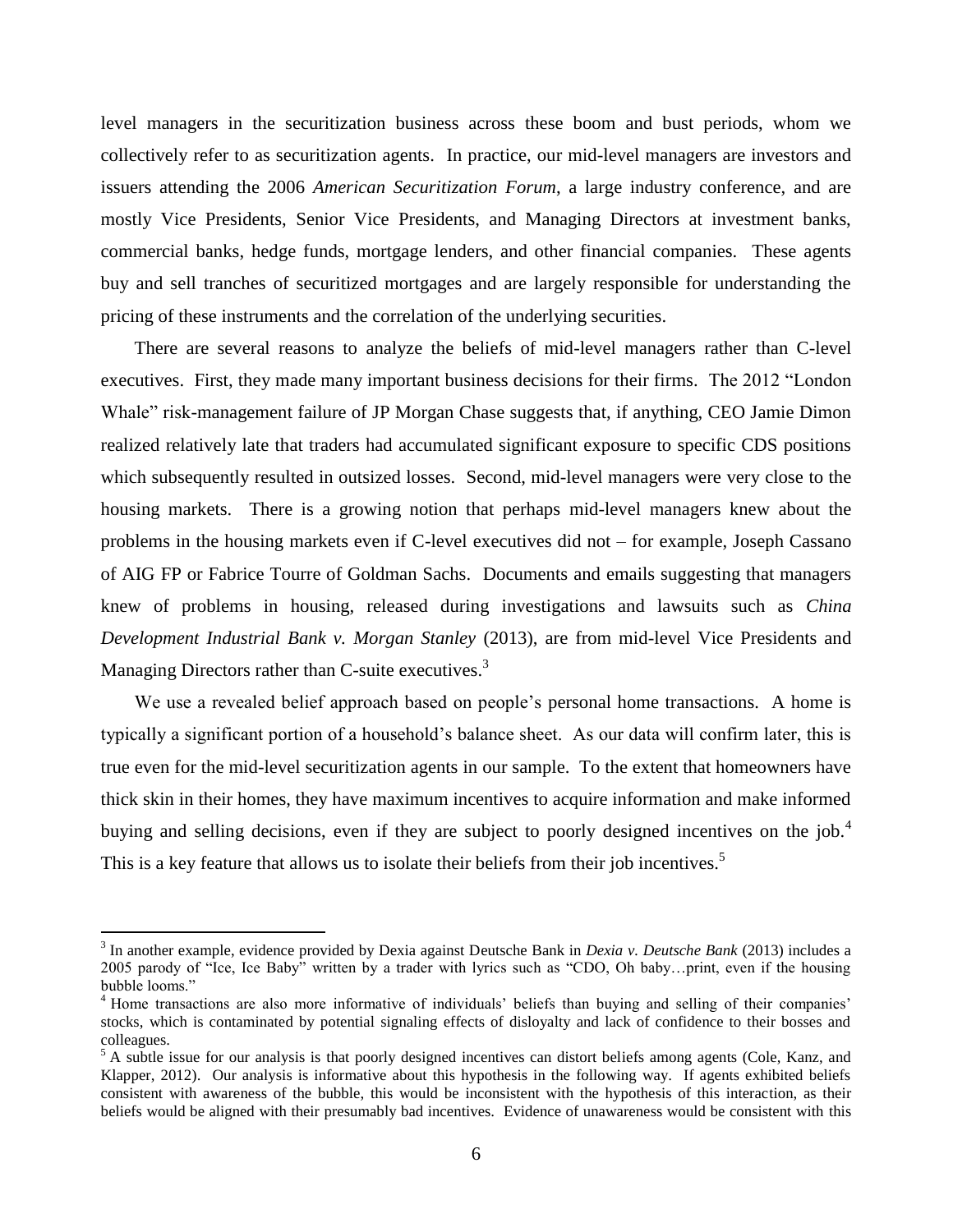Our general strategy focuses on testing whether securitization agents were more aware of the housing bubble compared to plausibly unaware counterfactual control groups. This strategy relies on the cross-sectional variation in home purchase and sale behavior across these groups during the boom and bust periods. We have three primary tests. We first test for awareness in a strong "market timing" form. Under this strong form, securitization agents knew about the bubble so well that they were able to time the housing markets better than others. This implies that securitization agents who were homeowners anticipated the house price crash in 2007-2009 and reduced their exposures to housing markets by either divesting homes or downsizing homes in the bubble period of 2004-2006.

Market timing is a strong form of awareness for two reasons. First, the cost of moving out of one's home, especially the primary residence, is high, and may prevent securitization agents from actively timing the house price crash. Second, even if securitization agents knew about the presence of a housing bubble, they might not be able to precisely time the crash of house prices. While these caveats reduce the power of using the securitization agents' home divestiture behavior to detect their awareness of the bubble, it is useful to note that the cost of moving out of second homes is relatively low and should not prevent the securitization agents from divesting their second homes.

More importantly, the cost of moving and inability to time the crash should not prevent securitization agents from avoiding home purchases if they were indeed aware of problems in housing, particularly in avoiding purchases of second homes and moves into more expensive homes. This consideration motivates our second empirical test for a weaker, "cautious" form of awareness, which posits that securitization agents knew enough to avoid increasing their housing exposure – by avoiding purchases of primary homes, second homes, and avoiding moves into more expensive houses - during the bubble period of 2004-2006.

Our third test focuses on the net trading performance of observed transactions to see whether securitization agents' observed transactions improved or hurt their financial performance. We benchmark their observed strategy against a static buy-and-hold strategy and compare whether securitization agents did better against their benchmark than control groups. This final test sheds

<u>.</u>

interaction, with the cause of unawareness being poorly designed incentives. However, our tests do not distinguish between specific reasons for unawareness.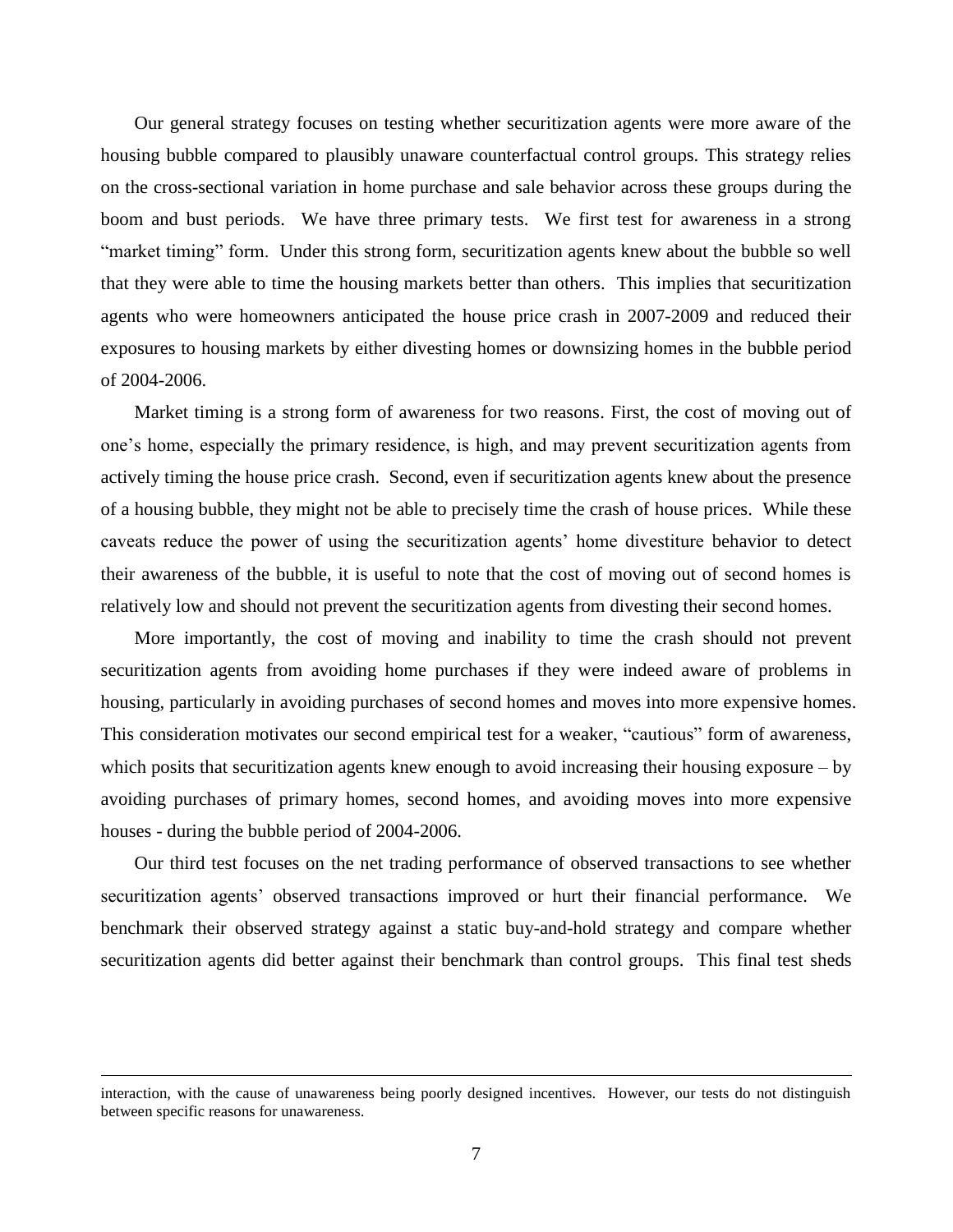light on whether agents benefitted overall through other potential types of actions associated with awareness, for example, by "riding the bubble" (Brunnermeier and Nagel,  $2005$ ).<sup>6</sup>

Economic determinants of home transaction behavior other than beliefs could drive crosssectional differences between securitization agents and potential control groups. First, the level of risk aversion may vary, particularly if the age profile varies across career groups. Second, there may be career selection and life cycle effects. Different careers may have different optimal points of purchasing housing not obtainable in the rental market due to career risk and different life cycle patterns in when to have children. Third, heterogeneity in wealth levels and income shocks may drive home purchase behavior. Less wealthy people may be less likely to purchase a home due to credit constraints, and credit constrained agents may be more likely to purchase a home after a positive income shock.

To address these issues, we construct two uninformed control groups. The first group is a sample of equity analysts covering S&P 500 companies in 2006, excluding major homebuilders. The assumption is that, being a self-selected group of agents who work for similar finance companies, they face similar ex ante career risks and have similar risk aversion and life cycle profiles. They also received some forms of income shocks during the housing boom, as finance companies generally performed very well over this period. We also construct a second control group comprised of lawyers practicing outside of real estate law. Although differences or nondifferences between these two groups may be less ascribable to beliefs due to heterogeneity, this exercise tests for awareness among securitization agents relative to a benchmark group of wealthy, high-income people in the general population.

Taken together, we test the following hypothesis regarding whether securitization agents were aware of the housing bubble:

*Hypothesis (Full Awareness): Securitization agents exhibited more awareness of the housing bubble relative to equity analysts and lawyers in three possible forms:*

*A. (market timing form) Securitization agents who were homeowners were more likely to divest homes and down-size homes in 2004-2006.*

 $6$  One worry is that homeowners may hedge house price risk in ways that we do not observe. However, there has been a general lack of interest in markets created to hedge house price risk, which in turn also creates difficulties in hedging such risk. Shiller (2008) documents that repeated attempts to create markets to hedge house price risk have failed to attract liquidity, pointing out that the "near absence of derivatives markets for real estate…is a striking anomaly." Shorting homebuilding stocks and real estate investment trusts also leaves substantial basis risk.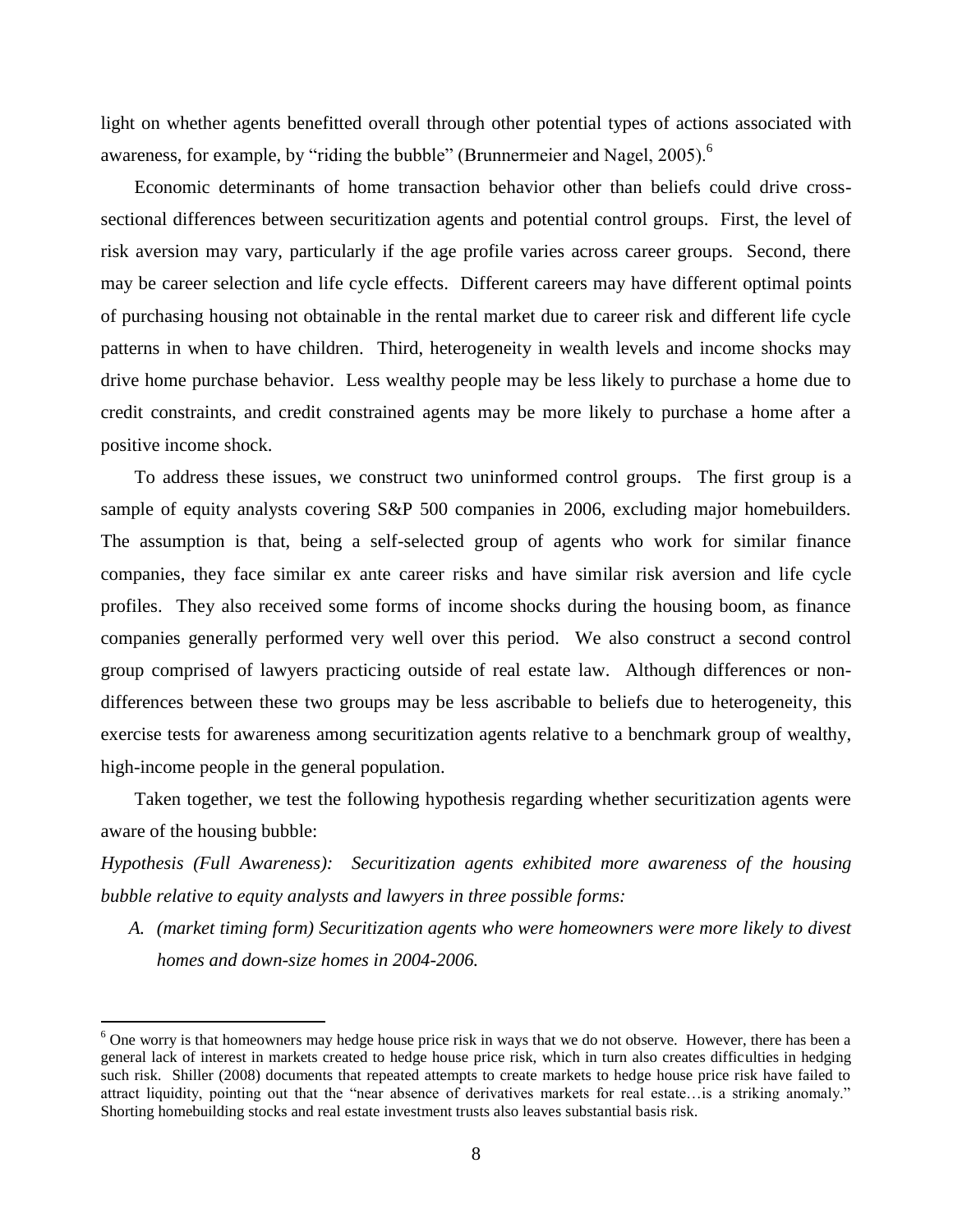- B. *(cautious form) Securitization agents who were non-homeowners were less likely to acquire homes in 2004-2006.*
- C. (*performance) Overall, securitization agents had better performance after controlling for their initial holdings of homes at the beginning of 2000.*

As a practical matter, we operationalize tests of (A) and (B) by considering a basic framework for agent choices described in the next section and testing for differences in the intensity of certain types of choices through time.

A nuanced issue in our analysis is that securitization agents received large bonuses during the bubble period. Large income shocks might have induced them to acquire homes despite their awareness of the bubble. The housing finance literature (e.g., Yao and Zhang, 2005; Cocco, 2005; Ortalo-Magne and Rady, 2006) provides models to analyze individuals' home purchase decisions in the presence of income shocks, credit constraints, and life-cycle and investment portfolio considerations. To the extent that large bonuses received by securitization agents during the bubble period relaxed their credit constraints by allowing them to afford the down payments of home purchases, one might interpret their home purchases during the period as a reflection of relaxed credit constraints rather than as expectations of future house prices.

The equity analyst control group should partially control for such shocks, given that they also work in the finance industry. To explore this issue further, we use the insight that, to the extent that a home provides a utility stream over time and there are moving costs, a household should choose an optimal size based on its expected permanent income rather than current income. We analyze indicators such as the value-to-income ratios of purchases by the securitization group to trace out beliefs about permanent income, if not house prices directly. Under the full awareness hypothesis, securitization agents should have realized that their current incomes were unlikely to persist, and purchased homes with more conservative value-to-income ratios than control groups. We also test whether securitization agents "lived happily ever after" by testing whether homes purchased during 2004-2006 were held for significant periods of time. If home purchase behavior during the boom period was driven by consumption, these homes should be held for significant periods of time (Sinai and Souleles, 2005), or else a significant discount rate would be required to justify these purchases.

# **2. Data and Empirical Framework**

## **2.1. Data collection**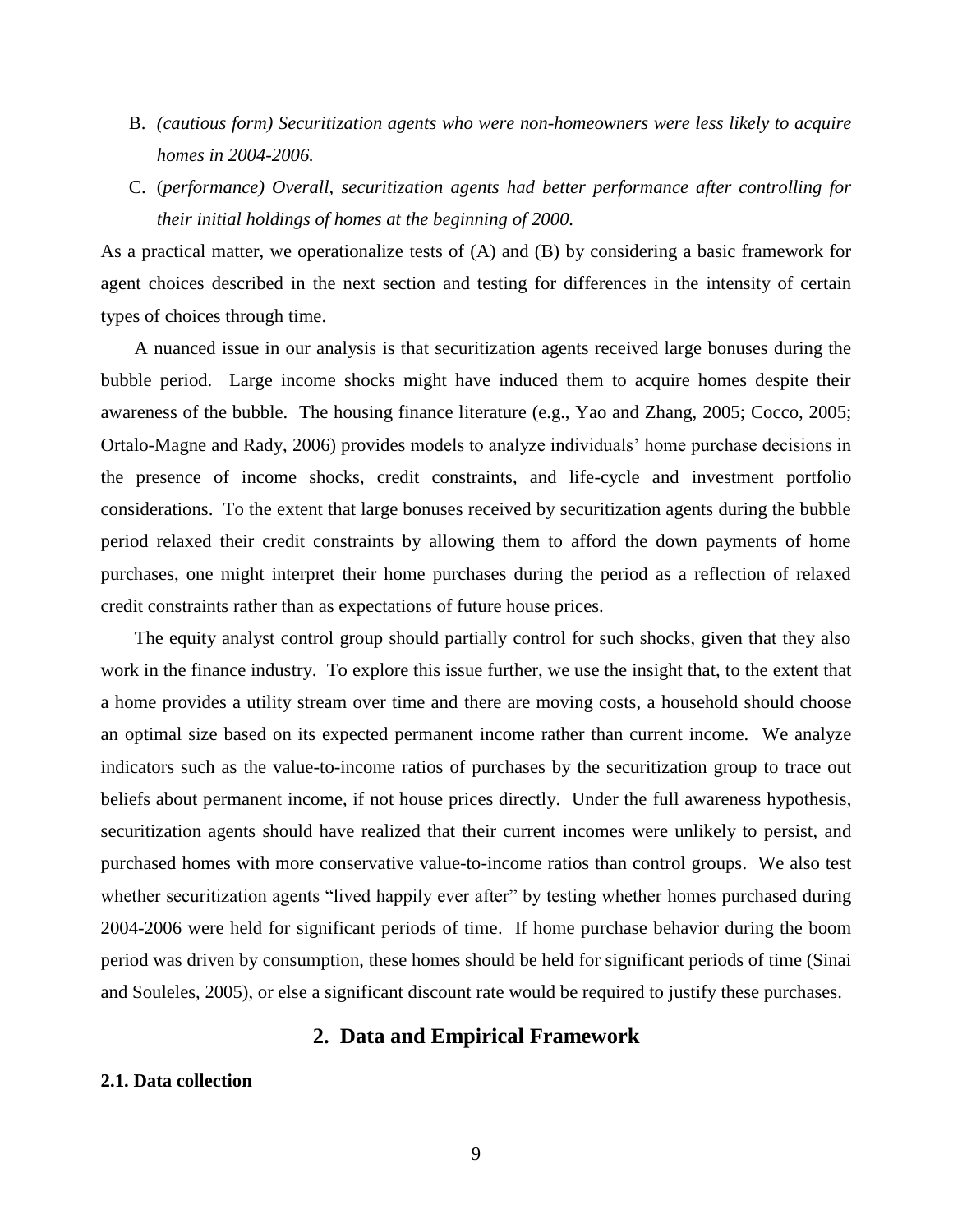We begin by collecting names of people working in the securitization business as of 2006. To do so, we obtain the list of registrants at the 2006 American Securitization Forum's (ASF) securitization industry conference, hosted that year in Las Vegas, Nevada, from January 29, 2006 through February 1, 2006. This list is publicly available via the ASF website.<sup>7</sup> The ASF is the major industry trade group focusing on securitization. It published an industry journal and has hosted the "ASF 20XX" conference every year since 2004. The conference in 2006 featured 1760 registered attendees and over 30 lead sponsors, ranging from every major US investment bank (e.g., Goldman Sachs) to large commercial banks such as Wells Fargo, to international investment banks such as UBS, to monoline insurance companies such as MBIA.

We construct a sample of 400 securitization agents by randomly sampling names from the conference registration list and collecting their information from our data sources until we have 400 agents with data. We make sure to oversample people at the most prominent institutions associated with the financial crisis by attempting to collect information for all people associated with the largest financial institutions such as Lehman Brothers and Citigroup. We screen out people who work for credit card, student loan, auto, and other finance companies primarily involved in the nonmortgage securitization business, and also use any available information in LinkedIn to screen out people working in non-mortgage securitization segments. We also use LinkedIn to collect any background information about each person that will be helpful in locating them within the Lexis/Nexis database. Lexis/Nexis aggregates information available from public records, such as deed transfers, property tax assessment records, and other public address records to person-level reports and provides detailed information about property transactions for each person.

There are a number of reasons that a person we selected from the registration list may not appear in our final sample, as described in Table 1, Panel A and also Appendix A in more detail. Chief among these are that they worked in the securitization business but in a non-housing segment such as credit card loans, or that they have a very common name that cannot be uniquely identified in Lexis-Nexis. All told, we sample 613 names to obtain 400 securitization agents in sample.

For each person in our sample, we collect data for all properties ever owned, including the location, the date the property was bought and sold, the transaction price, and mortgage terms, when

 $<sup>7</sup>$  As of this writing, this list appears to be no longer available on the web. The authors have copies of the webpages</sup> available.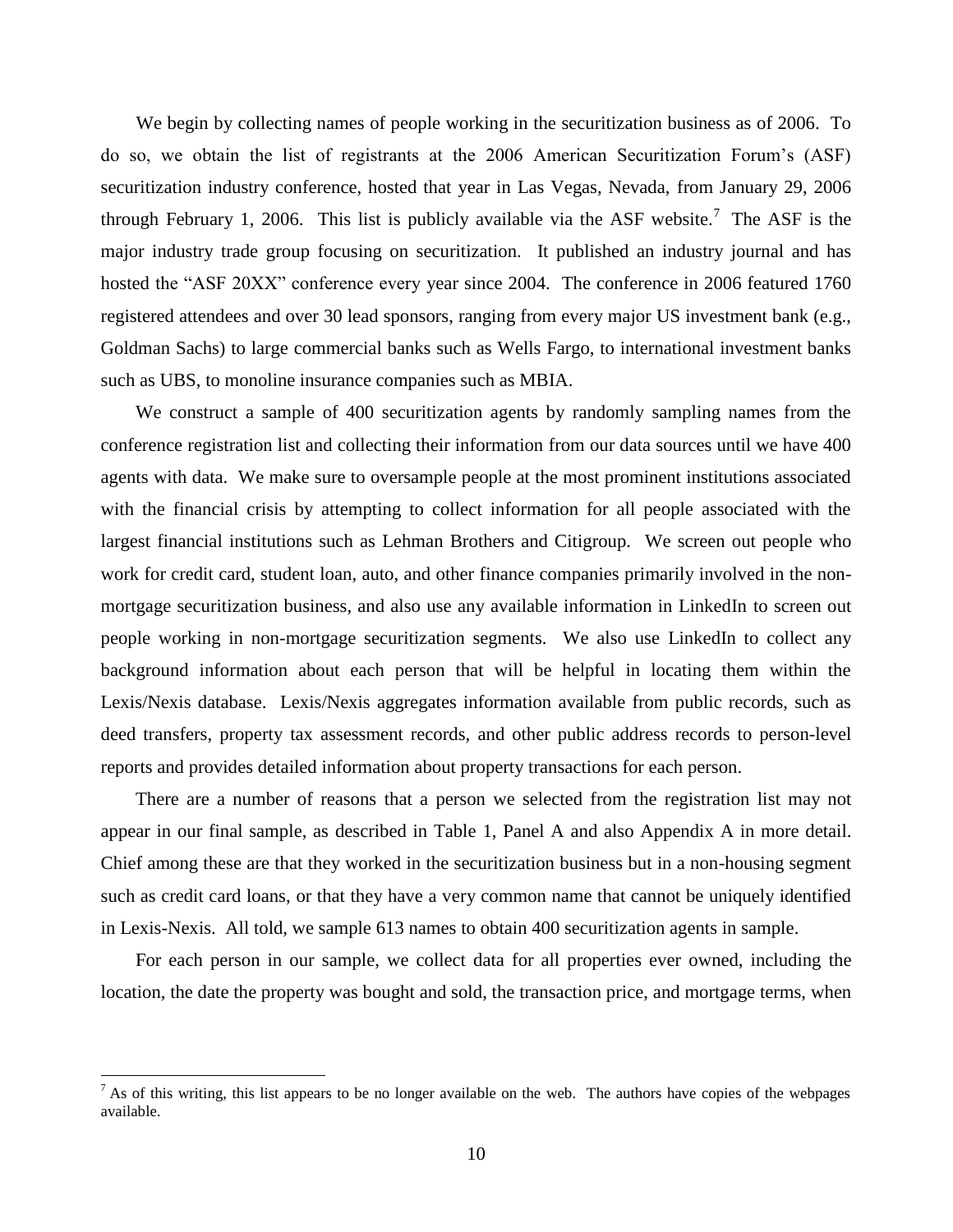available.<sup>8</sup> Lexis/Nexis contains records for individuals who never own property, since it also tracks other public records, and we record these individuals as not having ever owned property. We also collect data about any refinances undertaken during the sample period. Our data collection began in May 2011 and we thus have all transactions for all people we collect through this date. Our analysis focuses on the period 2000-2010, the last full year we have data.<sup>9</sup>

Our sample of equity analysts consists of analysts who covered companies during 2006 that were members of the S&P 500 anytime in 2006, excluding homebuilding companies. These people worked in the finance industry but were less directly exposed to housing, where the securitization market was most active. We download the names of analysts covering any company in the S&P 500 during 2006 outside of SIC codes 152, 153 and 154 from I/B/E/S. These SIC codes correspond to homebuilding companies such as Toll Brothers, DR Horton, and Pulte Homes.<sup>10</sup> There are 2,978 analysts, from which we randomly sample 469 names to obtain 400 equity analysts with information in our sample.

To construct our sample of lawyers, we select a set of lawyers for each person in our securitization sample from the *Martindale-Hubbell Law Directory*, an annual national directory of lawyers which has been published since 1868, matched on age and the work location of the lawyer. We provide details in Appendix A. This matching is not available for equity analysts given the information we have available ex ante in our sampling. We have 406 total names that we search for within Lexis/Nexis to obtain 400 lawyers matched on age and location to our securitization sample.<sup>11</sup>

#### **2.2. Classifying home purchases and sales**

 $\overline{a}$ 

Our starting point for understanding home purchase behavior is a broad framework to categorize the purpose of a transaction for a given person. We think of person *i* at any time *t* as either being a current homeowner, or not. If she is not a current homeowner, she may purchase a

 $8$  If we do not find a record of a person selling a given property, we verify that the person still owns the property through the property tax assessment records. In cases where the property tax assessment indicates the house has been sold to a new owner, or if the deed record does not contain a transaction price, we use the sale date and sale price from the property tax assessment, when available.

<sup>&</sup>lt;sup>9</sup> We collect data for all transactions we observe, even if they are after 2010. This mitigates any bias associated with misclassifying the purpose of transactions, as we discuss below. To ease data collection requirements, we skip properties sold well before 2000, as they are never owned during the 2000-2010 period and are thus immaterial for our analysis.

 $^{10}$  Our references for SIC codes is CRSP, so a company needs to have a valid CRSP-I/B/E/S link.

<sup>&</sup>lt;sup>11</sup> The success rate for collecting information about lawyers is much higher because the Martindale-Hubbell Law Directory provides detailed information about each lawyer, allowing us to pinpoint the name in Lexis-Nexis more easily than other groups.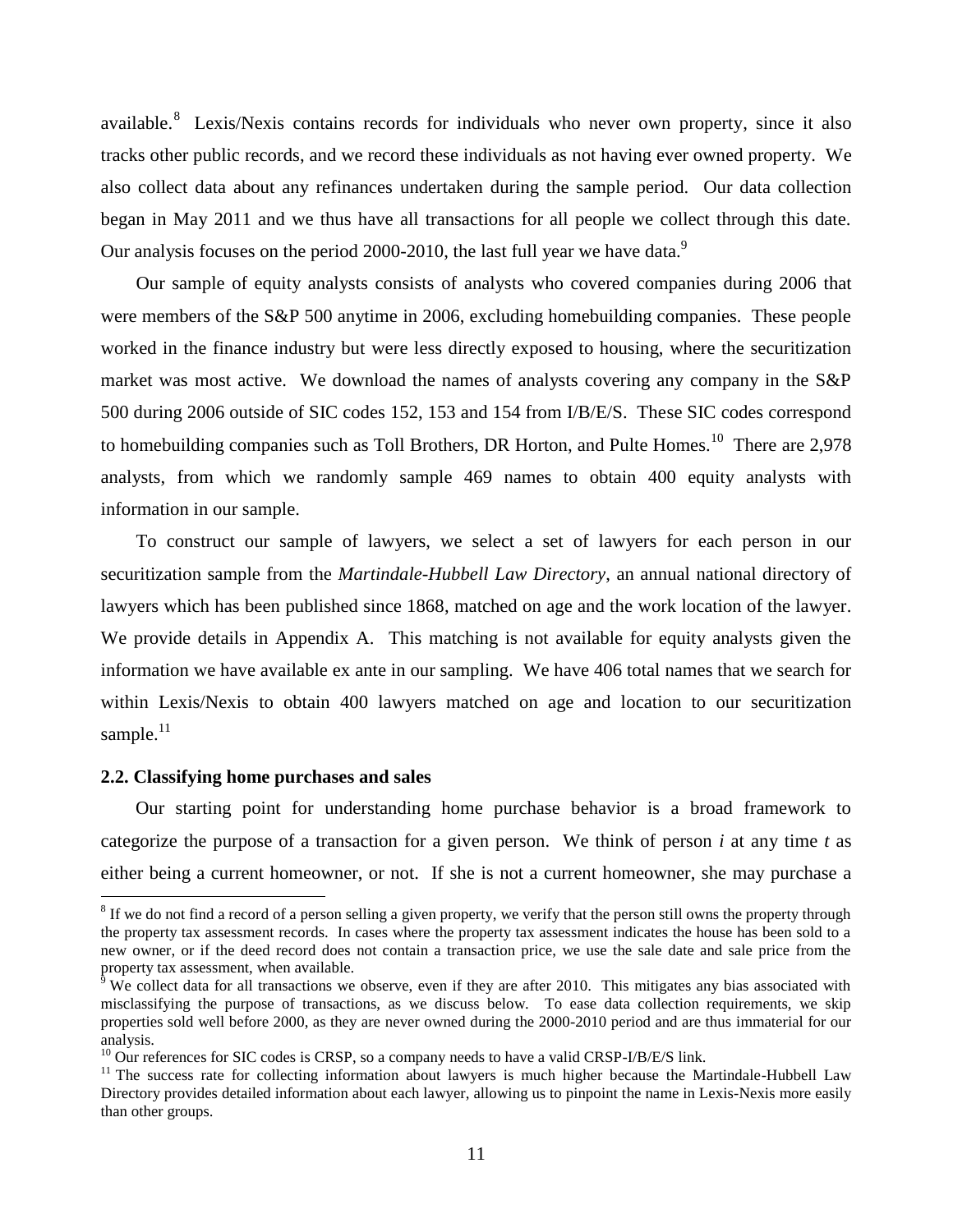house and become a homeowner (which we refer to generically as "buying a first home"). Note that one may have been a homeowner at some point in history and still "buy a first home" if one is currently not a homeowner. If a person is currently a homeowner, she may do one of the following:

- A) Purchase an additional house ("buy a second home"),
- B) Sell a house and buy a more expensive house ("swap up"),
- C) Sell a house and buy a less expensive house ("swap down"),
- D) Divest a home but remain a homeowner ("divest a second home"),
- E) Divest a home and not remain a homeowner ("divest last home").

To operationalize this classification of transactions, we define a pair of purchase and sale transactions by the same person within a six month period as a swap, either a swap up or a swap down based on the purchase and sale prices of the properties. If either the purchase or sale price is missing, we classify the swap generically as a "swap with no price information."

The purchases that are not swaps are either non-homeowners buying first homes, or homeowners buying second homes.<sup>12</sup> We use the term "second" to mean any home in addition to the person's existing home(s). Divestitures are classified similarly: among sales that are not involved in swaps, if a person sells a home and still owns at least one home, we say she is divesting a second home; if she has no home remaining, we say the person is divesting her last home.<sup>13</sup>

#### **2.3. Transaction intensities**

 $\overline{a}$ 

Our main analysis centers on the annual intensity of each transaction type – that is, the number of transactions per person per time period.<sup>14</sup> We focus on an annual frequency to avoid time periods with no transactions. Formally, the intensity of one type of transaction in year  $t$  in a sample group is defined as the number of transactions of that type in year *t* divided by the number of people eligible to make that type of transaction at the beginning of year *t*:

#### I # # .

For example, the intensity of buying a first home is determined by the number of first home purchases during the year divided by the number of non-homeowners at the beginning of the year. An important feature of our data is that we observe not only transaction activity but also transaction

 $12$  If a home is on record for an individual, but the home does not have a purchase date, we assume the owner had the home at the beginning of our sample, January 2000. We provide more details of our classification in Appendix A.

<sup>&</sup>lt;sup>13</sup> When classifying transactions in 2010, we use information collected on purchases and sales in 2011 to avoid overclassifying divestitures and first-home/second-home purchases and underclassifying swaps in the final year of data.

<sup>&</sup>lt;sup>14</sup> We focus on the intensity of transactions rather than the probability of an eligible person making a given transaction because the latter discards information about a person making multiple transactions of one type in one year. However, focusing instead on probabilities yields nearly identical results.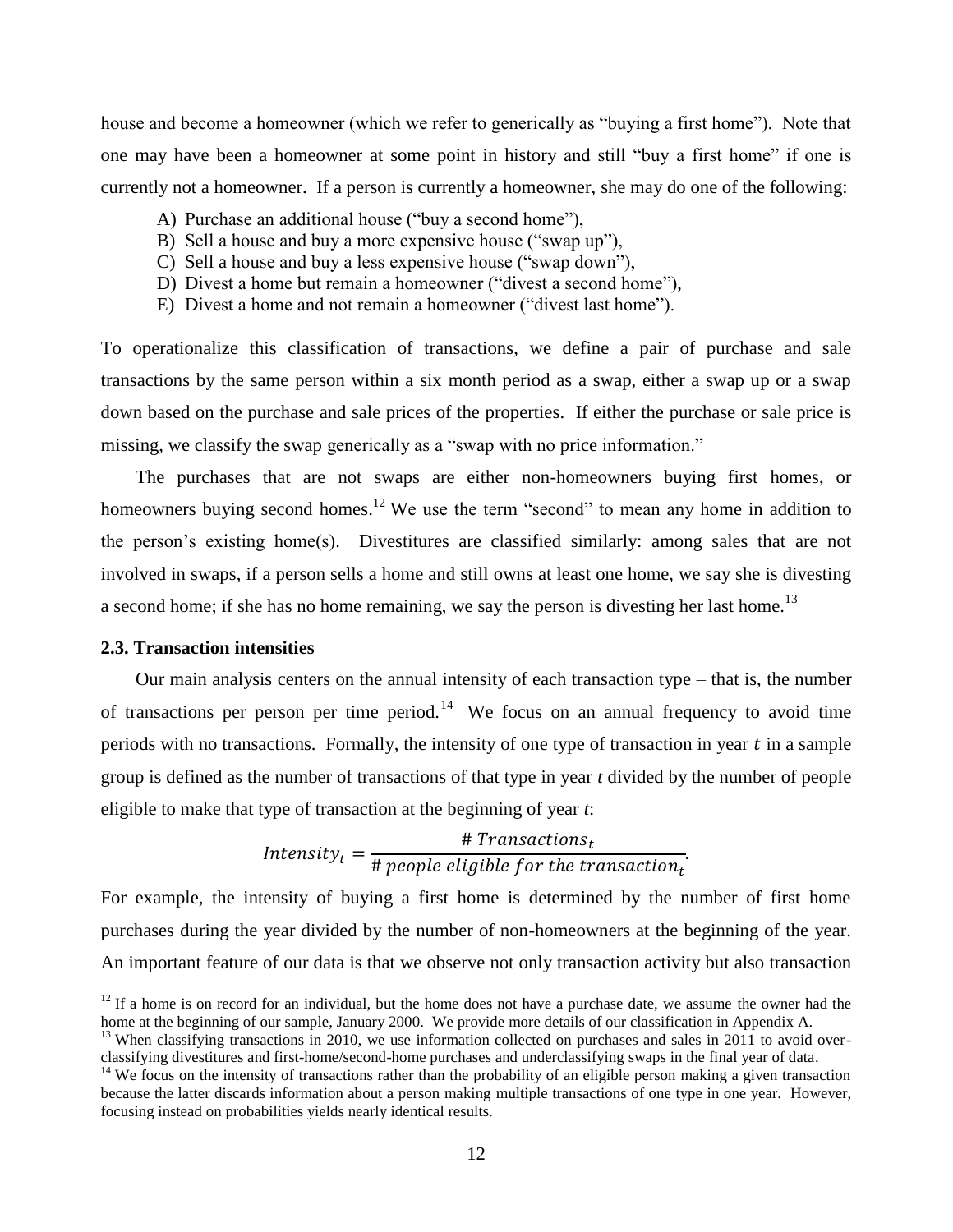*inactivity*, due to the comprehensiveness of the public records tracked by Lexis/Nexis. This allows us to test the hypothesis that one group was more cautious (i.e., bought less) than other groups, as we can normalize the number of transactions by the total number of people who could have made that transaction, instead of the number of people who made the transaction.<sup>15</sup>

### **2.4 Income data**

 $\overline{a}$ 

We are able to observe income in the year they purchase a home for a subset of people by matching information we observe about the year of their purchase, their mortgage amount, and property location with the information provided in the 2000-2010 Home Mortgage Disclosure Act (HMDA) mortgage application data. The HMDA dataset contains information on the income relied on by the originating institution to underwrite the loan. Although most identifying information – such as the borrower's name, exact date of origination and property address and zip code – is not provided, the data provides the mortgage amount (up to the thousands) as well as the census tract of the property. We match purchases with all mortgages in HMDA of the same amount in the purchase year with the same census tract as the property. If we successfully find a match, we take the stated income on the HMDA application as the income of our person at the time the purchase was made.<sup>16</sup>

# **3. Descriptive Statistics**

Table 1, Panel A presents the number of people in each sample. Our groups of interest each have 400 people by construction. Panel B presents the age distribution for each group. The median ages in 2011 for the securitization agent, equity analyst, and lawyer samples are 45, 44, and 46, respectively. Chi-square tests of homogeneity fail to reject the hypothesis that the distributions presented in Panel B are the same.

 $15$  A complication in this calculation is that, in a given year, a person may make multiple transactions. As a result, the number of non-homeowners at the beginning of the year does not fully represent the number of people eligible for buying a first home during the year, because, for instance, a homeowner may sell her home in February and then buy another home in September. To account for such possibilities, we define "adjusted non-homeowners," who are eligible for buying a first home during a year, to be the group of non-homeowners at the beginning of the year plus individuals who divest their last homes in the first half of the year. We similarly adjust the number of homeowners and multiple homeowners. Appendix A contains a detailed description of adjustments.

 $16$  One concern is that, even given an exact mortgage amount (e.g., \$300K), census tract, and purchase year, there may be multiple matches within HMDA. The average number of matches per purchase is roughly three, and the median match is unique.<sup>16</sup> Given the economically-motivated construction of census tracts, we average income over all matches in HMDA as the income for that purchase. One can repeat the analysis using only unique matches, which reduces our sample by slightly less than half, and obtain qualitatively similar results that are more influenced by a small number of observations at the tail ends of the distribution.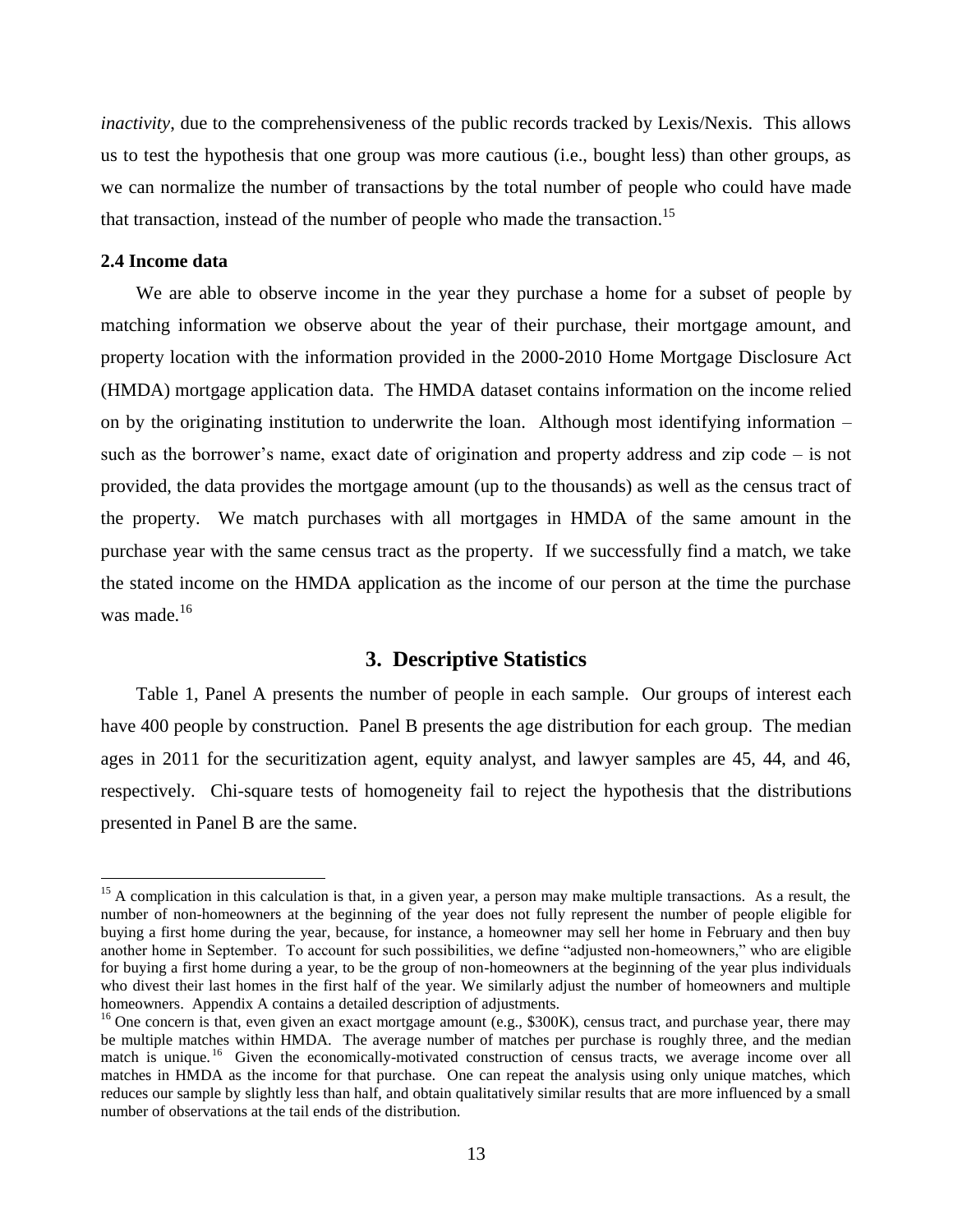Our sample features people from 176 distinct firms, of which we are able to match 65 as publicly traded companies in CRSP during the 2007-2008 period. Our sample is tilted towards people working at major firms due to our oversampling of those firms. The most prominent companies in our sample are Wells Fargo (27 people), Washington Mutual (23), Citigroup (16), JP Morgan Chase (14), AIG (12), and Countrywide, Deutsche Bank, Merrill Lynch, UBS, and Lehman Brothers (9 each). The most common position titles are Vice President (87), Senior or Executive Vice President (58), and Managing Director (39). In addition to the large firms, a number of regional lenders such as BB&T, smaller mortgage originators such as Fremont General and Thornburg Mortgage, and buy-side investors such as hedge funds and investment firms are present as well. Additional details about the people in our securitization sample are provided in Table B1 in Appendix B.

Our reading suggests that many of these agents were involved in forecasting, modeling, and pricing cash flows of mortgage-backed paper. As an example, one person in our group lists their job title in LinkedIn as "Mortgage Backed Securities Trader, Wells Fargo," with job responsibilities including "Head of asset-backed trading group for nonprime mortgage and home equity mortgage products," "Built a team of 3 traders with responsibility for all aspects of secondary marketing of these products, including setting pricing levels, monthly mark-to-market of outstanding pipeline/warehouse, and all asset sales."

Table 2, Panel A breaks down the number of properties owned over 2000-2010. Our data spans 674 properties owned by securitization agents during the 2000-2010 period, 604 by equity analysts, and 609 by lawyers. Of these, the majority was bought during the same period, while roughly 40% of total properties were sold during this period.<sup>17</sup>

Figure 2 presents a map of properties in our sample. The New York combined statistical area (roughly the NJ-NY-CT tri-state metro area plus Pike County, PA) is the most prominent metro area, followed by Southern California (Los Angeles plus San Diego). Both equity analysts and securitization agents are concentrated in New York, with a slightly higher concentration for equity analysts. Table B2 in Appendix B presents the geographical distribution in detail, while Tables B3 and B4 report further summary statistics on how purchases and sales are distributed through time, and how these purchases and sales were classified.

 $17$  There are a small number of properties for which we have no purchase date. A missing purchase price reflects missing data, which we deal with below. There are a substantial number of properties with either no sale date or a sale date after December 31, 2010; these are homes that were still owned as of that date.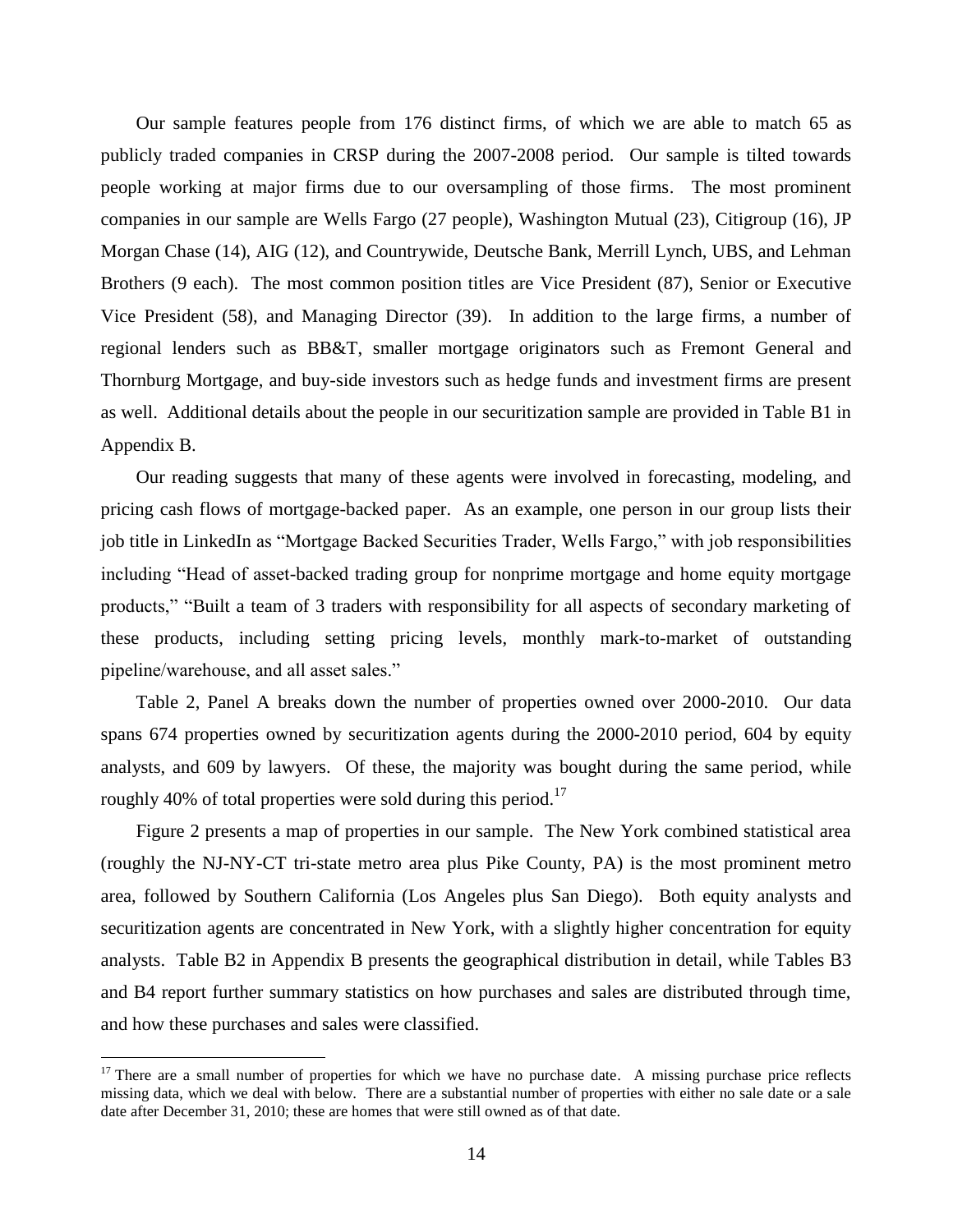Table 2, Panel B summarizes mortgage information. For the securitization sample, we have mortgage information for 327 purchases out of 437 we observe from 2000-2010. Of these, we are able to match 200 to HMDA, an unconditional success rate of 58%; for the equity analyst and lawyer groups, this rate is 53% and 57%, respectively. Over the entire 2000-2010 period, the average income at purchase was \$350K for the securitization sample, \$409K for the equity analyst sample, and \$191K for the lawyers. All income figures are reported in real 2006 dollars adjusted using the Consumer Price Index (CPI) All Items series as of the end of December 2006.

One concern is that these numbers appear a bit too "small" relative to what is commonly perceived as finance industry pay. The income reported in HMDA represents income used by the bank to underwrite the loan, which may often include only taxable income provided by the mortgage applicant and is thus likely downward biased. Forms of compensation not taxable during the year, such as employee stock option grants, would not be included.<sup>18</sup>

Even if this reporting issue were not present, observed income levels are not unbiased representations of the true distribution of underlying income because we only observe income at purchase, and not income in other years (nor for non-purchasers). Additionally, our analysis does not represent income of the same people over repeat purchases. As a descriptive exercise, however, Table 3 breaks down average income observed at purchase into three bins, corresponding to the prehousing boom (2000-2003), housing boom (2004-2006), and housing bust (2007-2010).<sup>19</sup> Our securitization agents received income shocks from the pre-boom to the boom period, with average income rising by \$92K, over 38% of average pre-boom income. Equity analysts also received income shocks, with average income at purchase rising by \$51K, although this is a smaller fraction of pre-boom income, 16%. These results are roughly consistent with our initial hypothesis that the two finance industry groups received positive income shocks, although securitization agents received a slightly larger average shock.

# **4. Empirical Results**

### **4.1. Were securitization agents more aware of the bubble?**

 $\overline{a}$ 

We first examine whether securitization agents divested houses in advance of the housing crash. Figure 3, Panel A plots the divestitures per person per year for each group through time. The

 $18$  If the amount of underreporting varies across time, the bias becomes problematic for our analysis comparing average value-to-income ratios at purchase across groups and time. We discuss this in Section 4.4.

<sup>&</sup>lt;sup>19</sup> Because we are interested in average income per person, we first average within person over purchases to obtain a person-level average income for the period before averaging over people in each period.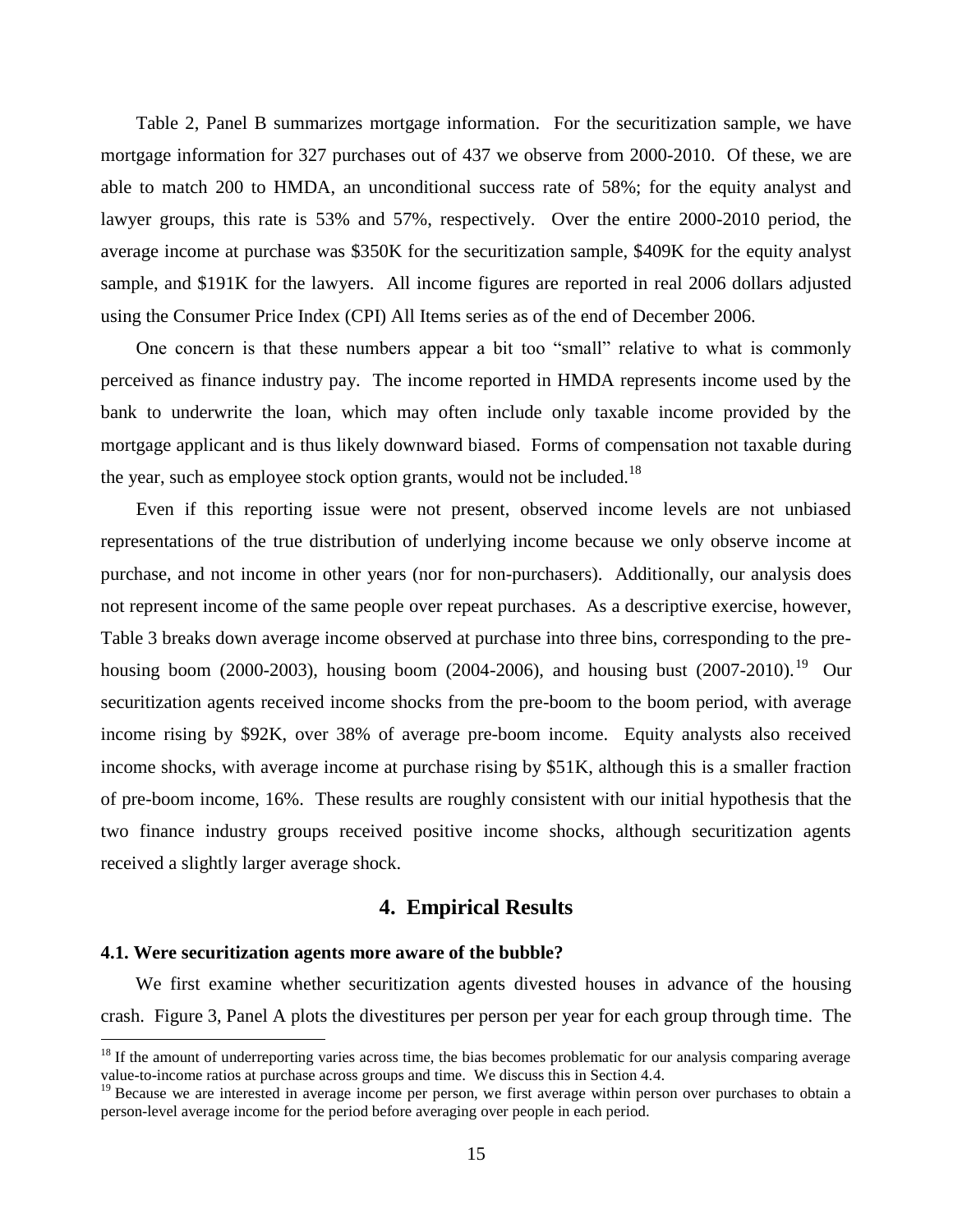divestiture intensities for the securitization agent sample are, if anything, lower than those of equity analysts and lawyers in years before 2007. Compared to equity analysts, the divestiture intensity for securitization agents is lower every year from 2003-2006, and slightly higher during the bust period, 2007-2009.<sup>20</sup>

To account for heterogeneity in the age and multi-homeownership profiles of each group, we compute regression-adjusted differences in intensities. We do this by constructing a stronglybalanced person-year panel that tracks the number of divestitures each year for each person, including zero if no divestiture was observed. We then estimate the following equation for each pairing of the securitization group with a control group using OLS:

 $E[#Divestitures_{it} | HO_{it-1} = 1]$ 

 $\overline{a}$ 

$$
= \alpha_t + \beta_t \times \text{Securityation}_i + \sum_{j=1}^{7} \delta_j \text{Age}_j(i, t) + \lambda \text{MultiHO}_{it-1}. (1)
$$

The variable #Divestitures<sub>it</sub> is the number of divestitures for individual *i* in year *t*, Securitization<sub>i</sub> is an indicator for whether individual  $i$  is part of our securitization agent sample,  $Age<sub>i</sub>(i, t)$  is an indicator for whether individual *i* is part of age group *j* in year *t* (where eight age brackets are defined according to Table 1, Panel B, and one age group is excluded), MultiH $O_{it-1}$ represents whether individual *i* was also a multi-homeowner at the end of year *t*-1, and  $HO_{it-1}$  is an indicator for whether individual *i* was a homeowner at the end of year *t-1*. We use indicators for age brackets instead of a polynomial specification for age as it makes the regression easily interpretable as a difference in means. In each year *t*, we condition the sample such that only the adjusted homeowners as of the end of year *t-1* (i.e., those who started year *t* as homeowners or became a homeowner during year *t*, so that  $HO_{it-1} = 1$  are included in the estimation. We cluster standard errors by person. The effective sample size is the number of homeowners during the 2000- 2010 period, as divesting a home is one of their possible choices.<sup>21</sup>

 $20$  The raw number of divestitures each year may be read off by multiplying the intensity in a given year from Table 4 by the number of homeowners in that year given by Table B5 in Appendix B. For example, in 2008, there were 19 divestitures (0.061 times 313) in the securitization sample. In contrast to our regression-adjusted differences, we do not condition on having age information when reporting these raw intensities.

 $21$  The effective sample size (number of people contributing to the variation) of this estimation will be the total number of people who we ever observed as adjusted homeowners during the 2000-2010 period for whom we have age information across these two groups. This may be read off from the last row of Table B5, Panel B. For example, when estimating equation (1) for the securitization sample and the equity analyst sample, the number of people will be 633 (328 plus 308). The number of homeowners contributing to the variation each year may similarly be read off from the same table, which lists the number of homeowners and non-homeowners each year with age information. For example,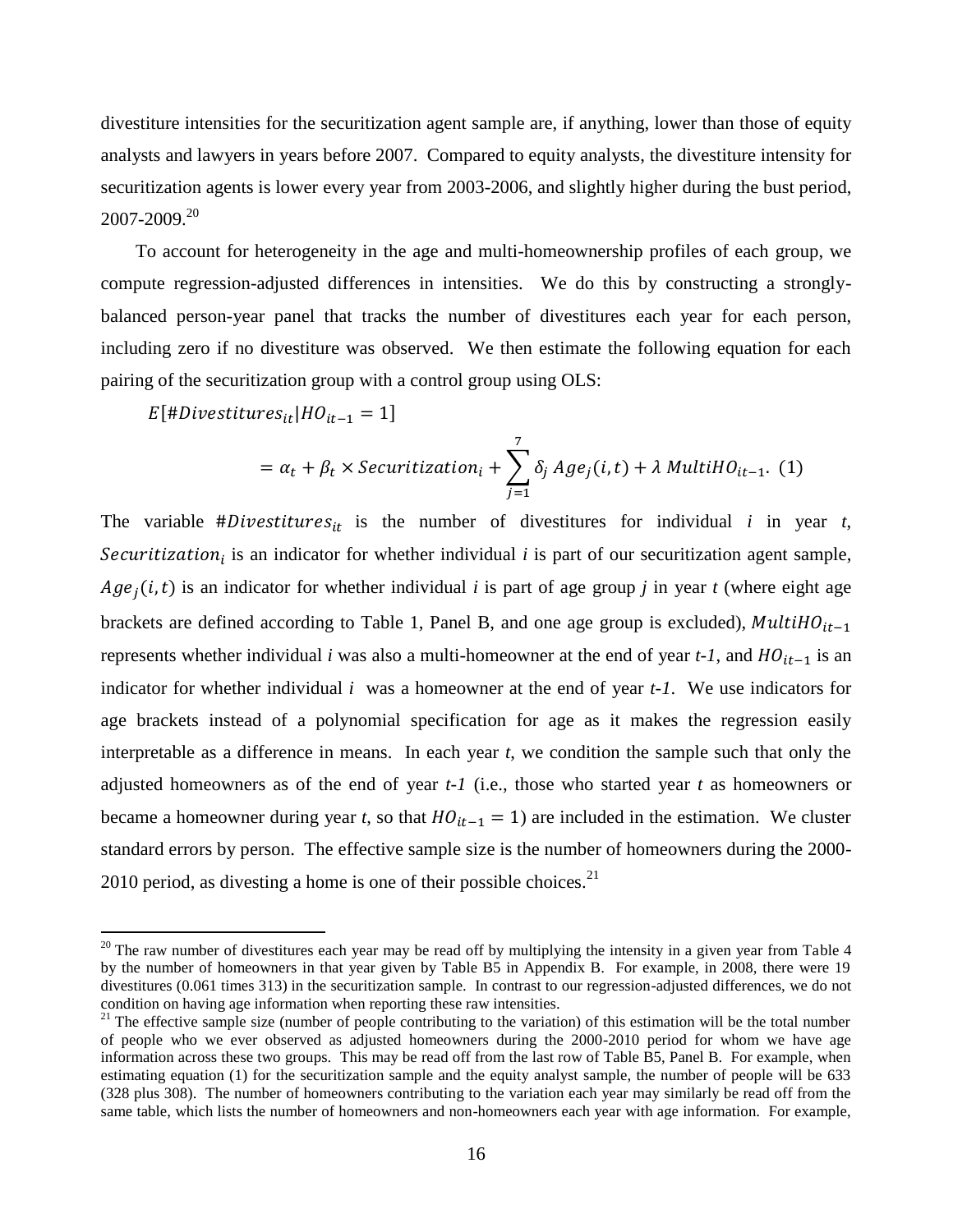The coefficients  $\beta_t$  are the difference in average annual divestitures per person within the homeowner category across samples, adjusted for these age and multi-homeownership factors, and are our coefficients of interest, with  $\beta_t > 0$  during the 2004-2006 period suggesting evidence of market timing. Table 4 presents these regression-adjusted differences. Consistent with the raw divestiture intensities, these differences are very small during the boom period; point estimates are negative compared to equity analysts. There is weak evidence that securitization agents had a slightly higher intensity of divestiture in 2007 and 2008. This could be consistent with a form of market timing such as riding the bubble, but also consistent with divestitures related to job losses, a point which we return to in Section 4.2.7. Overall, however, there is little evidence that suggests people in our securitization agent sample sold homes more aggressively prior to the peak of the housing bubble relative to either equity analysts or lawyers.

We next examine whether non-homeowners among securitization agents were cautious in purchasing homes in 2004-2006. This cautiousness alternative emphasizes that securitization agents knew about the bubble, but that the optimal response was to avoid purchasing homes given the difficulty in timing the crash. We focus on the behavior of second home purchases and swapups into more expensive houses. Results for first-home purchases are reported in Appendix B, Table B6 and do not reveal significant differences; if anything, there are more first home purchases for securitization agents than equity analysts, particularly in 2006.

Figure 3, Panel B plots the raw intensity of second home purchases and swap-ups through time, while Table 5 presents regression-adjusted differences. The regression-adjusted differences are computed using a specification analogous to equation (1) where we replace the left-hand side variable with the number of second home purchases plus swap-up transactions for individual *i*  during year *t*. Contrary to what would be suggested by the full awareness hypothesis, we observe  $\beta_t > 0$  consistently throughout the 2004-2006 period, with statistically significant differences with the equity analyst group at the 1% level in the 2005 period. Pooling intensities every other year reveals positive and statistically significant differences in the 2002-2003, 2004-2005, and 2006- 2007 periods (Table B7 in Appendix B). Economically, the intensity of second home purchase and swap-up activity was 0.07 homes per person higher in 2005 for securitization agents than equity

<u>.</u>

when estimating (1) for the securitization agent and equity sample, the number of people observed in 2000 is 415 (220) plus 195).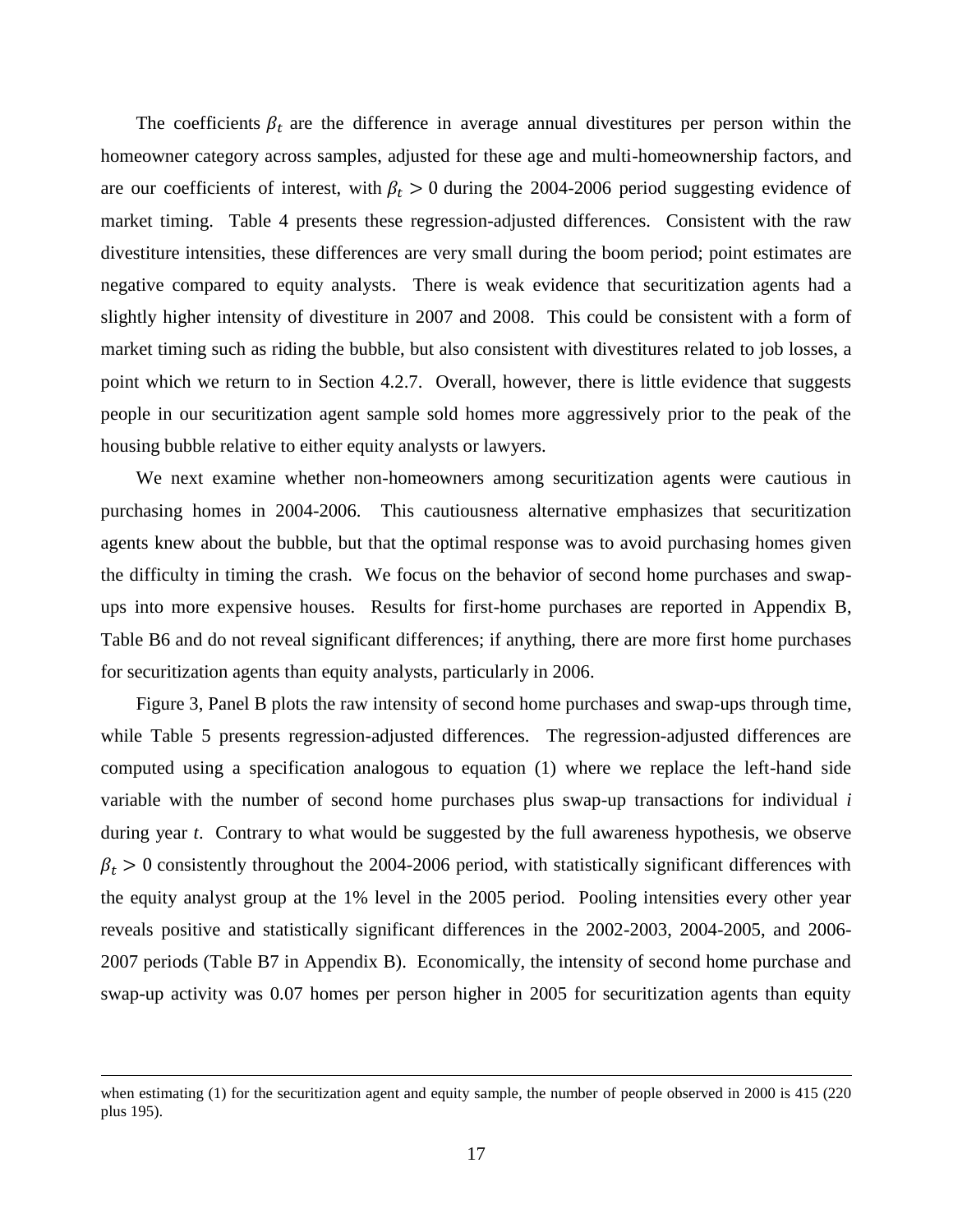analysts. This suggests that securitization agents were aggressively increasing, not decreasing, their exposure to housing during this period. We now explore this issue in more detail.

# **4.2. Second home purchases and swap-ups**

**4.2.1. Firm-specific effects.** We exploit the fact that we observe 78 securitization agents and 136 equity analysts working at a common set of 19 firms to remove company-specific effects. For this test and for other tests, we pool together intensities every other year (2000-2001, 2002-2003, and so forth) to mitigate the concern that our results are driven by spurious differences between a small number of transactions we may observe during a single year when we condition the sample tightly. We estimate the following equation:

 $E[#BuySecond OrSwapUp_{it} | HO_{it-1} = 1]$  (2)

$$
= \gamma_j + \alpha_{s(t)} + \beta_{s(t)} \times \text{Securityation}_{i} + \sum_{j=1}^{7} \delta_j \text{ Age}_{j}(i, t) + \lambda \text{MultiHO}_{it-1},
$$

where  $\gamma_i$  represents company-specific effects and  $s(t) = 0$  if  $t=2000$  or 2001,  $s(t) = 1$  if  $t=2002$ or 2003, and so forth. The first column of Table 6 reports the results and shows that, within this subsample, purchase intensities for second homes and swap-ups are higher for securitization agents in the 2002-2003 and 2006-2007 periods, even controlling for firm effects.

**4.2.2. Location effects.** Heterogeneity in property locations is a concern, since the magnitude of the housing bubble was very heterogeneous across areas, as shown previously in Figure 1. Although our sample of lawyers is location matched with our securitization agents, equity analysts are relatively more concentrated in the New York metro area. If securitization agents lived in areas where it was cheaper or easier to purchase a second home or swap up, this location effect may drive our previous results. To check whether this is the case, we condition the sample of homeowners each year to those who own property in the New York metro region at the end of the previous year, and estimate the following model:

 $E[$ #BuySecondOrSwapU $p_{it}$ |HO<sub>it-1</sub> = 1, PropNYC<sub>it-1</sub> = 1]

$$
= \alpha_{s(t)} + \beta_{s(t)} \times \text{Securityization}_{i} + \sum_{j=1}^{7} \delta_j \text{Age}_{j}(i, t) + \lambda \text{MultiHO}_{it-1}, \tag{3}
$$

where  $PropNYC_{it-1}$  is an indicator for whether person *i* owns property in the New York metro area at the end of year *t-1*. Results are reported in Columns 2 and 3 of Table 6. We find that, even within this smaller subsample, securitization agents were more aggressive with purchases of second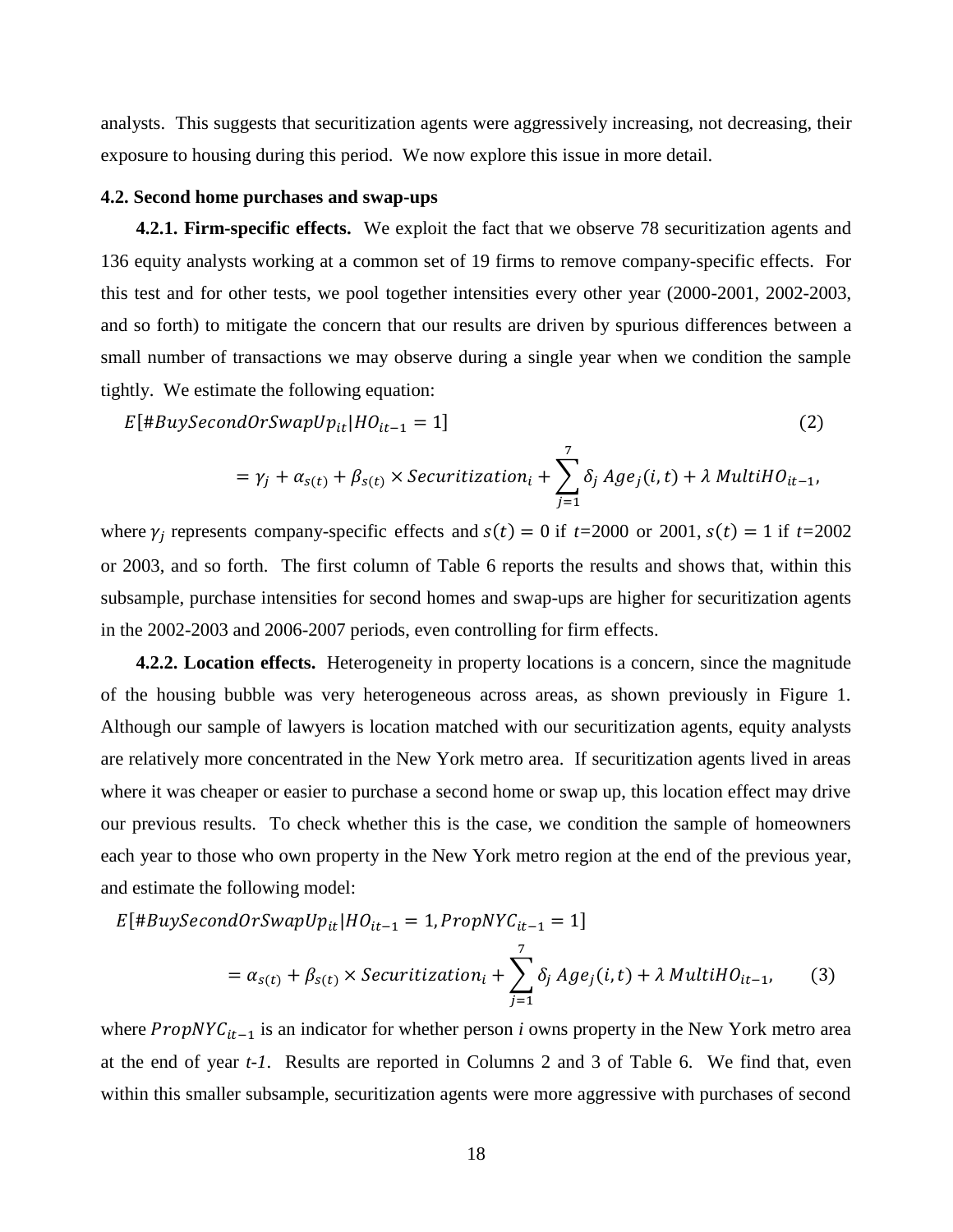homes and swap-ups in 2004-2005 relative to equity analysts, an effect that is statistically significant at the 5% level. In Columns 4 and 5, we repeat this exercise for people who live in Southern California, our second most represented metro region and find similar behavior results, although the sample size is smaller than in the New York metro area.

**4.2.3. Differences-in-differences across locations.** Comparing columns 2 and 4 of Table 6, the difference in intensities between securitization agents and equity analysts is larger in Southern California than New York. Given that Southern California had a much larger boom-bust cycle than New York, this suggests that securitization agents were even less aware of the bubble in areas where the bubble was very pronounced relative to areas where the bubble was not pronounced.

To further test this insight, we focus on the relative difference between securitization agents and equity analysts in Southern California with that of New York by estimating:

$$
E[#BuySecondOrSwap Up_{it} | HO_{it-1} = 1, (PropSoCA_{it-1} = 1 or PropNYC_{it-1} = 1)]
$$

$$
= \alpha_{s(t)} + \gamma_{s(t)} \text{PropSoCA}_{it-1} + \delta_{s(t)} \text{Security}
$$

$$
+\beta_{s(t)}(Securitization_i \times PropSoCA_{it-1}) + \sum_{j=1}^{7} \delta_j Age_j(i, t) + \lambda \text{MultiHO}_{it-1}, \tag{4}
$$

where  $PropSoCA_{it-1}$  is an indicator for whether person *i* owns property in the Southern California region at the end of year  $t$ -1<sup>22</sup> We perform this exercise both with the number of second home purchases and swap ups on the left hand side (Column 6 of Table 6) as well as just second home purchases (Column 7). The thought experiment is the following. Suppose Southern California begins to look bubbly in the 2004-2005 period, relative to New York. Allowing for differences between the New York and Southern California regions (through the  $\gamma_{s(t)}$  coefficients) and between securitization agents and equity analysts (through the  $\delta_{s(t)}$  coefficients), do securitization agents in Southern California react more or less cautiously compared to those in New York during that time period? Evidence of  $\beta_{s(t)} < 0$  during 2004-2005 would suggest that securitization agents living in areas which experienced larger boom/bust cycles were more alerted than their counterparts in regions with more moderate cycles.<sup>23</sup>

 $22$  To conservatively avoid an ex ante classification bias in either direction, we discard a handful of observations where people own property in both New York and Southern California at the end of year *t-1*.

 $^{23}$  There were insufficient observations in the Arizona/Nevada/Florida regions to conduct this type of test. We chose New York and Southern California both because New York experienced a much more moderate bubble than Southern California, but also because of practical considerations given how many observations we have.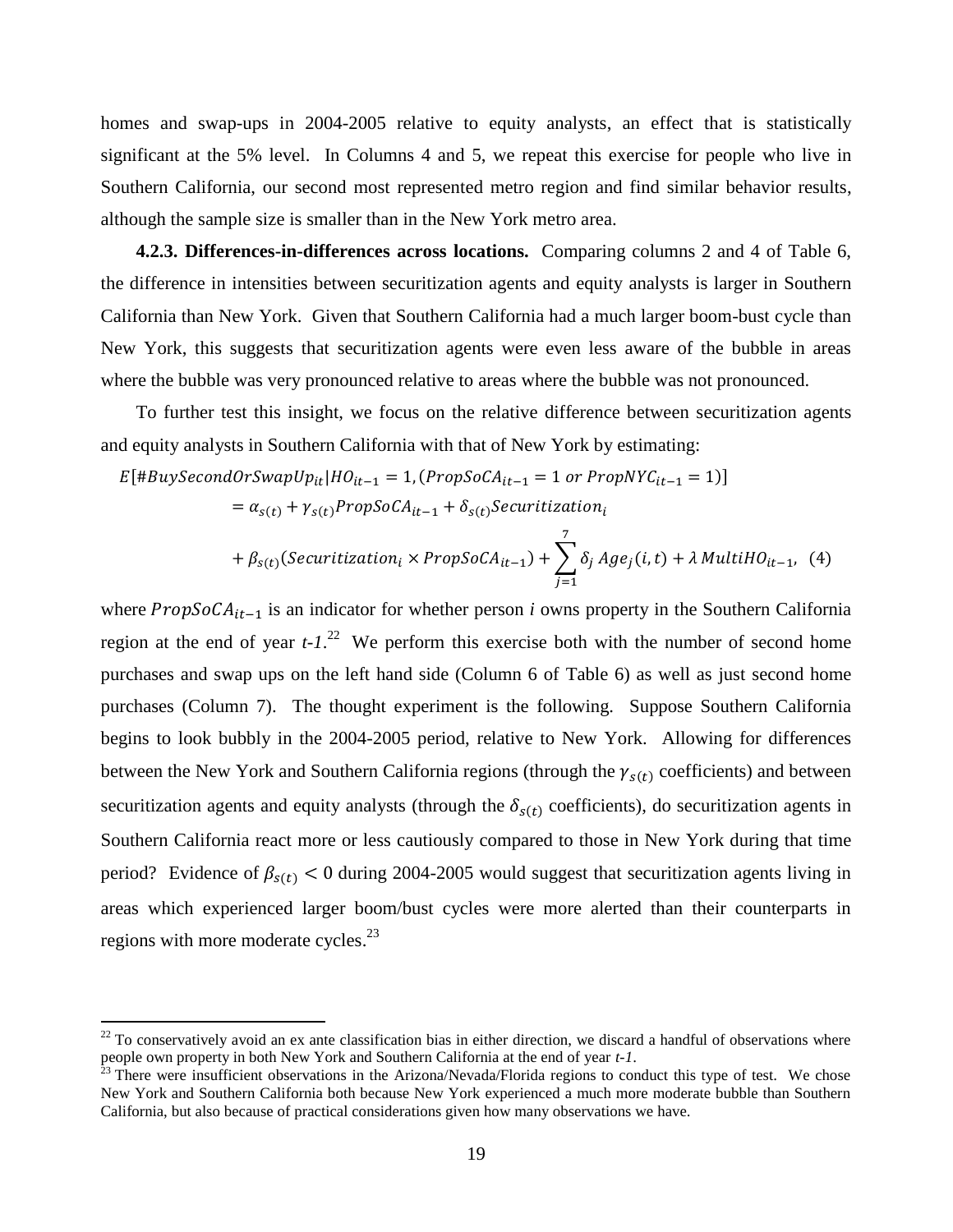In fact, the aggressiveness of securitization agents relative to equity analysts is more pronounced in Southern California than in New York. This suggests that securitization agents living in areas which experienced larger boom/bust cycles were potentially even more optimistic about house prices than otherwise, and cuts against the full-awareness hypothesis while also suggesting a potential role for distorted beliefs. To mitigate the concern that there are relatively fewer equity analysts in Southern California, and to demonstrate that these results are driven by differences across areas, columns 8 and 9 of Table 6 estimate only the single-difference between Southern California and New York within securitization agents and shows results consistent with the difference-in-differences.

**4.2.4. Financing.** One concern is that differences in purchase behavior are driven by differential financing terms. Figure 4, Panel A plots the average interest rate at purchase for each year and each group. On average, the interest rates observed at purchase between the two groups are very similar and experienced overall time variation similar to that of national benchmark rates.

A second concern is that securitization agents with knowledge of the bubble and crash may speculate in the housing market by purchasing homes with very little equity and thus bear very little downside. Figure 4, Panel B plots the median loan-to-value (LTV) ratio at purchase, and shows that it holds steady near the unconditional median of 80% throughout the sample period. The median LTV ratios of the marginal second home and swap-up purchases are also very close to 80% through time. Overall, we see little evidence that securitization agents purchased more homes with lower financial exposure than equity analysts.

A third financing-related concern is that securitization agents with knowledge of the bubble and crash may have reduced their house price exposure by refinancing and withdrawing equity from other homes during the boom period. We collect data from Lexis/Nexis regarding all refinances (pure refinances, second mortgages, home equity loans, and home equity lines of credit) and the amount refinanced. The annual number of refinances per homeowner is plotted in Figure 4, Panel C. Overall, we see little evidence that the refinance intensity rose in 2004-2006. Refinancing intensity exhibits a negative co-movement with national benchmark mortgage interest rates. As interest rates fell from 2000 through 2003, the intensity of refinances rose dramatically. Refinance intensity was relatively low in 2004 and 2005 and fell when interest rates rose in 2006. Refinance intensity rose in 2009 when interest rates fell in response to the crisis. Appendix B shows that the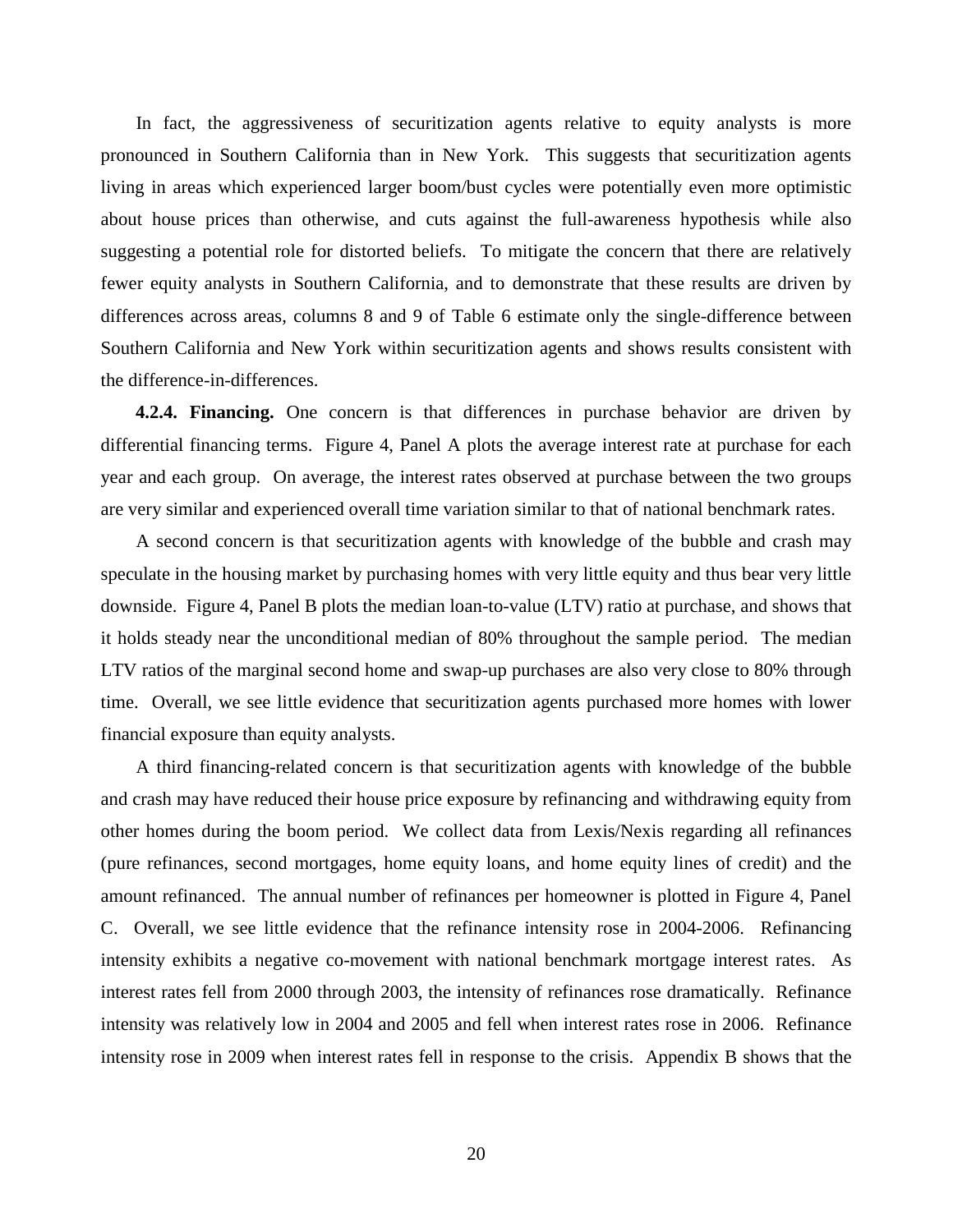average securitization agent who refinanced did not extract more equity from their home(s) relative to equity analysts prior to 2006, and paid down significant amounts of debt in 2006 and 2007.

**4.2.5. Non-recourse states.** Securitization agents with knowledge of the bubble and crash may have chosen to buy extra homes in non-recourse states, also limiting their financial exposure. In Appendix B, we check whether purchases among securitization agents were differentially concentrated within non-recourse states rather than recourse states relative to equity analysts. Ghent and Kudlyak (2011) classify states based on lender friendliness and whether it is practical for lenders to obtain deficiency judgments and find that borrowers are substantially more likely to default in non-recourse states, particularly when equity is negative. Conditional on whether a person already has a home in a non-recourse state, we find no evidence of a higher marginal intensity for securitization agents to purchase second homes or swap up into more expensive homes in non-recourse states than equity analysts.

**4.2.6. Type of property.** One concern is that home purchases are purely motivated by consumption. In Appendix B, we provide evidence that, conditional on a second home purchase, the type of home (single-family or condominium) is significantly more likely to be a condominium for securitization agents relative to equity analysts, even though they are no more likely to be farther away. This suggests that they are potentially condominiums purchased to rent rather than for consumption purposes. We discuss the consumption motive more in Section 4.4.

**4.2.7. Job switches.** The higher number of divestitures in 2007 and 2008 may suggest market timing, with securitization agents divesting homes earlier than others. On the one hand, this difference is small relative to the difference in intensity of second home and swap-up purchases. For example, between securitization agents and equity analysts, the difference in divestiture intensity is 0.026 per homeowner in 2008 while the difference in second home/swap-up intensity is 0.069 per homeowner in 2005. We explore this issue further by using Bayes' rule to decompose the divestiture intensity into the intensity among those who experience job losses (job-losers), the intensity among those who do not experience job losses (no-job-losers), and the rate of job loss. $^{24}$ In Appendix B, we provide evidence which suggests that securitization agent job-losers were more likely than equity analyst job-losers to divest a home, despite significant job losses among both groups. In contrast, there is a smaller difference in divestiture intensities between securitization

 $24$  We examine the LinkedIn profiles of each of our securitization agents and years in which a person switches jobs as the last year of employment within an employer on a person's resume. We provide details in Appendix A.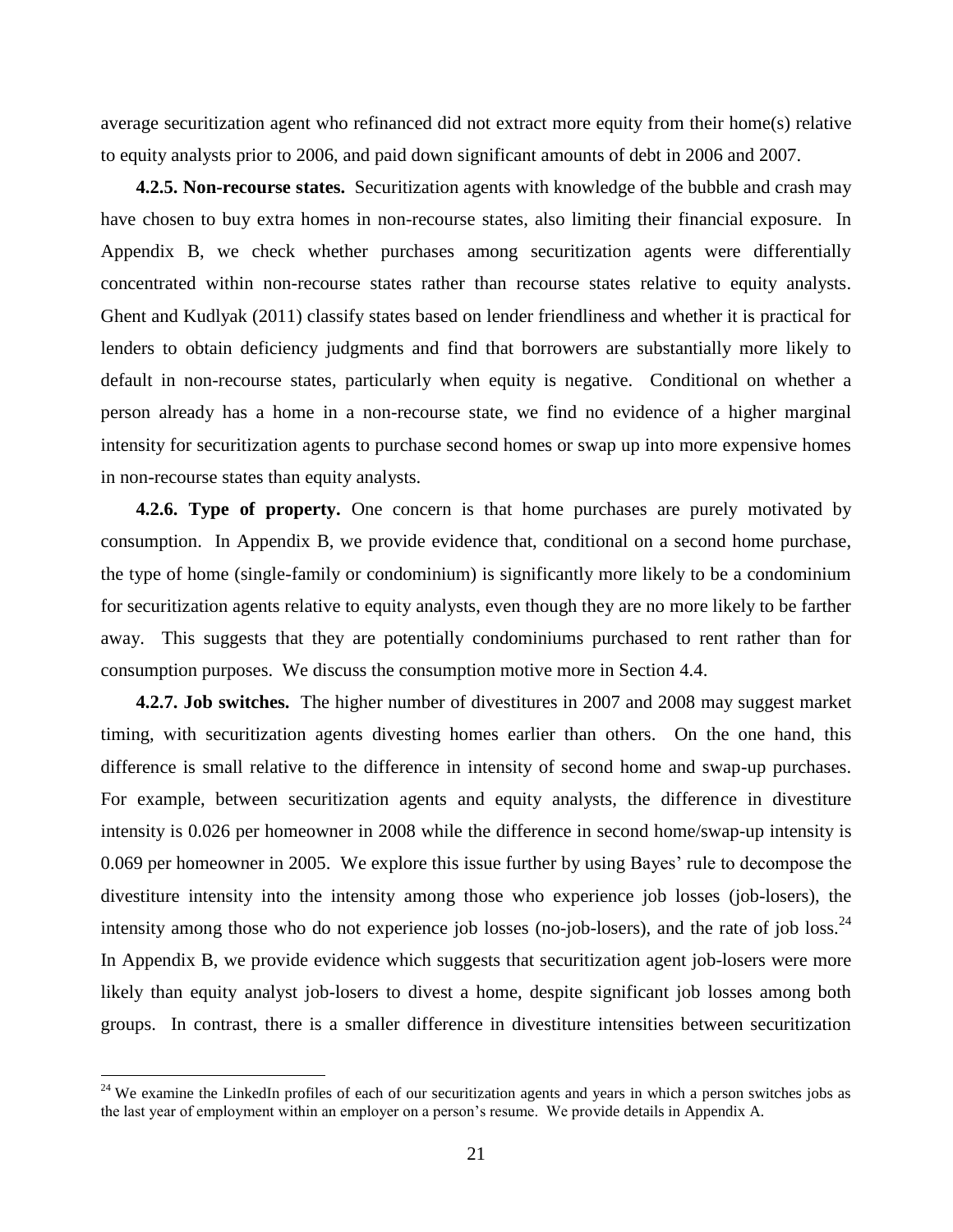agent no-job-losers and equity analyst no-job-losers. Since both the initial difference in divestiture intensities and the total absolute number of divestitures are small, one caveat to this result is that this decomposition is over a small sample, so that this holds only qualitatively. On the other hand, results for total sales yield statistically significant differences between the two groups of job-losers, while no differences for no-job-losers. Under the market timing hypothesis, we should have expected to see differences between securitization agents and equity analysts in both job-loser and no-job-loser groups, rather than only in the job-loser group.

### **4.3. Net trading performance**

We next systematically analyze which groups fared better during this episode by comparing their trading performance. Our strategy is to compare their performance based on the relative differences in the location and timing of their sales and purchases from the beginning of our sample onwards to see whether trades subsequent to this date helped or hurt each group on average.

Our thought experiment is the following: if agents follow a self-financing strategy from 2000 onwards, where the available investments are houses in different zip codes and a risk-free asset, how did their observed performance compare with that of a hypothetical buy-and-hold strategy? We sketch the assumptions for this exercise here and provide full details in Appendix B. First, we assume time flows quarterly, and we mark the value of each house up or down every quarter from its actual observed purchase price and date in accordance with quarterly zip-code level home price indices from Case-Shiller when possible. Second, we assume that agents each purchase an initial supply of houses at the beginning of 2000 equal to whichever houses they are observed to own at that time. Third, agents have access to a cash account which earns the risk-free rate, and we endow each agent with enough cash to finance the entirety of their future purchases to abstract away from differences in leverage. This last assumption errs on the side of conservatism in isolating performance differences arising from the timing of home purchases.

We compute both the return from the self-financed strategy and the return from a counterfactual buy-and-hold strategy, where agents purchase their initial set of houses and then subsequently never trade. We denote the difference between the returns of these two strategies as the performance index for each individual, which captures whether trading subsequent to the initial date helped or hurt the individual relative to a simple buy-and-hold strategy.

We then compute the value-weighted average dollar performance for each group by taking the weighted average of the performance index across individuals, weighting by the initial value of each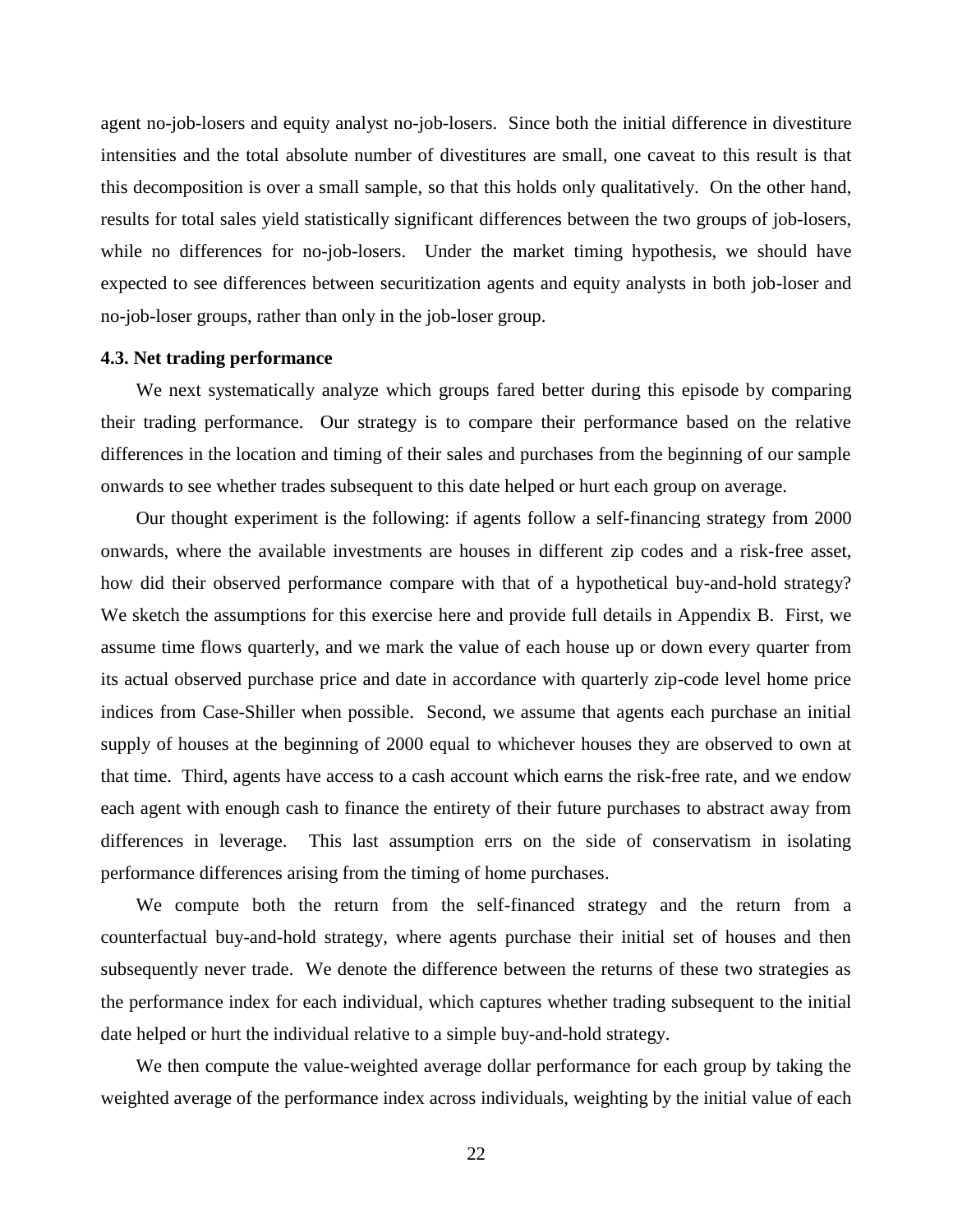individual's portfolio. We test for value-weighted differences in performance by projecting the performance index onto an indicator for the securitization group and indicators for the age categorizations using ordinary least squares in the cross-section of individuals, with sampling weights equal to their initial wealth and heteroskedasticity-robust standard errors. Intuitively, this methodology is a "difference-in-difference" where the first difference is over the buy-and-hold performance and the second difference compares the securitization agents' value-weighted performance with that of the control group.

Table 7, Panel A presents summary statistics for our exercise, while Panel B tabulates the value-weighted average return, buy-and-hold return, and performance index per person for each group, as well as the regression-adjusted differences, while Figure 5 illustrates the comparative evolution of the performance indices. What is apparent is that all groups, including securitization agents, were worse off at the end of 2010 relative to a buy-and-hold strategy that began in 2000q1.

In fact, the securitization group experienced significantly worse gross returns than the equity analyst group, a difference of 4.5% on a regression-adjusted basis. Although part of this is due to a difference in the buy-and-hold return across the two groups (1.7%), the remaining difference of 2.74% quantifies the net trading underperformance of the securitization group, a difference which is statistically significant at the 5% level.<sup>25</sup> In particular, the gross return during the 2007-2010 bust period for the securitization group was particularly poor. Differences with the lawyer group were more modest, although still negative.<sup>26</sup> In summary, the observed trading behavior of securitization agents hurt their portfolio performance.

We also compare groups of agents within our securitization group to further isolate the full awareness hypothesis. One salient view is that those who were selling mortgage-backed securities and CDOs knew that the asset fundamentals were worse than their ratings suggested, which suggests that they may have anticipated problems in the wider housing market earlier than others. Table 8, Panel A compares the performance of sell-side agents (issuers) with agents from the buy side (investors). Of the 379 securitization agents reporting age information, 161 work on the sell side and 239 work on the buy side. Evidently, sell-side analysts performed much more poorly

 $^{25}$  In interpreting this magnitude, it is worth recalling that our performance evaluation fully collateralizes all purchases and endows agents with large amount of cash, so that this difference likely significantly understates the true difference in portfolio performance across the two groups given a typical loan-to-value ratio of 0.8.

 $26$  We have also experimented with different initial dates for the performance evaluation. For starting dates between 2000q1 and 2004q4, results are very similar. Differences between the two groups when using a starting date of 2005q4 and 2006q4 manifest mostly in the gross return, since the bulk of homes had been purchased by then.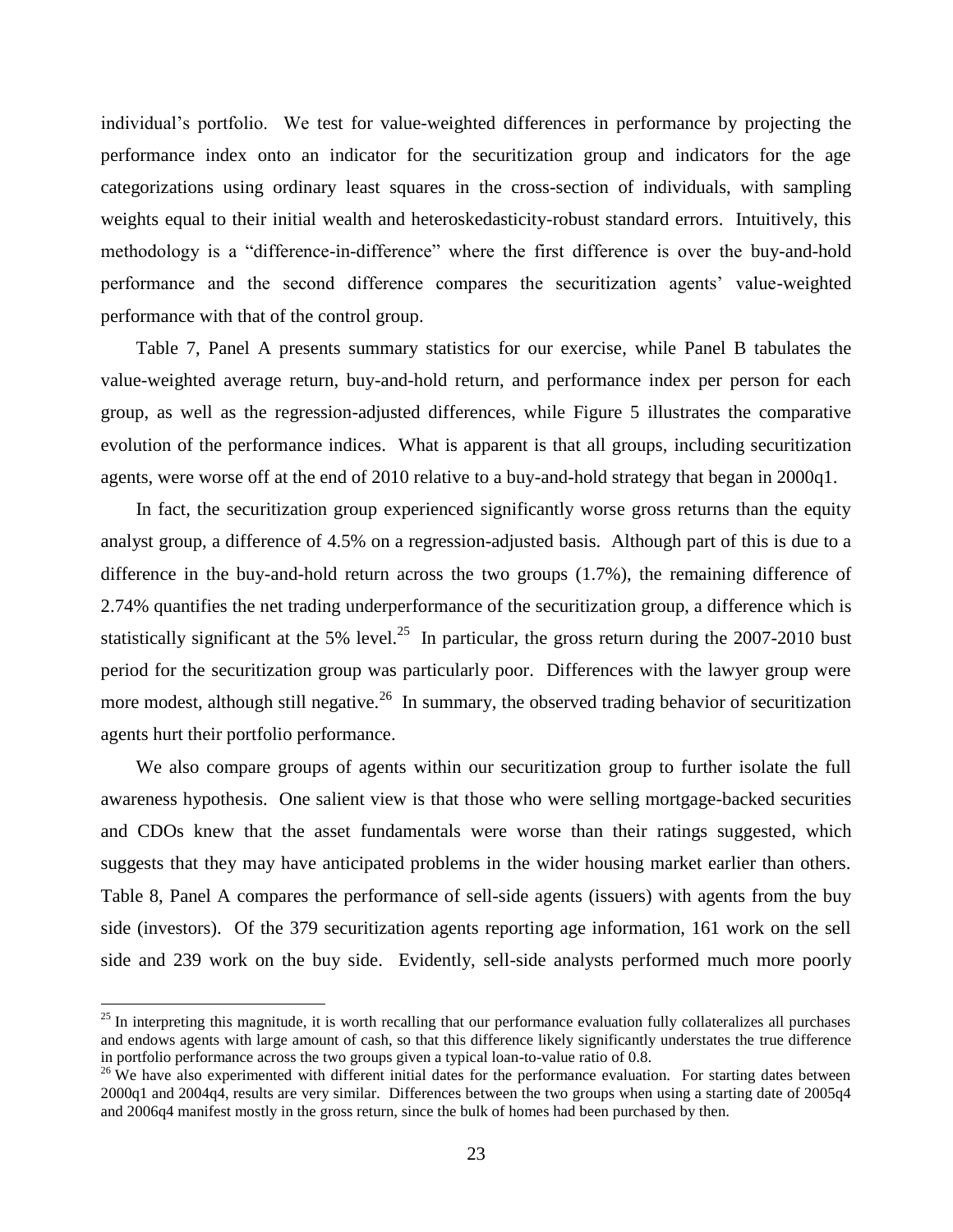compared to their buy-side peers, with a performance index 6% lower, a difference that is statistically significant at the 5% level.

Table 8, Panel B compares the performance of people working at firms who performed well during the crisis and those who did not. The idea is to test whether people whose firms did poorly anticipated the wider crisis and were able to escape the broad-based fall in home prices themselves. We hand-match our list of companies to CRSP and sort them into terciles of buy-and-hold stock performance from July 2007 through December 2008, the period over which a significant portion of the crisis develops. Low-performing companies include Lehman Brothers and Countrywide. Better-performing firms include BB&T, Wells Fargo, and Blackrock. The results show that people working at poorly-performing firms did worse in their own housing portfolios than people working at better-performing firms, both in their performance index and in gross returns through the crisis period. Overall, if fully aware agents were attempting to "ride the bubble," they missed the peak, leading not only to sharply negative returns, but also worse performance relative to other groups.

#### **4.4. Consumption and income shocks**

 $\overline{a}$ 

One concern is that equity analysts are not a sufficient control for the effect of income shocks that securitization agents received during the boom period. Although they worked for similar financial firms, better-performing segments may have been rewarded more, consistent with the evidence in Table 3. Income shocks may be large enough as to make cautiousness in beliefs difficult to detect by analyzing only the timing of home transactions.

We explore two more tests to isolate whether agents exhibited any cautiousness. First, we examine whether the securitization sample was less aggressive than other groups in terms of the value-to-income ratio of their purchases in order to trace out beliefs about income. Ceteris paribus, if securitization agents expected their income shocks to be transitory but uninformed equity analysts did not, we should observe securitization agents purchase homes at lower value-to-income ratios, where current income is in the denominator.

We compute the value-to-income (VTI) ratio for the subsample of purchases where we have both income data from HMDA and an observed purchase price.<sup>27</sup> Table 9 tabulates the mean and median VTI for each group in each of the three periods. The average VTI for purchasers in the securitization sample increased from 3.2 to 3.4; the median showed a slight decrease from 3.1 to

 $^{27}$  Due to the nature of VTI as a ratio, we require a minimum nominal reported income of \$100K in the year of purchase to avoid drawing conclusions based on possible extreme tails overly influencing our analysis.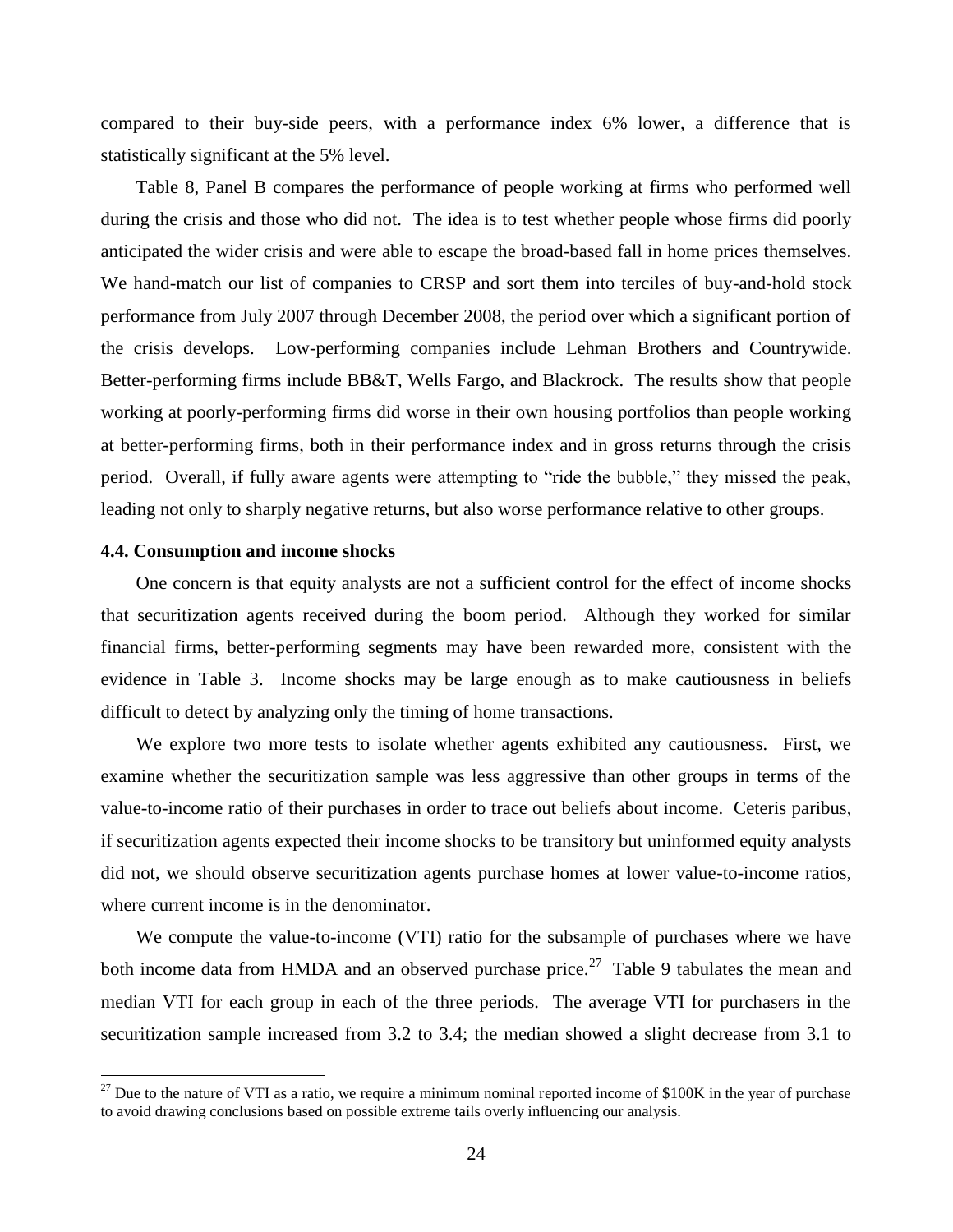3.0, suggesting there are some purchasers who purchased homes at a very large VTI ratio, even after trimming out those with very low incomes. The average VTI among equity analyst purchasers increased from 2.9 to 3.1, while the median increased from 2.7 to 2.8. Overall, the evidence does not display any strong pattern consistent with the hypothesis that the securitization agents were more conservative in their VTI ratios when purchasing homes.<sup>28</sup>

One caveat to analyzing the value-to-income ratio is that our measures of income are likely downward biased, as noted in Section 3. Because our analysis focuses on the comparing the change in value-to-income across groups, the change in VTI will be mis-measured if the bias in underreporting income itself varies across time. In Appendix B, we also examine whether there were differential patterns of selling during the bust across our groups within the subsample of purchasers during the 2004-2006 period. If purchasers during this period divested their houses during the housing bust, this would cut against the hypothesis that securitization agents bought houses during the boom for the consumption stream despite knowing that there would be a crash in housing markets, since the consumption stream was short-lived. We find that, in the prime crisis years (2007 and 2008), sales of 2004-2006 properties per purchaser were much higher for securitization agents than equity analysts and lawyers. As discussed in Section 4.2.7, differences in divestiture and sale intensities during this period are related to a higher intensity among securitization job-losers relative to equity analyst job-losers. This suggests that securitization agents had based earlier purchase decisions on overoptimistic projections of permanent income relative to equity analysts.

# **5. Conclusion**

We find little systematic evidence that the average securitization agent exhibited awareness of problems in overall house markets and anticipated a broad-based the crash earlier than most. They neither managed to time the market nor exercised caution, relative to equity analysts and non-real estate lawyers. Our evidence suggests that certain groups of agents may have been particularly subject to potential sources of belief distortions. Agents living in bubblier areas may have been particularly influenced by stronger sentiment in those regions, while those working on the sell side and firms with particularly high exposure to housing may have been influenced by factors such as

 $28$  Including the mark-to-market value of other existing homes at the time of purchase, computed using the method described in Section 4.3, to form a portfolio value-to-income ratio at purchase yields similar results, which we report in Appendix B. We focus on the purchase value-to-income ratio to ensure any results or non-results are being driven by the data rather than the additional assumptions required in computing the mark-to-market value of each house.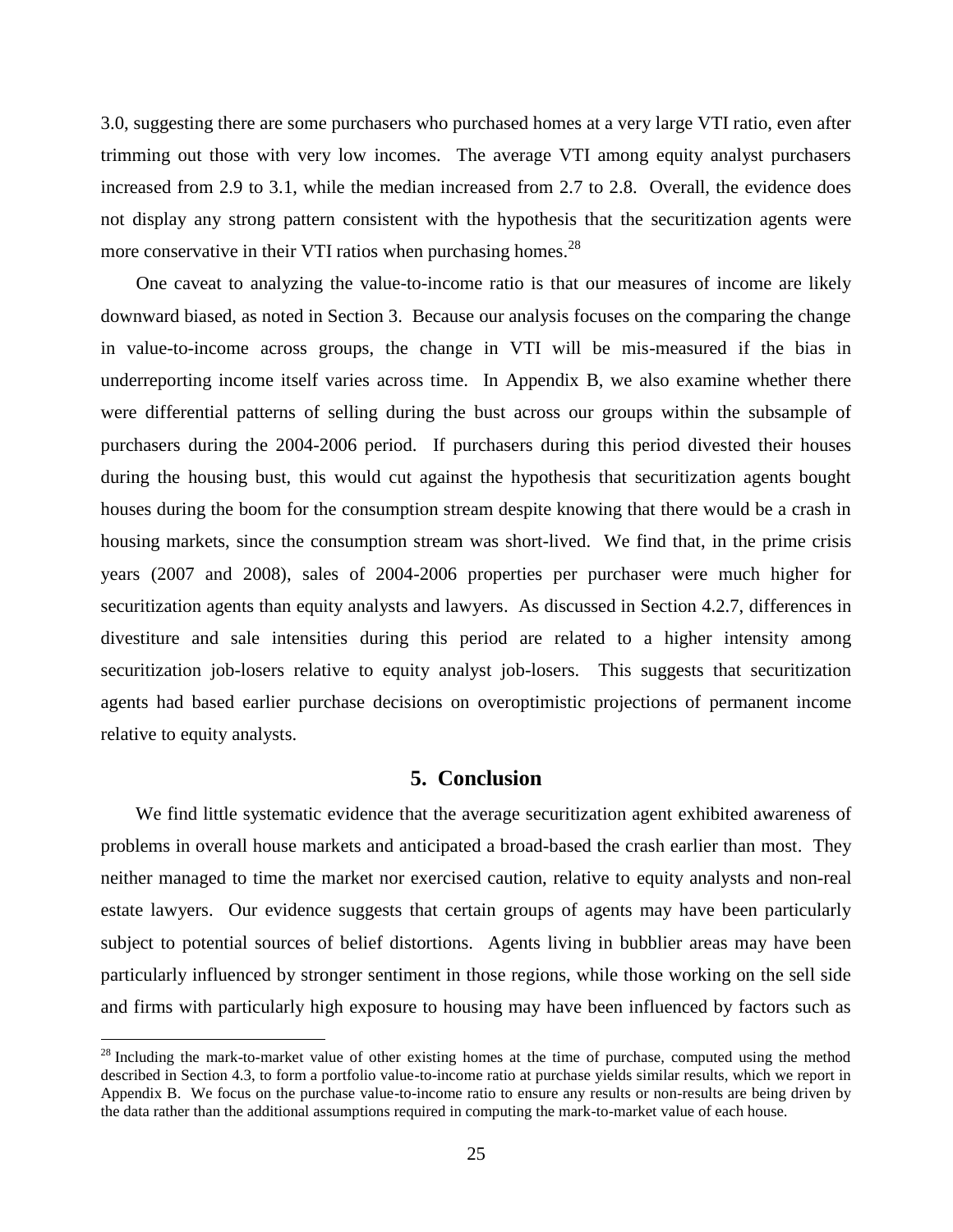group think. Such firms may even find it optimal to hire agents prone to over-optimism due to the lower cost of incentivizing them. Overall, our analysis suggests the need for more research into the role of beliefs in the crisis in addition to incentives.

# **References**

Acharya, Viral, Thomas Cooley, Matt Richardson and Ingo Walter (2010), Manufacturing tail risk: A perspective on the financial crisis of 2007-09, *Foundations and Trends in Finance* 4*,* 247-325.

Agarwal, Sumit and Itzhak Ben-David (2012), Did loan officers' incentives lead to lax lending standards, Working paper, Ohio State University.

Barberis, Nicholas (2012), Psychology and the financial crisis of 2007-2008, in *Financial Innovation and Crisis*, M. Haliassos ed., MIT Press.

Bebchuk, Lucian, Alma Cohen and Holger Spamann (2010), The wages of failure: Executive compensation at Bear Stearns and Lehman 2000-2008, *Yale Journal on Regulation* 27, 257-282.

Benabou, Roland (2011), Groupthink: Collective delusions in organizations and markets, *Review of Economic Studies*, forthcoming.

Berndt, Antje and Anurag Gupta (2009), Moral hazard and adverse selection in the originate-todistribute model of bank credit, *Journal of Monetary Economics* 56, 725-743.

Bhagat, Sanjai and Brian J. Bolton (2011), Bank executive compensation and capital requirements reform, SSRN working paper no. 1781318.

Bolton, Patrick, Hamid Mehran, and Joel Shapiro (2011), Executive compensation and risk taking, Working paper, Columbia University.

Bolton, Patrick, Jose Scheinkman and Wei Xiong (2006), Executive compensation and short-termist behavior in speculative markets, *Review of Economic Studies* 73, 577-610.

Brunnermeier, Markus and Christian Julliard (2008), Money illusion and housing frenzies, *Review of Financial Studies* 21, 135-180.

Brunnermeier, Markus and Stefan Nagel (2005), Hedge funds and the technology bubble, *Journal of Finance* 59, 2013-2040.

Burnside, Craig, Martin Eichenbaum and Sergio Rebelo (2011), Understanding booms and busts in housing markets, NBER working paper no. 16734.

Cheng, Ing-Haw, Harrison Hong and Jose Scheinkman (2012), Yesterday's heroes: compensation and creative risk-taking, Working paper, University of Michigan.

Cocco, Joao (2005), Portfolio choice in the presence of housing, *Review of Financial Studies* 18, 535-567.

Cole, Shawn, Martin Kanz and Leora Klapper (2012), Incentivizing calculated risk-taking: evidence from an experiment with commercial bank loan officers, Working paper, Harvard University.

Coval, Joshua, Jakub Jurek and Erik Stafford (2009), The economics of structured finance, *Journal of Economic Perspectives* 23, 3-25.

Demyanyk, Yuliya and Otto Van Hemert (2011), Understanding the subprime mortgage crisis, *Review of Financial Studies* 24, 1848-1880.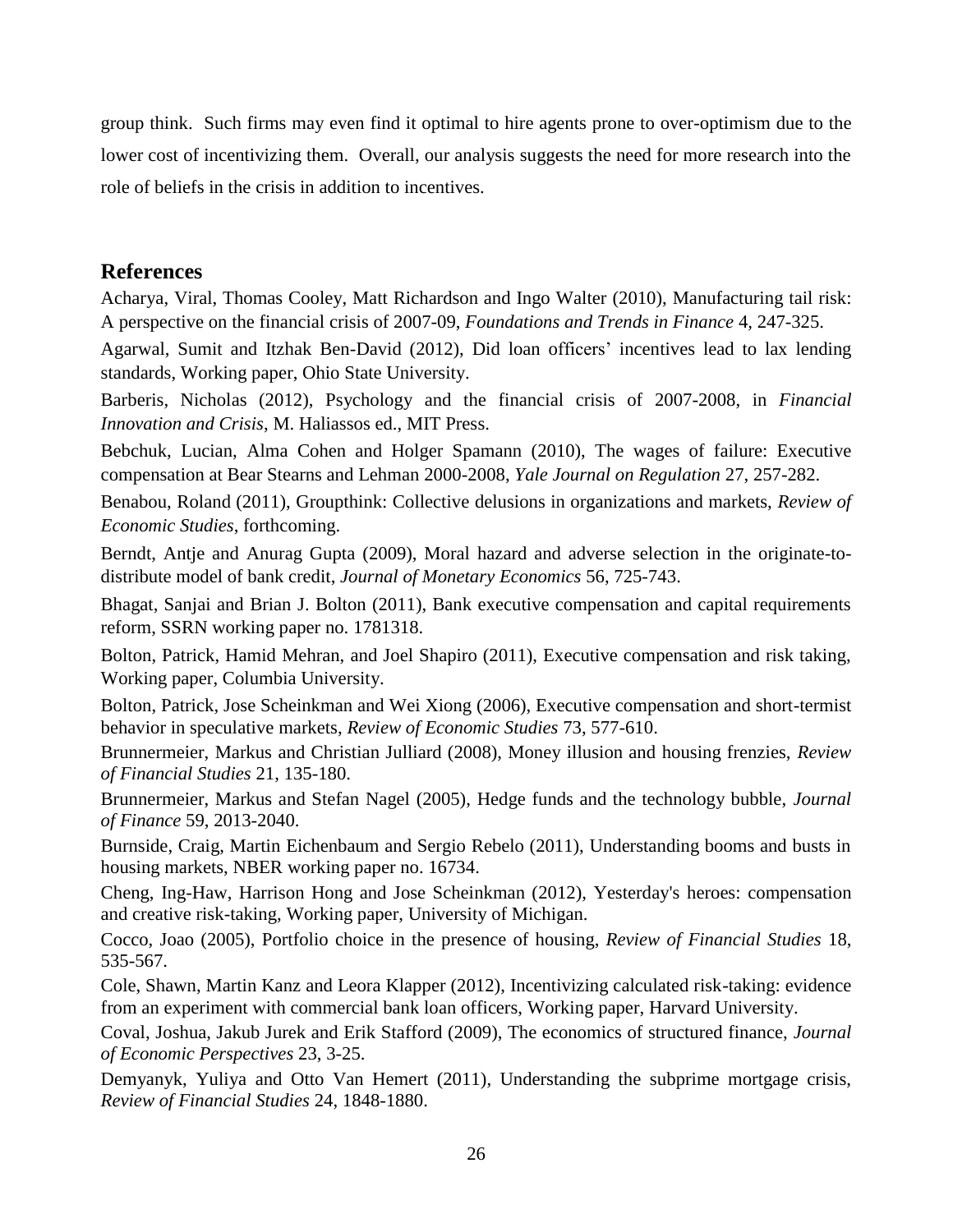Edmans, Alex and Qi Liu (2011), Inside Debt, *Review of Finance* 15, 75-102.

Fahlenbrach, Rudiger and Rene Stulz (2011), Bank CEO incentives and the credit crisis, *Journal of Financial Economics* 99, 11-26.

Financial Crisis Inquiry Commission (2011), *The Financial Crisis Inquiry Report*.

Foote, Christopher, Kristopher Gerardi and Paul Willen (2012), Why did so many people make so many ex-post bad decisions? The causes of the foreclosure crisis, Working paper, Federal Reserve Bank of Boston.

Gennaioli, Nicola, Andrei Shleifer and Robert Vishny (2011), Neglected risks, financial innovation, and financial fragility, *Journal of Financial Economics,* forthcoming.

Gennaioli, Nicola, Andrei Shleifer and Robert Vishny (2012), A model of shadow banking, Working paper, Harvard University.

Gerardi, Kirstopher, Andreas Lehnert, Shane Sherlund and Paul Willen (2008), Making sense of the subprime crisis, *Brookings Papers on Economic Activity*, 69-145.

Ghent, Andra C. and Marianna Kudlyak (2011), Recourse and residential mortgage default: Evidence from US states, *Review of Financial Studies* 24, 3139-3186.

Himmelberg, Charles, Christopher Mayer and Todd Sinai (2005), Assessing high house prices: bubbles, fundamentals, and misperceptions, *Journal of Economic Perspectives* 19, 67-92.

Jiang, Wei, Ashlyn Nelson and Edward Vytlacil (2011), Liar's loan? Effects of origination channel and information falsification on mortgage delinquency, Working paper, Columbia University.

Keys, Benjamin, Tanmoy Mukherjee, Amit Seru and Vikrant Vig (2009), Financial regulation and securitization: evidence from subprime loans, *Journal of Monetary Economics* 56, 700-720.

Keys, Benjamin, Tanmoy Mukherjee, Amit Seru and Vikrant Vig (2010), Did securitization lead to lax screening? Evidence from subprime loans, *Quarterly Journal of Economics* 125, 307-362.

Keys, Benjamin, Amit Seru and Vikrant Vig (2012), Lender screening and the role of securitization: evidence from prime and subprime mortgage markets, *Review of Financial Studies* 25, 2071-2108.

Lewis, Michael (2011), *The Big Short,* W.W. Norton & Company.

Mayer, Christopher (2006), Commentary: Bubble, bubble, where's the housing bubble?, *Brookings Papers on Economic Activity* 2006:1, 51-59.

Mian, Atif and Amir Sufi (2009), The consequences of mortgage credit expansion: Evidence from the US mortgage default crisis, *Quarterly Journal of Economics* 124, 1449-1496.

Ortalo-Magne, Francois and Sven Rady (2006), Housing market dynamics: On the contribution of income shocks and credit constraints, *Review of Economic Studies* 73, 459-485.

Piskorski, Tomasz, Amit Seru and James Witkin (2013), Asset quality misrepresentation by financial intermediaries: evidence from the RMBS market, Working paper, Columbia University.

Purnanandam, Amiyatosh (2011), Originate-to-distribute model and the subprime mortgage crisis, *Review of Financial Studies* 24, 1881-1915.

Rajan, Raghu (2006), Has finance made the world riskier?, *European Financial Management* 12, 499-533.

Rajan, Raghu (2010), *Fault Lines,* Princeton University Press.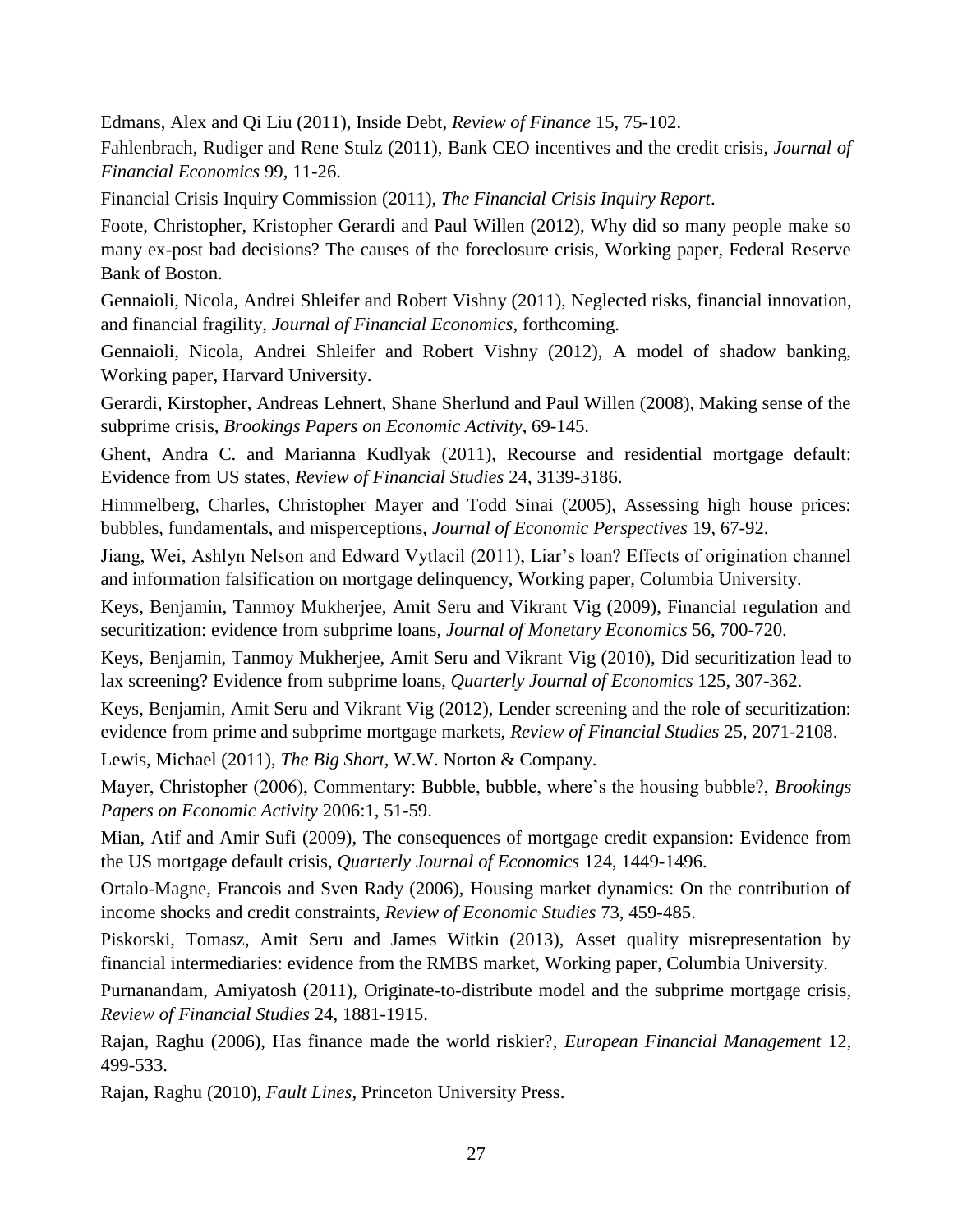Rajan, Uday, Amit Seru and Vikrant Vig (2012), The failure of models that predict failure: distance, incentives, and defaults, *Journal of Financial Economics*, forthcoming.

Shiller, Robert (2006), Commentary: Bubble, bubble, where's the housing bubble?, *Brookings Papers on Economic Activity* 2006:1, 59-67.

Shiller, Robert (2007), Understanding recent trends in house prices and homeownership, *Proceedings of the Federal Reserve Bank of Kansas City*, 89-123.

Shiller, Robert (2008), Derivatives markets for home prices, NBER working paper no. 13962.

Sinai, Todd and Nicholas S. Souleles (2005), Owner-occupied housing as a hedge against rent risk, *Quarterly Journal of Economics* 120, 763-789.

Smith, Margaret and Gary Smith (2006), Bubble, bubble, where's the housing bubble?, *Brookings Papers on Economic Activity* 2006:1, 1-50.

Soo, Cindy (2013), Quantifying animal spirits: news media and sentiment in the housing market, Working paper, University of Pennsylvania.

Yao, Rui and Harold Zhang (2005), Optimal consumption and portfolio choices with risky housing and borrowing constraints, *Review of Financial Studies* 18, 197-239.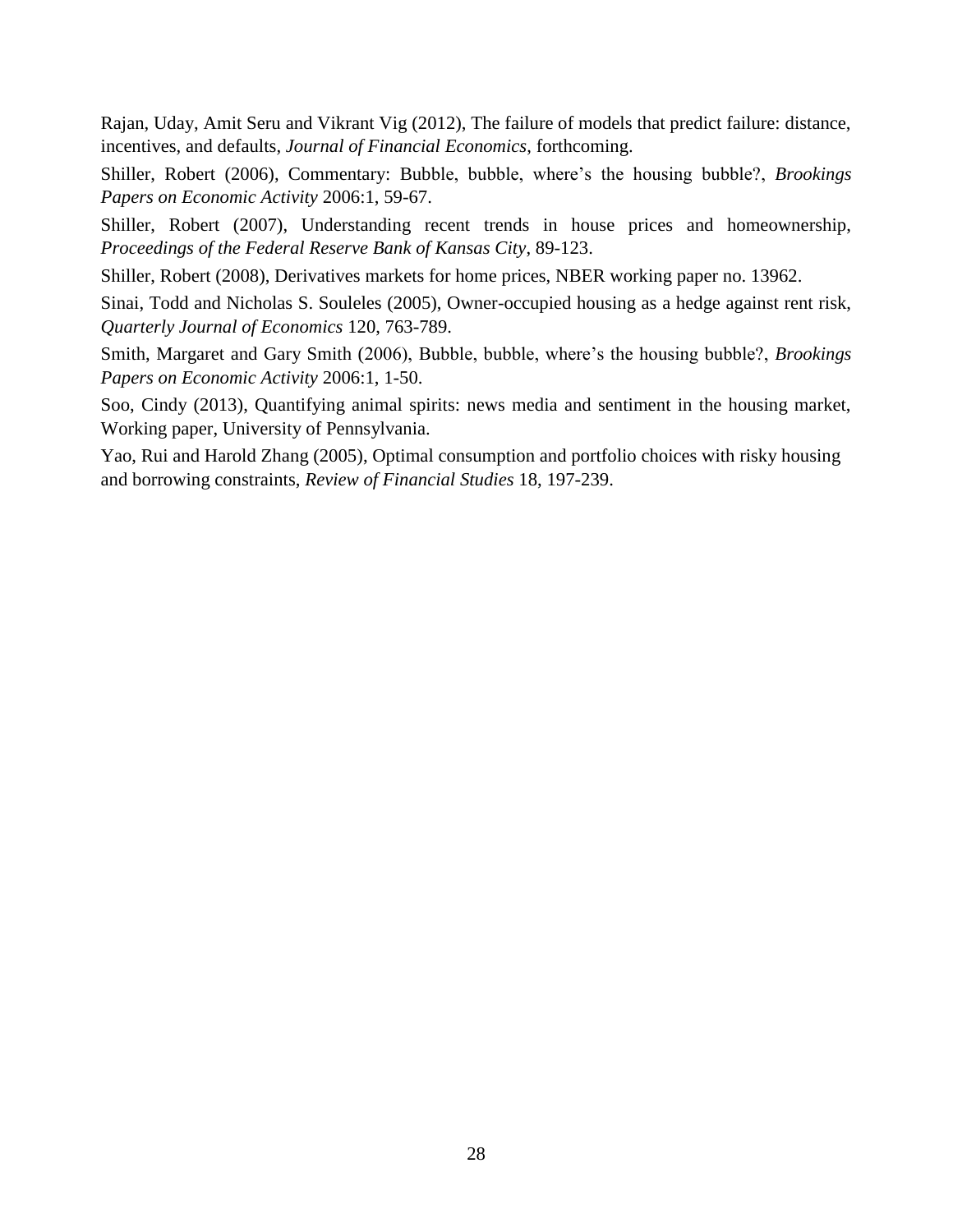

**Figure 1: Home Price Indices** This figure plots the Case-Shiller non-seasonally-adjusted home price indices from January 2000 through July 2012. Values for January 2000 are normalized to 100.

**Figure 2: Property Locations** This figure displays the locations of properties collected in our sample.

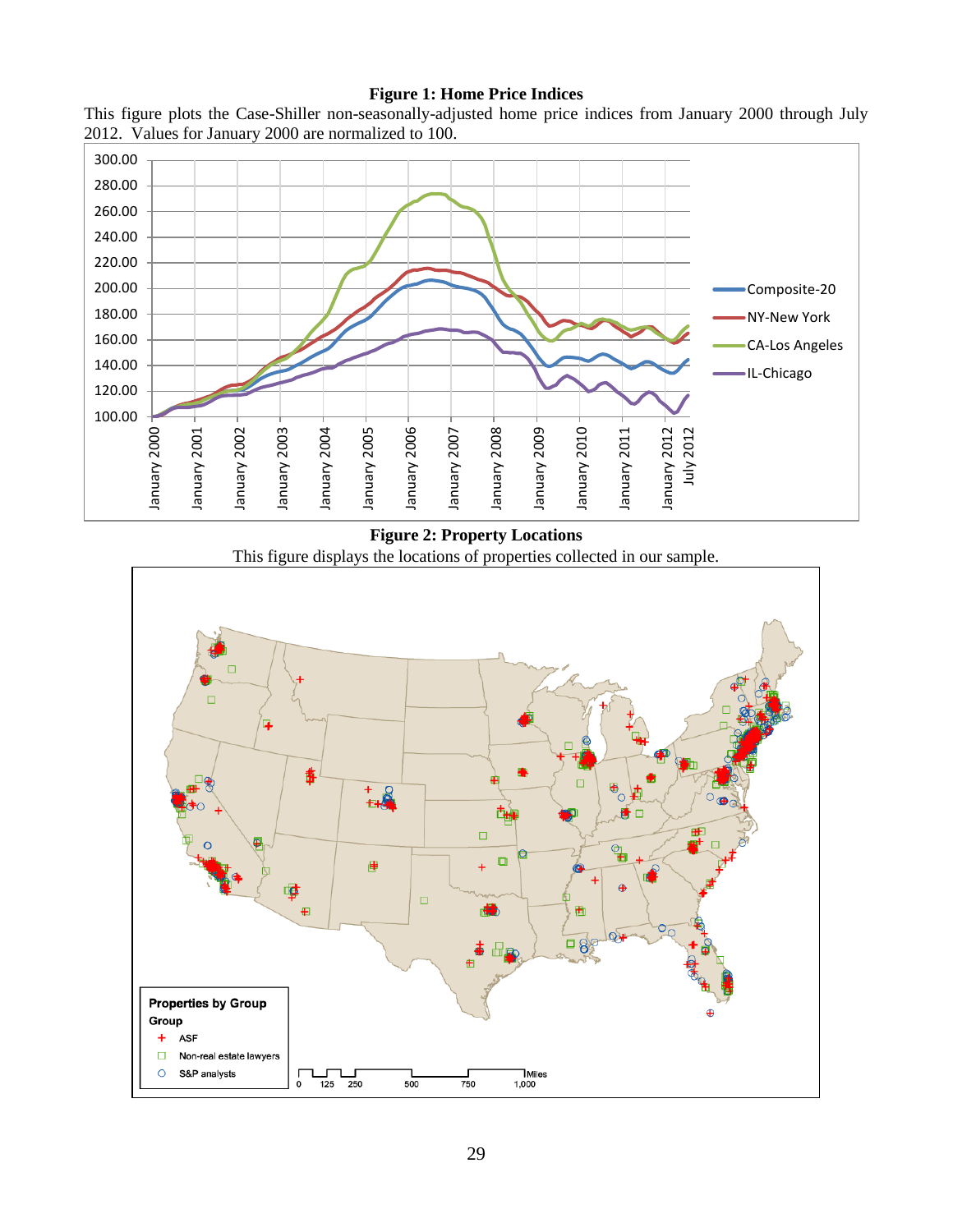#### **Figure 3: Transaction Intensities**

Panel A plots the intensity of divestitures through time, defined as the number of divestitures per adjusted homeowner each year, for each group. Panel B plots the intensity of second home purchases and swap-ups.



#### **Figure 4: Financing**

Panel A plots the average interest rate at purchase for securitization and equity analyst groups, as well as average annual national benchmark 30-year jumbo and conforming interest rates from BankRate. Panel B plots the median loan-to-value observed at purchase. Panel C plots the intensity of refinancing, defined as the number of refinances per homeowner, for securitization agents through time, as well as annual average national benchmark 30-year jumbo and conforming interest rates from BankRate.

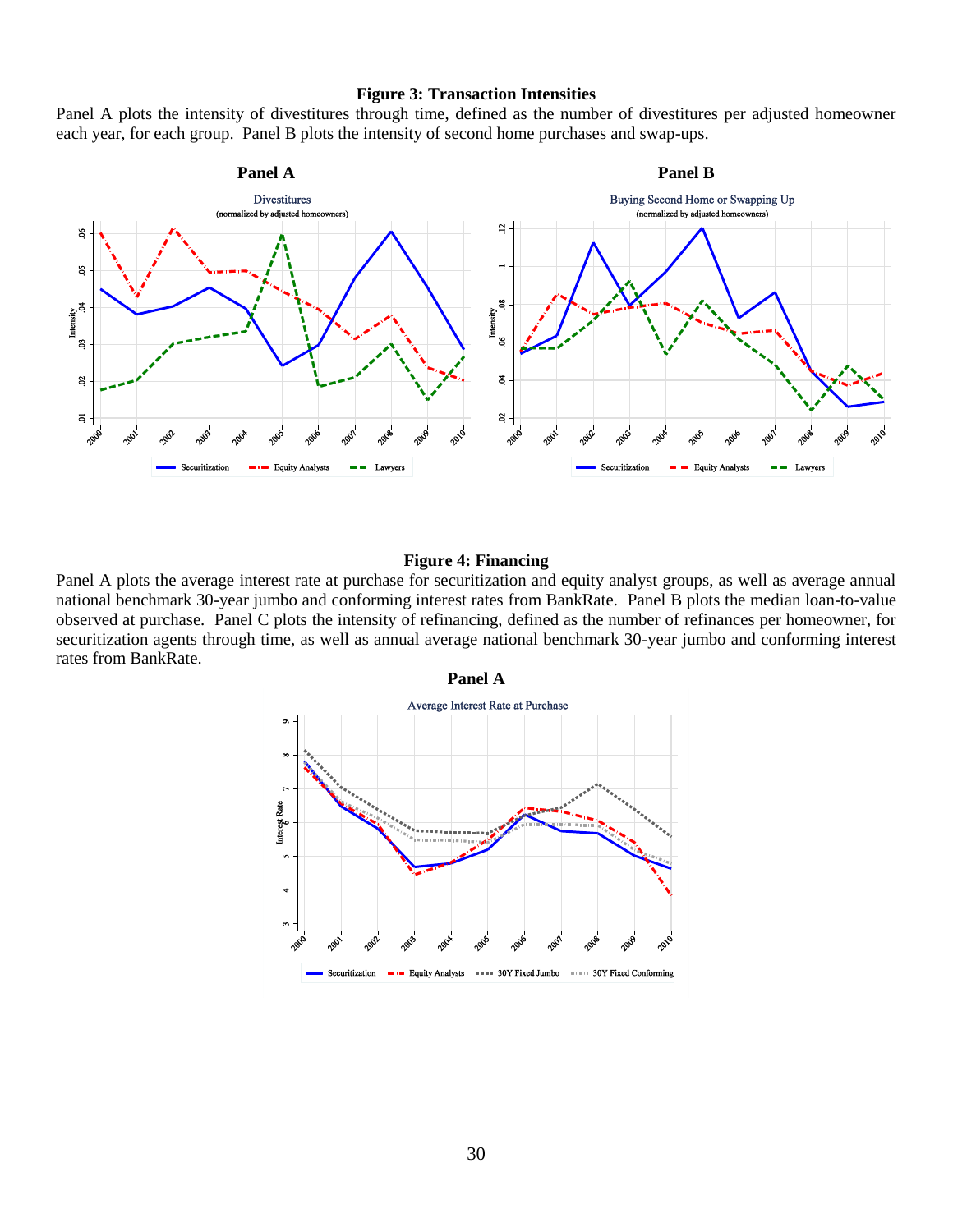#### **Figure 4, continued**





This figure plots the average performance index, defined as the initial-wealth-weighted average difference between the cumulative return on the self-financed trading strategy and the buy-and-hold return of the initial stock of houses, where 2000q1 is taken as the initial quarter, for each group.

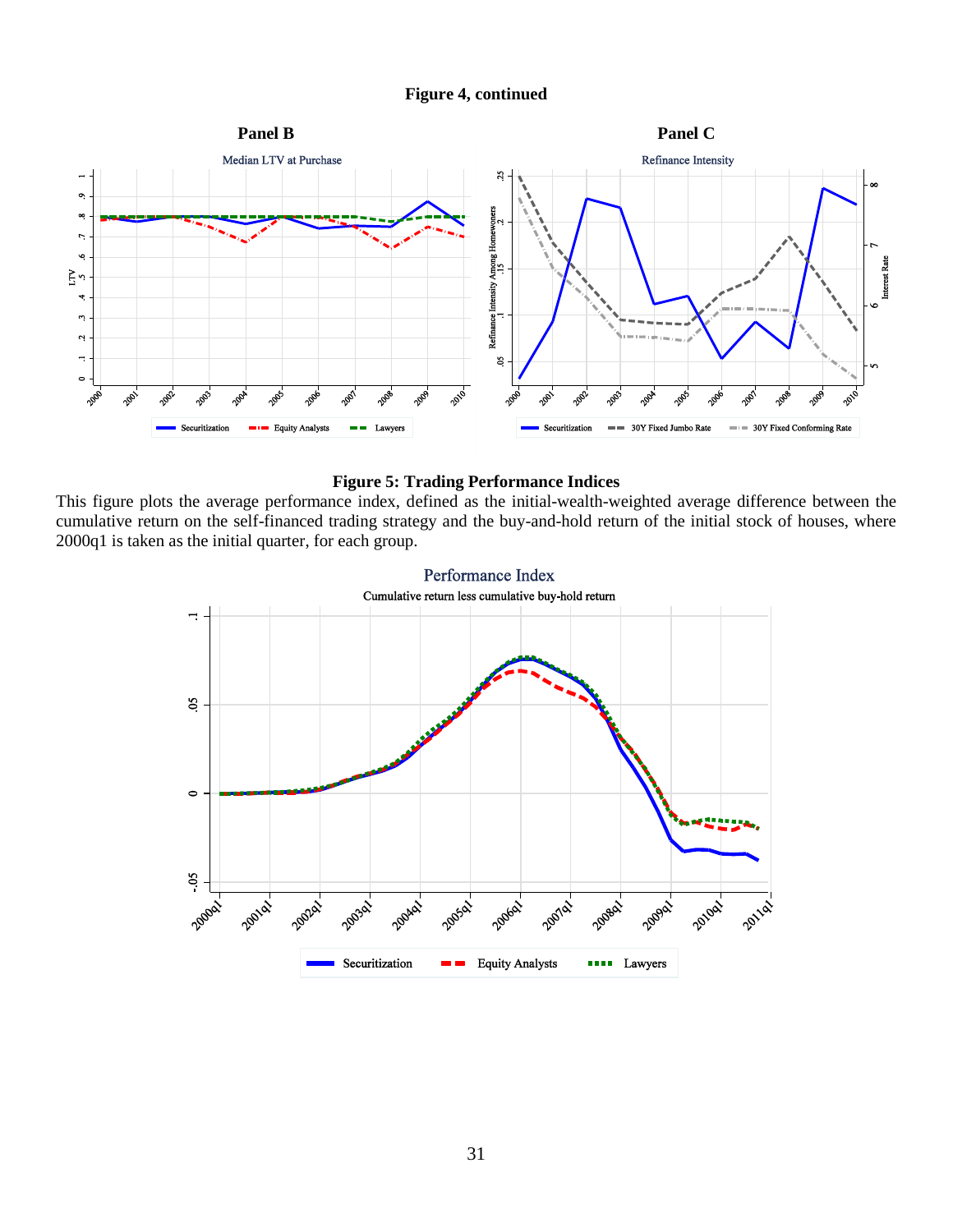# **Table 1: People**

This table lists the number of people for which we gathered information in each of three samples: securitization agents, equity analysts, and lawyers. Panel A tabulates the number of names we searched for and reasons for why a name may not be in our sample. Panel B shows the age distribution of people in our sample.

|                                                      |                | Equity   |                |
|------------------------------------------------------|----------------|----------|----------------|
| Sample                                               | Securitization | Analysts | Lawyers        |
| Number of names                                      | 613            | 469      | 406            |
| Not mid-level manager                                | 13             | N/A      | N/A            |
| Not housing                                          | 94             | N/A      | N/A            |
| Not found in public records                          | 29             | 16       | 3              |
| Multiple found in public records                     | 50             | 27       | 3              |
| International                                        | 27             | 25       | $\theta$       |
| Deceased                                             | $\overline{0}$ |          | $\Omega$       |
| People in sample                                     | 400            | 400      | 400            |
| Person found, but no homes owned                     | 58             | 82       | 42             |
| People who sold all properties before 2000           | 3              |          | $\overline{0}$ |
| People who only own homes beginning after 2010       | 3              | 4        | 3              |
| People in sample owning at least one home, 2000-2010 | 336            | 313      | 355            |
| Unconditional rate of homeownership                  | 0.84           | 0.78     | 0.89           |

# **Panel A: Number of People**

### **Panel B: 2011 Age Distribution**

|                                                  | Equity         |          |         |  |  |
|--------------------------------------------------|----------------|----------|---------|--|--|
| Age                                              | Securitization | Analysts | Lawyers |  |  |
| 30 and under                                     | 0.53%          | 0.26%    | 0.26%   |  |  |
| 31 to 35                                         | 6.60%          | 6.46%    | 5.37%   |  |  |
| 36 to 40                                         | 16.09%         | 21.96%   | 15.86%  |  |  |
| 41 to 45                                         | 27.97%         | 32.56%   | 24.04%  |  |  |
| 46 to 50                                         | 23.48%         | 18.60%   | 19.69%  |  |  |
| 51 to 55                                         | 13.72%         | 10.08%   | 18.16%  |  |  |
| 56 to 60                                         | 6.07%          | 4.13%    | 10.74%  |  |  |
| Over 60                                          | 5.54%          | 5.94%    | 5.88%   |  |  |
| Total with age data                              | 379            | 387      | 391     |  |  |
| Missing age data                                 | 21             | 13       | 9       |  |  |
| Chi-Square Test of Homogeneity with Sctzn Sample | N/A            | 10.92    | 10.67   |  |  |
| Homogeneity Test, p-value                        | N/A            | 0.14     | 0.15    |  |  |
| Median age                                       | 45             | 44       | 46      |  |  |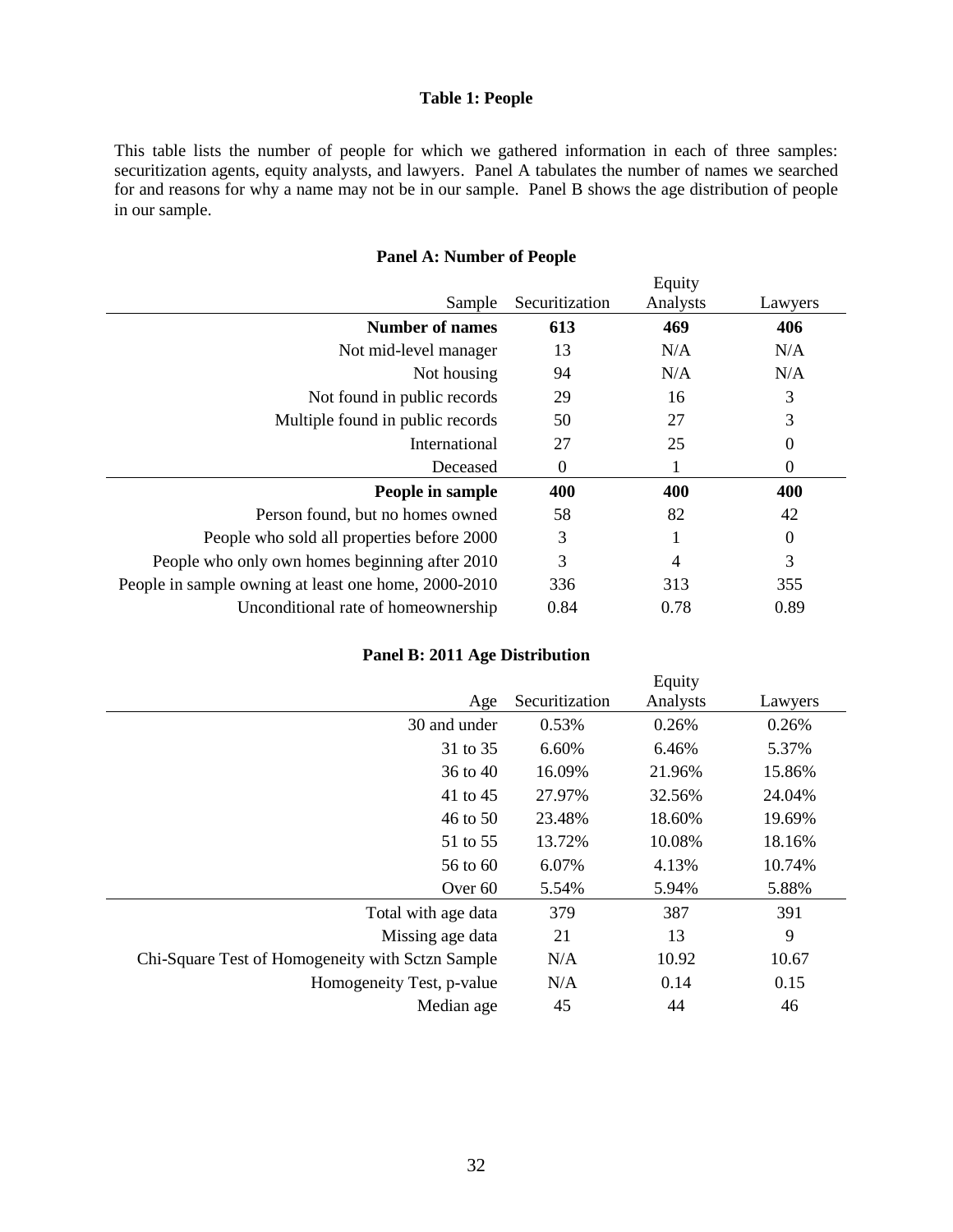# **Table 2: Properties**

This table provides summary statistics for properties owned anytime over 2000-2010. Dollar amounts are reported in December 2006 CPI-adjusted real thousands. Panel A presents the fraction of people owning more than one address over 2000-2010. Panel B presents summary statistics for our matching process with mortgage applications.

|                                        | Securitization | <b>Equity Analysts</b> | Lawyers |
|----------------------------------------|----------------|------------------------|---------|
| Total properties ever owned, 2000-2010 | 674            | 604                    | 609     |
| Total purchases, 2000-2010             | 437            | 368                    | 355     |
| with purchase price                    | 392            | 318                    | 306     |
| average purchase price                 | 761.67         | 1032.38                | 485.62  |
| Number of homes with no purchase date  | 81             | 112                    | 101     |
| Total sales, 2000-2010                 | 266            | 207                    | 171     |
| with sale price                        | 238            | 172                    | 145     |
| average sale price                     | 633.74         | 794.76                 | 446.37  |
| Number of homes with no sale date      | 408            | 397                    | 438     |
| or sold after Dec 31 2010              |                |                        |         |

# **Panel A: Total Properties, Purchases and Sales**

| r aner D; mortgage Applications                |                |                        |             |  |  |  |
|------------------------------------------------|----------------|------------------------|-------------|--|--|--|
|                                                | Securitization | <b>Equity Analysts</b> | Lawyers     |  |  |  |
| Purchases, 2000-2010                           | 437            | 368                    | 355         |  |  |  |
| with mortgage info                             | 327            | 247                    | 257         |  |  |  |
| mean, median LTV                               | 0.72 / 0.79    | 0.71/0.75              | 0.73 / 0.80 |  |  |  |
| with income from HMDA match                    | 253            | 196                    | 203         |  |  |  |
| income at purchase, property average           | 350.01         | 408.74                 | 191.32      |  |  |  |
| People purchasing, 2000-2010                   | 274            | 242                    | 243         |  |  |  |
| with income from any HMDA match                | 191            | 153                    | 167         |  |  |  |
| Average # HMDA mortgage applications per match | 2.41           | 2.62                   | 2.46        |  |  |  |
| Median # HMDA mortgage applications per match  |                |                        |             |  |  |  |

# Panel R: Mortgage Applications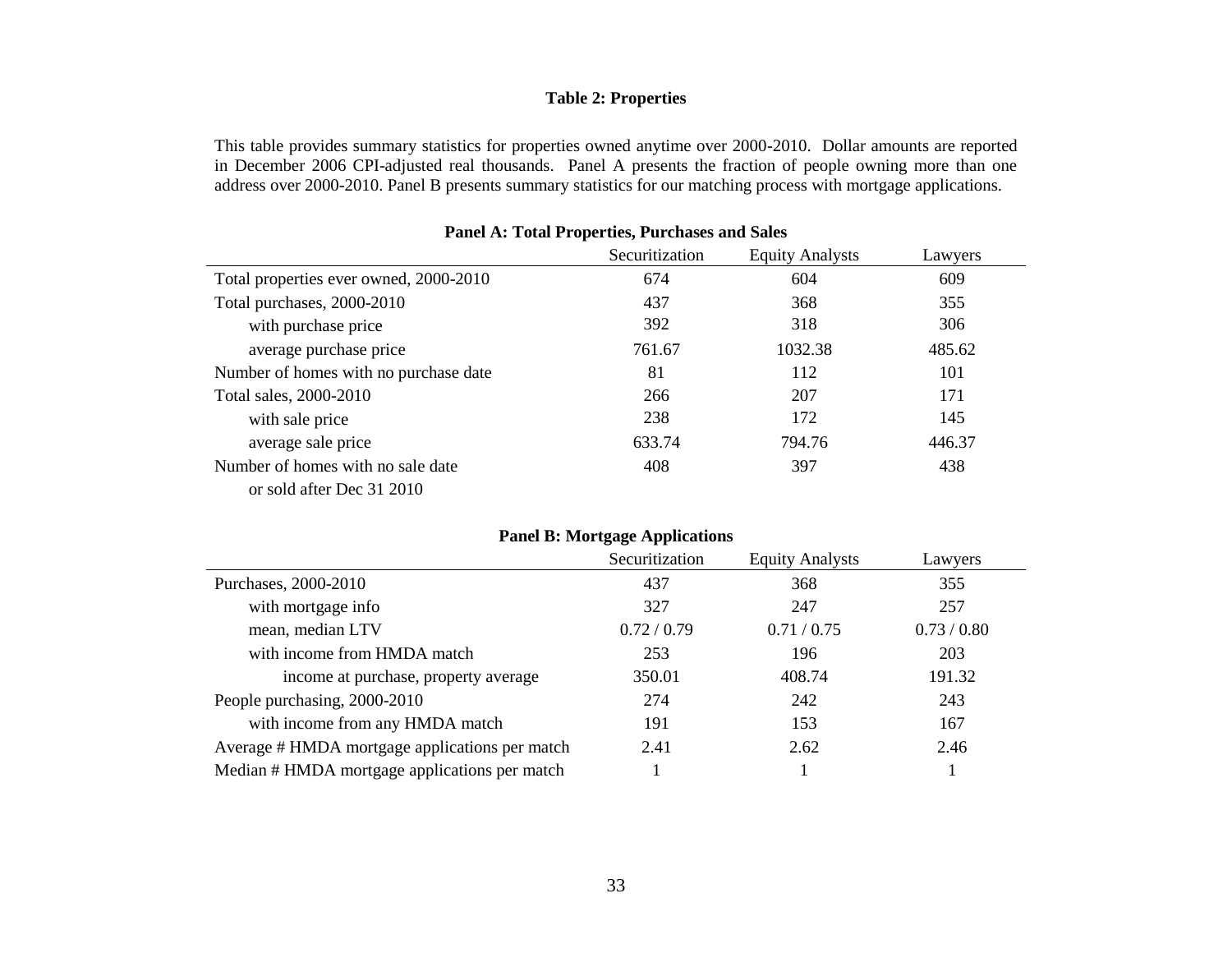### **Table 3: Income**

This table presents average income in three periods for each group. We first average income from purchases observed within each person-period before averaging across people to obtain an average income per person for each period. Dollar amounts are in December 2006 CPI-adjusted thousands. Row A tests whether the boom minus pre-boom difference in averages was positive by projecting person-level income onto an indicator for the boom period in a two-period unbalanced panel of person-level income. Row B tests whether the difference-in-difference is significant across groups. Standard errors are clustered at the person level. \*/\*\*/\*\*\* denotes significant at the 10%, 5%, and 1% levels, respectively.

|                    |                |            | <b>Income</b> |         |
|--------------------|----------------|------------|---------------|---------|
|                    |                |            | Equity        |         |
|                    |                | Sctzn.     | Analysts      | Lawyers |
| Pre-Boom period    | Mean           | 246.4      | 360.4         | 170.4   |
| $(2000-2003)$      | Median         | 180.9      | 224.7         | 148.7   |
|                    | <b>SD</b>      | 266.8      | 335.4         | 114.8   |
|                    | People         | 83         | 72            | 70      |
| <b>Boom period</b> | Mean           | 338.8      | 418.0         | 174.0   |
| $(2004 - 2006)$    | Median         | 210        | 246.4         | 131.8   |
|                    | <b>SD</b>      | 513.8      | 501.9         | 116.4   |
|                    | People         | 89         | 58            | 68      |
| <b>Bust period</b> | Mean           | 369.2      | 476.1         | 231.9   |
| $(2007 - 2010)$    | Median         | 205.8      | 308.0         | 151.4   |
|                    | <b>SD</b>      | 489.2      | 433.4         | 258.6   |
|                    | People         | 68         | 56            | 54      |
| A) Boom-PreBoom    | Point Est.     | 92.36      | 57.62         | 3.678   |
|                    | t-stat         | $[1.68]$ * | [0.76]        | [0.19]  |
|                    | N              | 172        | 130           | 138     |
|                    | R <sub>2</sub> | 0.012      | 0.005         | 0.000   |
| B) DID             | Point Est.     |            | 34.75         | 88.68   |
| Sctzn. minus       | t-stat         |            | [0.37]        | [1.53]  |
| Control            | N              |            | 302           | 310     |
|                    | R <sub>2</sub> |            | 0.021         | 0.047   |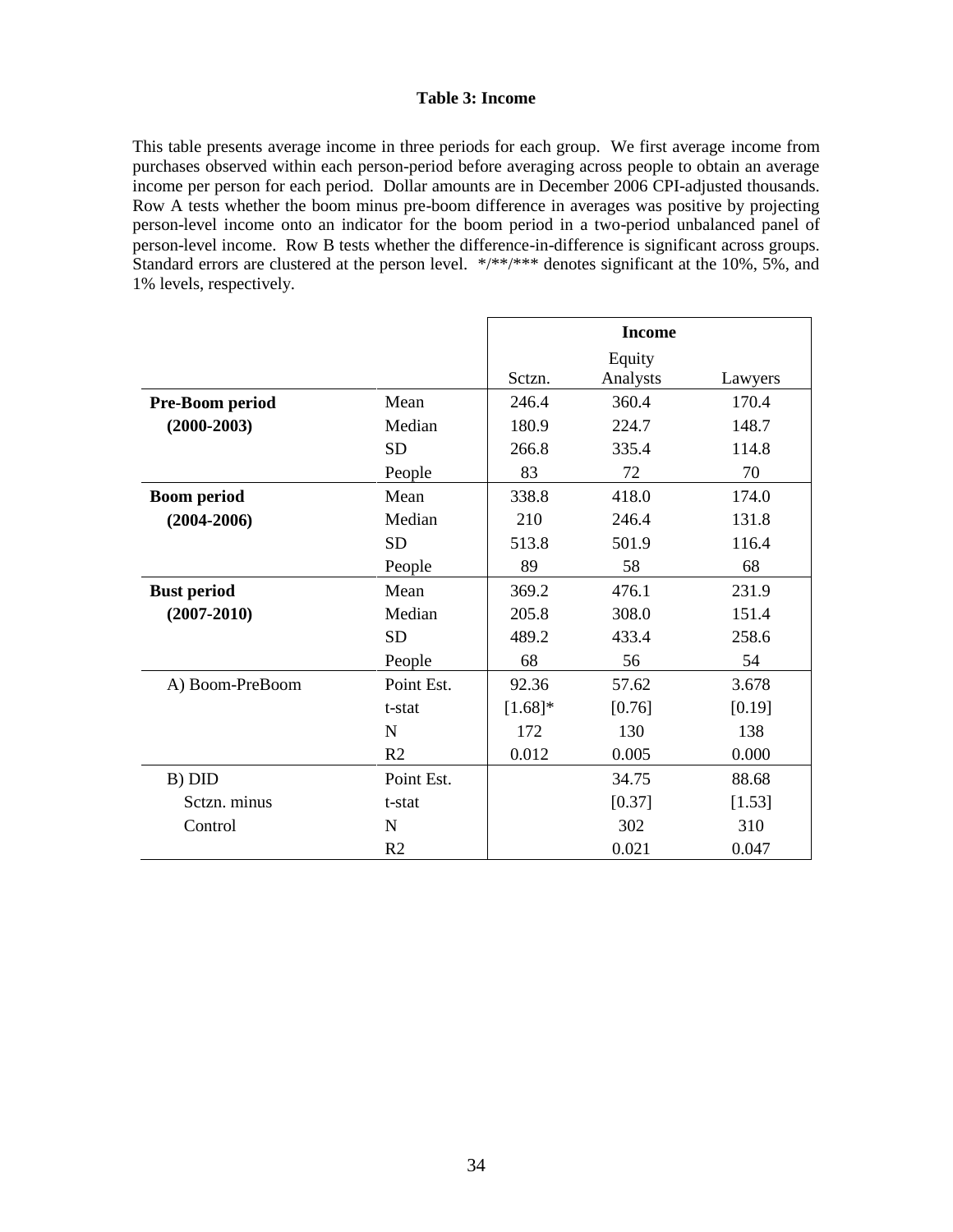#### **Table 4: Divesting Houses**

The first three columns tabulate the number of divestitures per homeowner for each group, by year. Zstatistics from a two-sample test of differences in proportions with the securitization sample are reported each group-year for the two control groups. The next two columns report regression-adjusted differences in the number of divestitures per person each year, where we control for the eight age groups defined in Table 1 as well as an indicator for whether someone is a multi-homeowner at the start of the year, and the sample period is 2000-2010. The number of people in-sample each year is the number of homeowners at the beginning of each year for the two groups that are compared. T-statistics computed from person-clustered standard errors are reported in brackets below each difference. \*/\*\*/\*\*\* represents statistically significant at the 10%, 5%, and 1% levels, respectively.

|      | Divestitures per person |                    |                  | Regression-Adjusted<br>Difference |               |  |
|------|-------------------------|--------------------|------------------|-----------------------------------|---------------|--|
|      |                         |                    |                  |                                   | Sctzn. minus: |  |
|      |                         |                    |                  |                                   |               |  |
| Year | Securitization          | Equity<br>Analysts | Lawyers          | Equity<br>Analysts                | Lawyers       |  |
| 2000 | 0.045                   | 0.060              | 0.018            | $-0.0117$                         | 0.0262        |  |
|      |                         | $[-0.67]$          | $[1.67]*$        | $[-0.50]$                         | [1.59]        |  |
| 2001 | 0.038                   | 0.043              | 0.020            | 0.00260                           | 0.0188        |  |
|      |                         | $[-0.25]$          | [1.16]           | [0.14]                            | [1.22]        |  |
| 2002 | 0.040                   | 0.062              | 0.030            | $-0.0109$                         | 0.0117        |  |
|      |                         | $[-0.94]$          | [0.62]           | $[-0.48]$                         | [0.71]        |  |
| 2003 | 0.045                   | 0.050              | 0.032            | 0.00118                           | 0.0191        |  |
|      |                         | $[-0.21]$          | [0.78]           | [0.059]                           | [1.10]        |  |
| 2004 | 0.040                   | 0.050              | 0.034            | $-0.00648$                        | 0.00389       |  |
|      |                         | $[-0.58]$          | [0.39]           | $[-0.36]$                         | [0.24]        |  |
| 2005 | 0.024                   | 0.044              | 0.060            | $-0.0137$                         | $-0.0329$     |  |
|      |                         | $[-1.26]$          | $[-1.80]$ *      | $[-0.85]$                         | $[-1.69]*$    |  |
| 2006 | 0.030                   | 0.040              | 0.019            | $-0.00724$                        | 0.00950       |  |
|      |                         | $[-0.61]$          | [0.92]           | $[-0.44]$                         | [0.75]        |  |
| 2007 | 0.048                   | 0.031              | 0.021            | 0.0227                            | 0.0249        |  |
|      |                         | [1.03]             | $[1.89]*$        | [1.40]                            | $[1.66]$ *    |  |
| 2008 | 0.061                   | 0.038              | 0.030            | 0.0256                            | 0.0253        |  |
|      |                         | [1.28]             | $[1.88]$ *       | [1.44]                            | [1.50]        |  |
| 2009 | 0.045                   | 0.024              | 0.015            | 0.0290                            | 0.0314        |  |
|      |                         | [1.45]             | $[2.17]$ **      | $[1.91]$ *                        | $[2.09]$ **   |  |
| 2010 | 0.029                   | 0.020              | 0.027            | 0.0117                            | 0.00130       |  |
|      |                         | [0.59]             | [0.13]           | [0.79]                            | [0.086]       |  |
|      |                         |                    | Multi-homeowner? | 0.0632                            | 0.0657        |  |
|      |                         |                    |                  | $[7.71]$ ***                      | $[8.14]$ ***  |  |
|      |                         |                    | Age Indicators?  | Y                                 | Y             |  |
|      |                         |                    | N                | 5739                              | 6149          |  |
|      |                         |                    | R-Squared        | 0.022                             | 0.026         |  |
|      |                         |                    | People           | 633                               | 675           |  |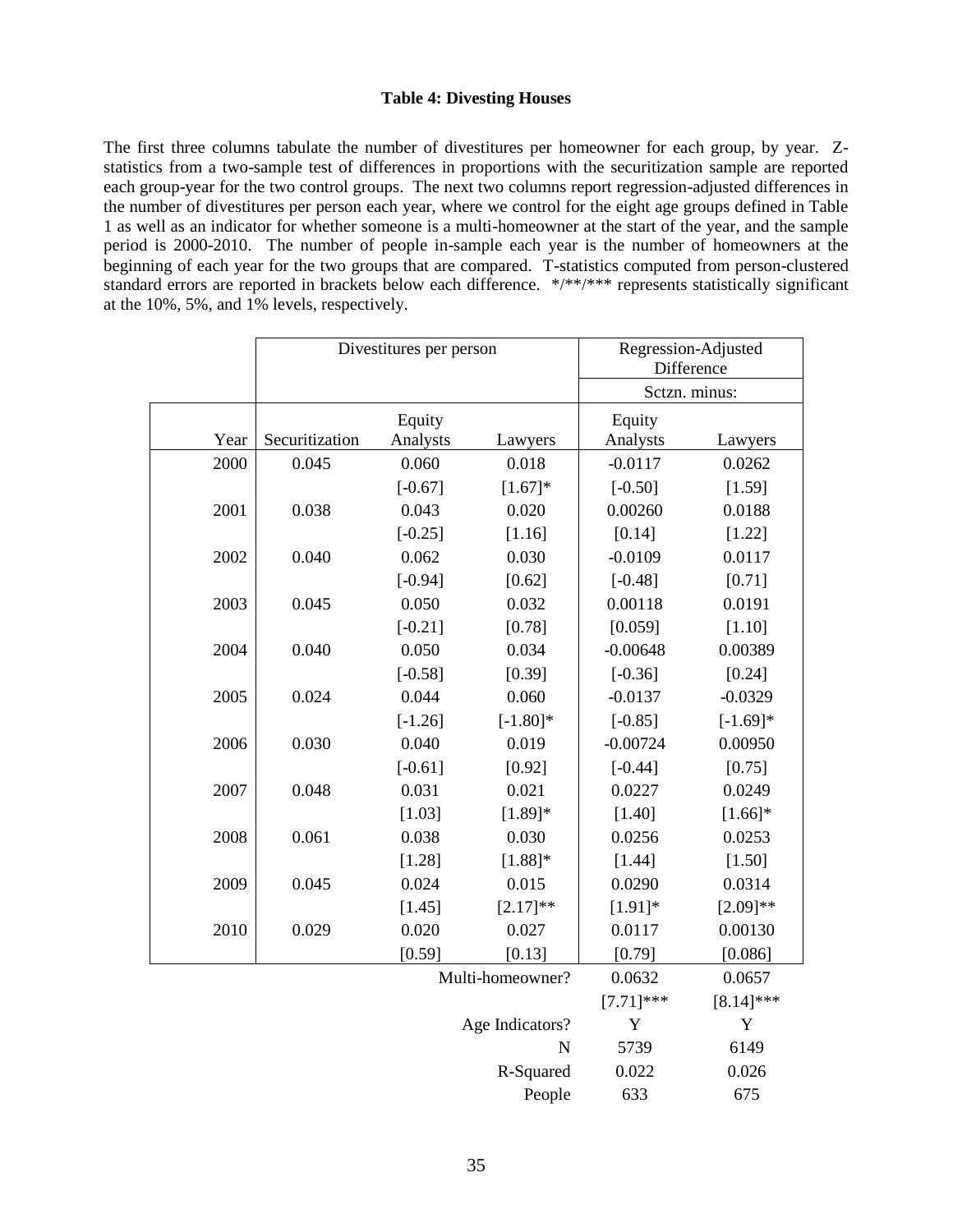### **Table 5: Buying a Second Home or Swapping Up**

The first three columns tabulate the number of second home/swap up purchases per homeowner for each group, by year. Z-statistics from a two-sample test of differences in proportions with the securitization sample are reported each group-year other than the securitization group. The next two columns report regression-adjusted differences in the number of second home/swap up purchases per person each year, where we control for the eight age groups defined in Table 1 as well as an indicator for whether someone is a multi-homeowner at the start of the year. The number of people in-sample each year is the number of homeowners at the beginning of each year for the two groups that are compared, and the sample period is 2000-2010. T-statistics computed from person-clustered standard errors are reported in brackets below each difference. \*/\*\*/\*\*\* represents statistically significant at the 10%, 5%, and 1% levels, respectively.

|      |                | Second home/swap up purchases per person |                  | Regression-Adjusted<br>Difference |               |  |
|------|----------------|------------------------------------------|------------------|-----------------------------------|---------------|--|
|      |                |                                          |                  |                                   | Sctzn. minus: |  |
|      |                | Equity                                   |                  | Equity                            |               |  |
| Year | Securitization | Analysts                                 | Lawyers          | Analysts                          | Lawyers       |  |
| 2000 | 0.054          | 0.055                                    | 0.057            | 0.0144                            | $-0.0110$     |  |
|      |                | $[-0.05]$                                | $[-0.15]$        | [0.66]                            | $[-0.56]$     |  |
| 2001 | 0.064          | 0.086                                    | 0.057            | 0.00639                           | 0.0126        |  |
|      |                | $[-0.86]$                                | [0.31]           | [0.27]                            | [0.65]        |  |
| 2002 | 0.113          | 0.075                                    | 0.072            | 0.0652                            | 0.0467        |  |
|      |                | [1.38]                                   | [1.62]           | $[2.65]$ ***                      | $[2.11]$ **   |  |
| 2003 | 0.080          | 0.079                                    | 0.093            | 0.0237                            | $-0.00756$    |  |
|      |                | [0.04]                                   | $[-0.50]$        | [0.99]                            | $[-0.33]$     |  |
| 2004 | 0.097          | 0.081                                    | 0.054            | 0.0339                            | 0.0349        |  |
|      |                | [0.65]                                   | $[1.78]$ *       | [1.45]                            | [1.54]        |  |
| 2005 | 0.121          | 0.070                                    | 0.082            | 0.0685                            | 0.0366        |  |
|      |                | $[1.94]$ *                               | [1.49]           | $[2.96]$ ***                      | [1.62]        |  |
| 2006 | 0.073          | 0.065                                    | 0.062            | 0.0286                            | 0.00232       |  |
|      |                | [0.36]                                   | [0.53]           | [1.37]                            | [0.12]        |  |
| 2007 | 0.087          | 0.066                                    | 0.048            | 0.0372                            | 0.0307        |  |
|      |                | [0.86]                                   | $[1.78]$ *       | $[1.72]$ *                        | [1.50]        |  |
| 2008 | 0.045          | 0.045                                    | 0.024            | 0.0170                            | 0.0133        |  |
|      |                | $[-0.01]$                                | [1.44]           | [1.02]                            | [0.91]        |  |
| 2009 | 0.026          | 0.037                                    | 0.048            | 0.00615                           | $-0.0231$     |  |
|      |                | $[-0.79]$                                | $[-1.40]$        | [0.41]                            | $[-1.48]$     |  |
| 2010 | 0.029          | 0.044                                    | 0.030            | $-0.00161$                        | $-0.00203$    |  |
|      |                | $[-1.02]$                                | $[-0.08]$        | $[-0.10]$                         | $[-0.14]$     |  |
|      |                |                                          | Multi-homeowner? | 0.246                             | 0.262         |  |
|      |                |                                          |                  | $[19.8]$ ***                      | $[18.0]$ ***  |  |
|      |                |                                          | Age Indicators?  | Y                                 | Y             |  |
|      |                |                                          | $\mathbf N$      | 5739                              | 6149          |  |
|      |                |                                          | R-Squared        | 0.183                             | 0.202         |  |

People 633 675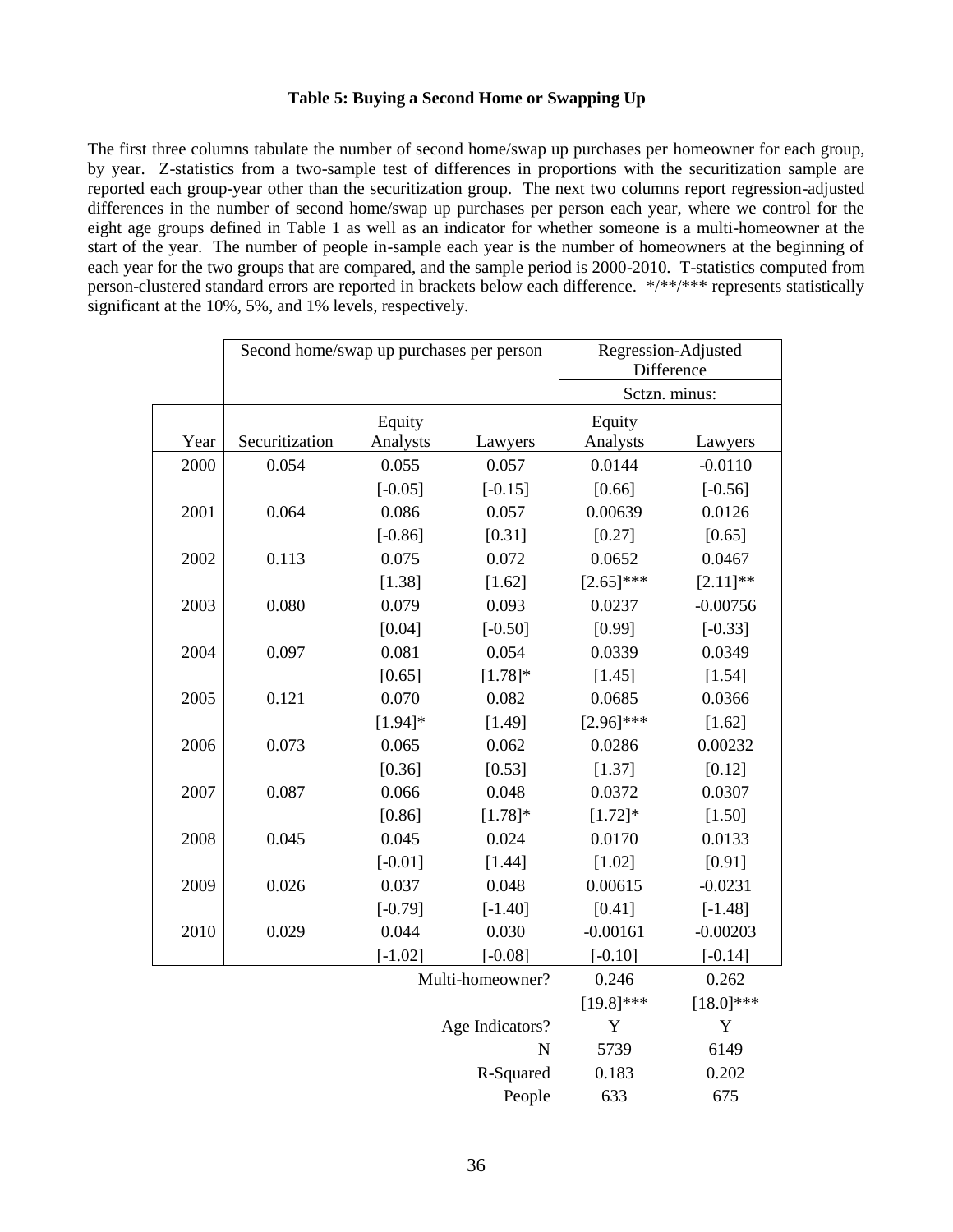#### **Table 6: Robustness**

We report the regression-adjusted differences in the annual intensity of a second home purchase or swap-up, where we pool together intensities every other year in our sample, as in equations (2) through (4). Column 1 compares the intensity of securitization agents versus equity analysts among the sample of people who work at common firms, and includes firm effects. Columns 2-3 report differences where we condition the sample to homeowners in the New York City area. Columns 4-5 report differences where the sample is conditioned to homeowners in the Southern California. Columns 6 and 7 report difference-in-differences estimates of the effect of securitization agents minus equity analysts in Southern California minus New York City. Columns 8 and 9 report differences between securitization agents in Southern California and New York. Standard errors clustered at the person level are reported below in brackets. \*/\*\*/\*\*\* represents statistically significant at the 10%, 5%, and 1% levels, respectively.

|                 | Firm Effects       | NYC Homeowners        |             | S.CA Homeowners    |                       | Diff in Diff, S.CA-NYC |                                  | Within Securitization |                     |
|-----------------|--------------------|-----------------------|-------------|--------------------|-----------------------|------------------------|----------------------------------|-----------------------|---------------------|
|                 | Sctzn.<br>Minus    | Securitization minus: |             |                    | Securitization minus: |                        | Sctzn-Eq.Analysts, $\beta(s(t))$ |                       | S.CA minus NYC      |
|                 | (1)                | (2)                   | (3)         | (4)                | (5)                   | (6)                    | (7)                              | (8)                   | (9)                 |
|                 |                    |                       |             |                    |                       | Second                 |                                  | Second                |                     |
| Year            | Equity<br>Analysts | Equity<br>Analysts    | Lawyers     | Equity<br>Analysts | Lawyers               | Home or<br>Swap Up     | Second<br>Home Only              | Home or<br>Swap Up    | Second<br>Home Only |
| 2000-2001       | 0.00583            | 0.0102                | $-0.0157$   | 0.0666             | 0.000837              | 0.0174                 | $-0.0821$                        | 0.0554                | $-0.0138$           |
|                 |                    |                       |             |                    |                       |                        |                                  |                       |                     |
|                 | [0.22]             | [0.39]                | $[-0.61]$   | [0.73]             | [0.016]               | [0.17]                 | $[-0.91]$                        | [1.13]                | $[-0.49]$           |
| 2002-2003       | 0.0924             | 0.0508                | $-0.0211$   | 0.0425             | 0.0243                | $-0.160$               | $-0.109$                         | 0.0587                | 0.0602              |
|                 | $[2.81]$ ***       | $[1.78]$ *            | $[-0.64]$   | [0.35]             | [0.39]                | $[-1.02]$              | $[-0.89]$                        | [0.88]                | [0.89]              |
| 2004-2005       | 0.0246             | 0.0550                | 0.0194      | 0.218              | 0.0564                | 0.113                  | 0.103                            | 0.0670                | 0.0843              |
|                 | [0.76]             | $[2.04]$ **           | [0.64]      | $[4.15]$ ***       | [1.30]                | $[2.03]$ **            | $[2.16]$ **                      | [1.54]                | $[2.09]$ **         |
| 2006-2007       | 0.0857             | 0.0193                | $-0.00379$  | 0.00608            | $-0.0392$             | $-0.0755$              | $-0.0468$                        | $-0.00780$            | $-0.00210$          |
|                 | $[2.46]$ **        | [0.74]                | $[-0.14]$   | [0.10]             | $[-0.93]$             | $[-1.07]$              | $[-0.69]$                        | $[-0.24]$             | $[-0.067]$          |
| 2008-2009       | 0.0344             | 0.0130                | $-0.0166$   | 0.0789             | $-0.103$              | 0.0512                 | 0.0338                           | $-0.0253$             | $-0.0162$           |
|                 | [1.47]             | [0.70]                | $[-0.69]$   | [1.62]             | $[-2.38]$ **          | $[1.20]$               | [1.04]                           | $[-0.79]$             | $[-0.59]$           |
| 2010            | 0.00728            | $-0.0404$             | $-0.0491$   | 0.0260             | $-0.0443$             | 0.126                  | 0.0976                           | 0.0413                | 0.0416              |
|                 | [0.25]             | $[-1.94]$ *           | $[-1.76]$ * | [0.26]             | $[-0.86]$             | $[2.25]$ **            | $[1.97]*$                        | [0.94]                | [0.94]              |
| Multi-HO?       | Y                  | Y                     | Y           | Y                  | Y                     | Y                      | Y                                | Y                     | Y                   |
| Age Indicators? | Y                  | Y                     | Y           | Y                  | Y                     | Y                      | Y                                | Y                     | Y                   |
| Firm Effects?   | Y                  | $\mathbf N$           | $\mathbf N$ | $\mathbf N$        | $\mathbf N$           | $\mathbf N$            | ${\bf N}$                        | N                     | $\mathbf N$         |
| $\mathbf N$     | 1876               | 1868                  | 1478        | 373                | 581                   | 2183                   | 2183                             | 999                   | 999                 |
| R-Squared       | 0.179              | 0.122                 | 0.174       | 0.215              | 0.280                 | 0.149                  | 0.098                            | 0.191                 | 0.119               |
| People          | 214                | 234                   | 179         | 52                 | 74                    | 279                    | 279                              | 130                   | 130                 |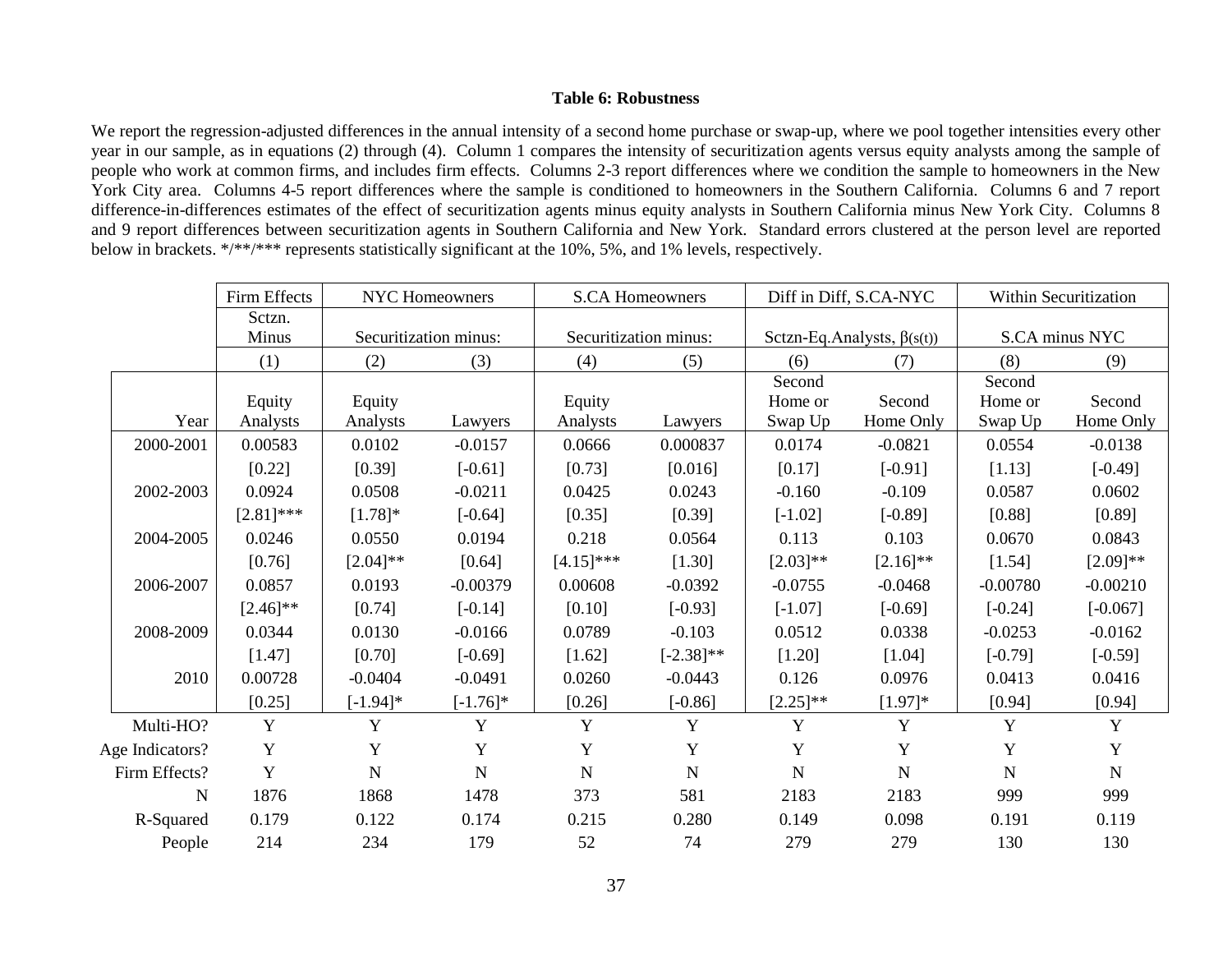#### **Table 7: Performance Index**

Panel A presents summary statistics for the performance index. Averages per person are reported while standard deviations are reported below in parentheses. Dollar amounts are in nominal thousands. Panel B reports average performance and regression-adjusted differences in performance weighted by the initial portfolio value. Regression-adjusted differences are the coefficient on an indicator for the securitization group in a person-level cross-sectional regression of the dependent variable indicated in first column of the row on a securitization group indicator and indicators for age controls, with samplings weights equal to the initial portfolio value and robust standard errors reported in brackets. \*/\*\*/\*\*\* denotes statistically significant at the 10%, 5% and 1% levels, respectively.

| r and in Banning y Baambres     |                |          |                        |          |         |         |  |  |  |
|---------------------------------|----------------|----------|------------------------|----------|---------|---------|--|--|--|
|                                 | Securitization |          | <b>Equity Analysts</b> |          | Lawyers |         |  |  |  |
|                                 | 2000q1         | 2010q4   | 2000q1                 | 2010q4   | 2000q1  | 2010q4  |  |  |  |
| Number of properties per person | 0.603          | 1.020    | 0.590                  | 0.993    | 0.652   | 1.095   |  |  |  |
|                                 | (0.693)        | (0.766)  | (0.799)                | (0.809)  | (0.727) | (0.817) |  |  |  |
| Value of properties             | 236.8          | 751.2    | 308.2                  | 992.2    | 191.1   | 522.6   |  |  |  |
|                                 | (390.2)        | (893.8)  | (568.7)                | (1210.1) | (282.0) | (522.4) |  |  |  |
| Cash account                    | 848.0          | 689.2    | 1159.7                 | 988.0    | 470.3   | 375.1   |  |  |  |
|                                 | (874.7)        | (975.4)  | (1090.6)               | (1005.6) | (461.9) | (529.5) |  |  |  |
| Portfolio value                 | 1084.8         | 1440.4   | 1467.9                 | 1980.2   | 661.4   | 897.7   |  |  |  |
|                                 | (1035.9)       | (1586.0) | (1214.1)               | (1661.3) | (548.9) | (829.1) |  |  |  |
| Number of people                | 400            |          | 400                    |          | 400     |         |  |  |  |

## **Panel A: Summary Statistics**

#### **Panel B: Performance, 2000q1-2010q4**

|                          |           |                      |           | Reg.Adj. Differences |            |
|--------------------------|-----------|----------------------|-----------|----------------------|------------|
|                          |           | Means and Std. Devs. |           | Sctzn. minus:        |            |
|                          | Sctzn.    | Equity<br>Analysts   | Lawyers   | Equity<br>Analysts   | Lawyers    |
| Return                   | 0.328     | 0.349                | 0.357     | $-0.0445$            | $-0.0266$  |
|                          | (0.197)   | (0.169)              | (0.221)   | $[-2.63]$ ***        | $[-1.08]$  |
| Buy-and-hold return      | 0.366     | 0.369                | 0.377     | $-0.0171$            | $-0.00848$ |
|                          | (0.120)   | (0.116)              | (0.140)   | $[-1.72]$ *          | $[-0.75]$  |
| Performance index        | $-0.0378$ | $-0.0199$            | $-0.0198$ | $-0.0274$            | $-0.0181$  |
|                          | (0.147)   | (0.113)              | (0.145)   | $[-2.19]$ **         | $[-1.02]$  |
| Return, 2006q4-2010q4    | $-0.0736$ | $-0.0457$            | $-0.0814$ | $-0.0225$            | 0.00404    |
|                          | (0.108)   | (0.0936)             | (0.115)   | $[-2.68]$ ***        | [0.44]     |
| $\mathbf N$              | 400       | 400                  | 400       | 766                  | 770        |
| R-squared on perf. index |           |                      |           | 0.033                | 0.034      |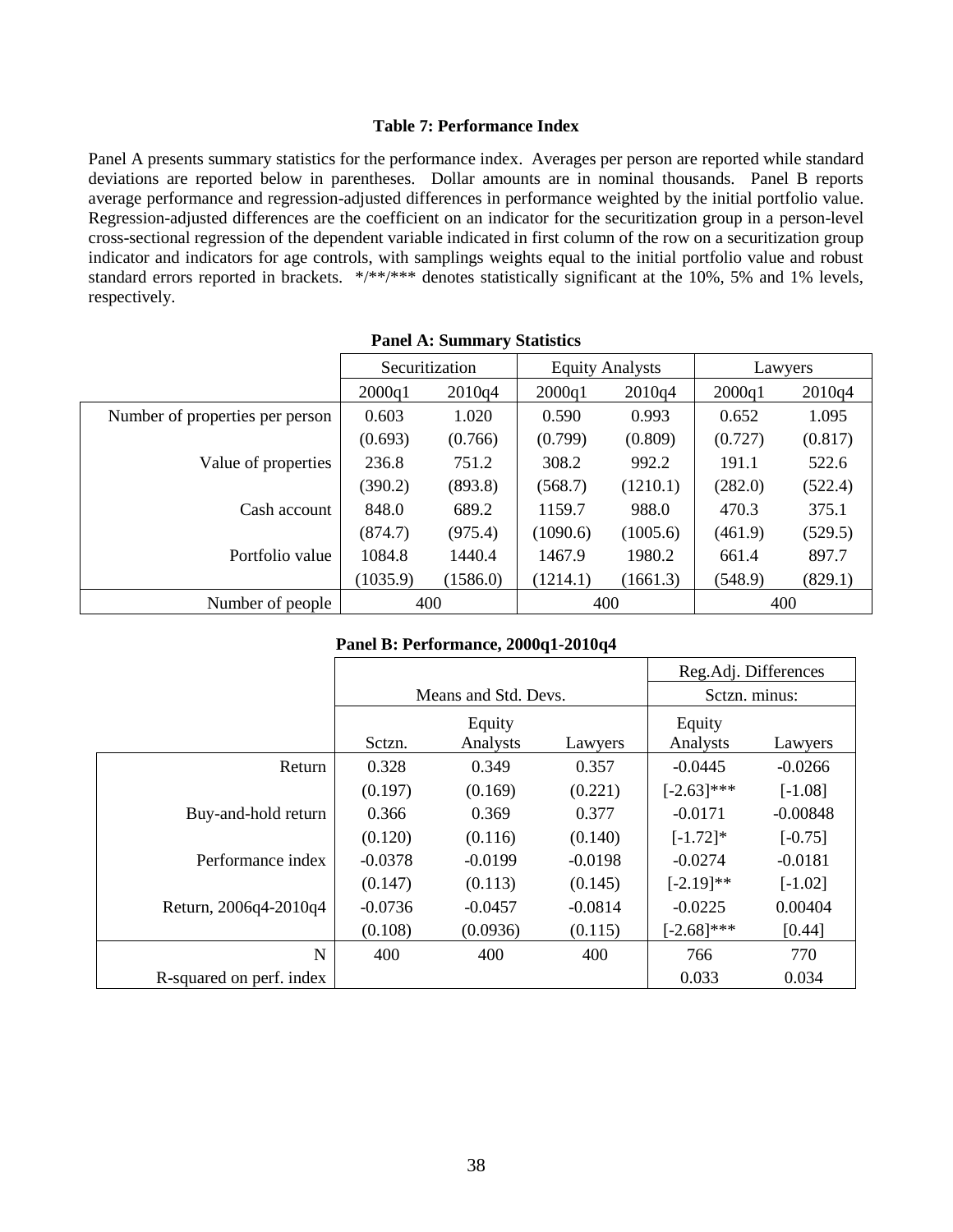#### **Table 8: Within-Securitization Performance Index**

This table reports average performance and regression-adjusted differences in performance within subgroups of the securitization sample, weighted by the initial portfolio value. Regression-adjusted differences are the coefficient on an indicator for the securitization group in a person-level cross-sectional regression of the dependent variable indicated in first column of the row on a securitization group indicator and indicators for age controls, with samplings weights equal to the initial portfolio value and robust standard errors reported in brackets. \*/\*\*/\*\*\* denotes statistically significant at the 10%, 5% and 1% levels, respectively.

|                          |           | Means and SDs |               |  |
|--------------------------|-----------|---------------|---------------|--|
|                          | Sell-side | Buy-side      | Sell-Buy      |  |
| Return                   | 0.275     | 0.361         | $-0.0915$     |  |
|                          | (0.184)   | (0.198)       | $[-3.01]$ *** |  |
| Buy-and-hold return      | 0.347     | 0.377         | $-0.0315$     |  |
|                          | (0.118)   | (0.120)       | $[-2.17]$ **  |  |
| Performance index        | $-0.0727$ | $-0.0162$     | $-0.0601$     |  |
|                          | (0.168)   | (0.127)       | $[-2.44]$ **  |  |
| Return, 2006q4-2010q4    | $-0.0985$ | $-0.0583$     | $-0.0391$     |  |
|                          | (0.118)   | (0.0990)      | $[-2.95]$ *** |  |
| N                        | 161       | 239           | 379           |  |
| R-squared on perf. index |           |               | 0.080         |  |

| Panel A: Sell-side vs. Buy-side |  |  |  |  |  |  |
|---------------------------------|--|--|--|--|--|--|
|---------------------------------|--|--|--|--|--|--|

|                          | Means and Std. Devs. |             | Reg.Adj<br>Diff. |
|--------------------------|----------------------|-------------|------------------|
|                          | Worst                | <b>Best</b> | Worst-Best       |
| Return                   | 0.269                | 0.337       | $-0.0567$        |
|                          | (0.159)              | (0.193)     | $[-1.76]$ *      |
| Buy-and-hold return      | 0.347                | 0.350       | 0.0112           |
|                          | (0.135)              | (0.103)     | [0.49]           |
| Performance index        | $-0.0783$            | $-0.0134$   | $-0.0679$        |
|                          | (0.158)              | (0.138)     | $[-2.29]$ **     |
| Return, 2006q4-2010q4    | $-0.0957$            | $-0.0619$   | $-0.0433$        |
|                          | (0.0977)             | (0.102)     | $[-2.61]$ ***    |
| N                        | 103                  | 77          | 174              |
| R-squared on perf. index |                      |             | 0.102            |

#### **Panel B: Worst and Best Performing Firms**